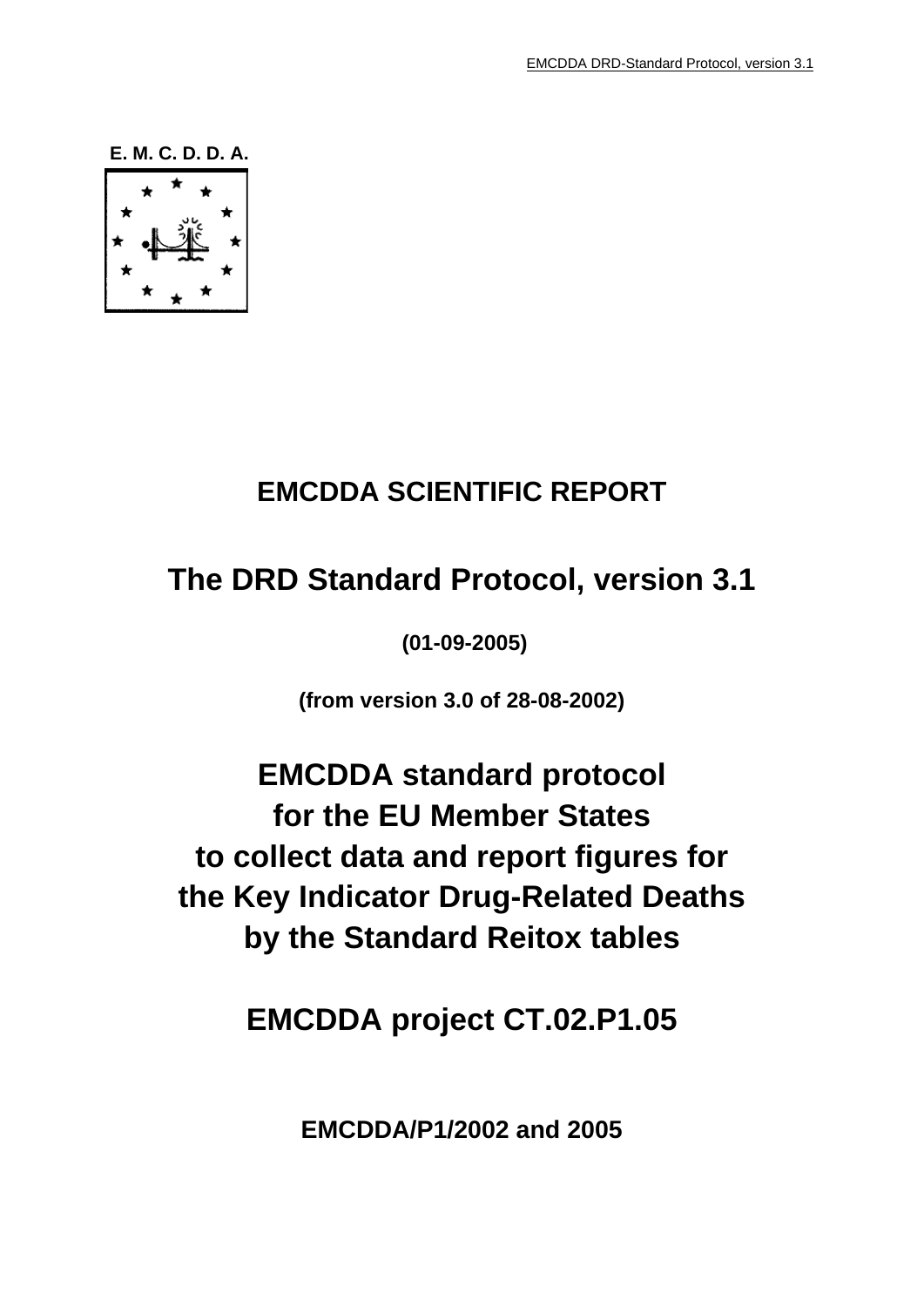The basic version 3.0 of the DRD Standard Protocol, was prepared by:

Margriet van Laar and Guus Cruts. Trimbos Institute, Netherlands Institute of Mental Health and Addiction, the Netherlands;

Julian Vicente, Norbert Frost, and Richard Hartnoll. European Monitoring Centre for Drugs and Drug Addiction (EMCDDA), Lisbon.

Together with the National experts:

Austria: Martin Busch, Rainer Eigner, Jeannette Klimont. Belgium: Emmanuelle Robert, Francis Sartor. Denmark: Lene Haastrup, Eva Hammerby, Henrik Sælan. Finland: Hilkka Ahonen\*), Ari Virtanen, Erkki Vuori. France: Eric Jougla\*), Hélène Martineau. Germany: Axel Heinemann. Greece: Chara Spiliopoulou. Ireland: Mary O'Brien, Mary Heanue<sup>\*</sup>, Hamish Sinclair. Italy: Salvatore D'Amato, Roberta Crialesi, Teodora Macchia. Luxembourg: Alain Origer, Jean-Marie Schanck. Portugal: Maria Moreira, Joao Pinheiro, Estela Pinho Marques, Filomena Ramos. Spain: Teresa Brugal. Sweden: Anna Fugelstad, Lars Age Johansson.<sup>\*</sup>) United Kingdom: John Corkery.

Together with Eurostat:

Marleen De Smedt \*)Members of the Eurostat Task Force "Causes of Death Statistics".

Together with the WHO:

Lars Age Johansson, member of the WHO Mortality Reference Group.

The update (version 3.1) of the basic protocol (version 3.0), consist on addition of Annex 4 and is based on the discussion at the EMCDDA expert meeting on the Key indicator "Drug-related Deaths and mortality among drug users" of November 2004.

© European Monitoring Centre for Drugs and Drug Addiction, 2002.and 2005

Quotation is authorised providing the source is acknowledged.

European Monitoring Centre for Drugs and Drug Addiction (EMCDDA) Rua da Cruz de Santa Apolónia 23-25 PT-1149-045 Lisboa **Portugal** Tel: +351 21 811 30 00 Fax: +351 21 813 17 11 e-mail: info@emcdda.org http://www.emcdda.org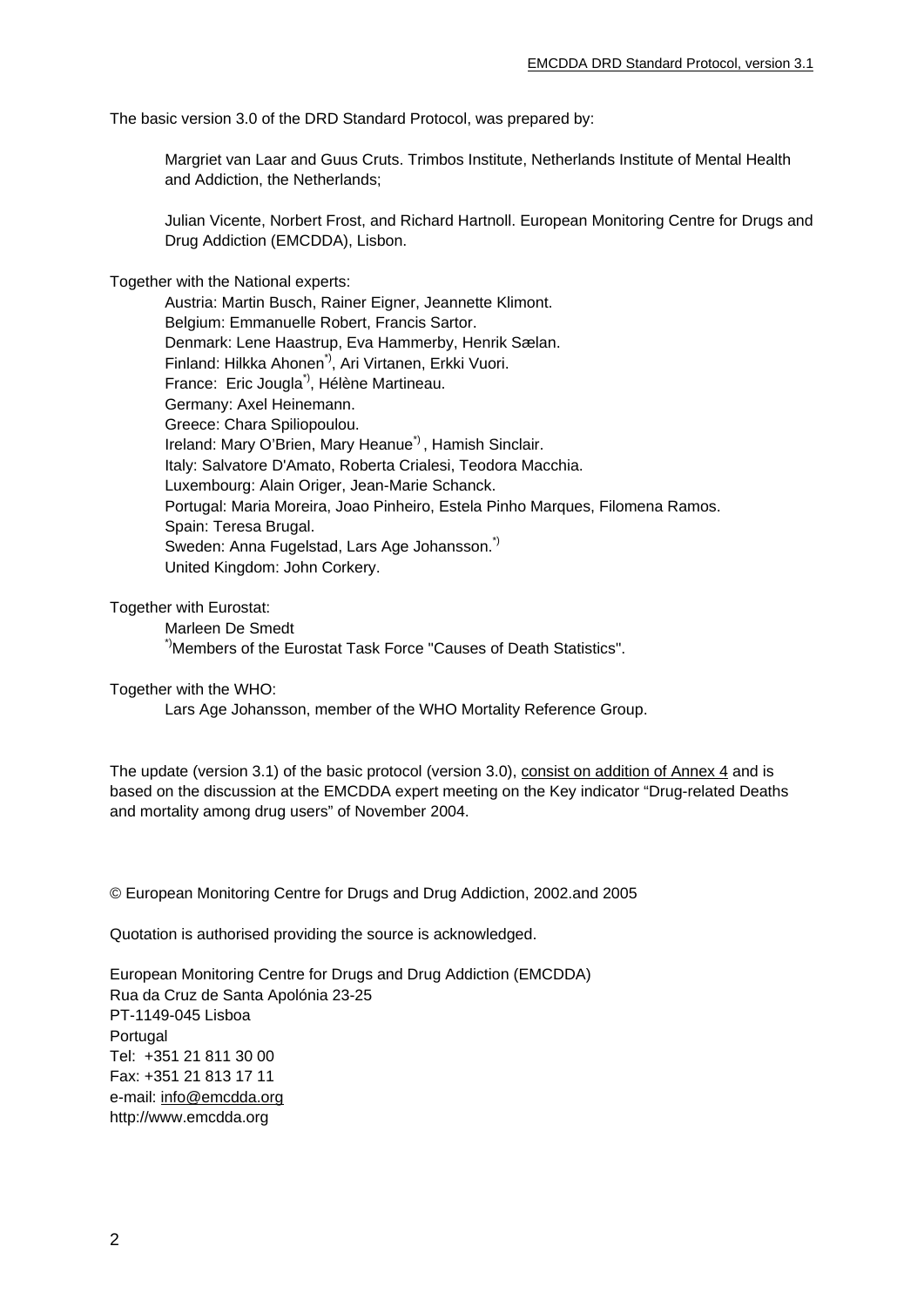## <span id="page-2-0"></span>**List of contents**

| $\mathbf 1$  |            |                                                                                                                                                                |  |
|--------------|------------|----------------------------------------------------------------------------------------------------------------------------------------------------------------|--|
| $\mathbf{2}$ |            | SUMMARY OF EMCDDA DEFINITION OF DRUG-RELATED DEATHS 6                                                                                                          |  |
| 3            |            |                                                                                                                                                                |  |
| 4            |            |                                                                                                                                                                |  |
|              | 4.1<br>4.2 | 4.3 STEP 1: EXTRACT AND COLLECT DATA IN THE FORMAT OF THE EMCDDA DATABASE 13<br>4.4 STEP 2: SELECT THE DATA TO BE REPORTED IN THE KEY FIGURES FOR THE STANDARD |  |
| 5            |            |                                                                                                                                                                |  |
|              |            | 5.2 STEP 1: EXTRACT AND COLLECT DATA IN THE FORMAT OF THE EMCDDA DATABASE 27<br>5.3 STEP 2: SELECT THE DATA TO BE REPORTED IN THE KEY FIGURES FOR THE STANDARD |  |
| 6.           |            |                                                                                                                                                                |  |
|              | 6.1        | 6.2 STEP 1: EXTRACT AND COLLECT DATA IN THE FORMAT OF THE EMCDDA DATABASE 38<br>6.3 STEP 2: SELECT THE DATA TO BE REPORTED IN THE KEY FIGURES FOR THE STANDARD |  |
|              |            |                                                                                                                                                                |  |
|              |            |                                                                                                                                                                |  |
|              |            |                                                                                                                                                                |  |
|              |            |                                                                                                                                                                |  |
|              |            | ANNEX 4: BROAD GROUPS OF DRD CASES BY TYPE OF SUBSTANCE 57                                                                                                     |  |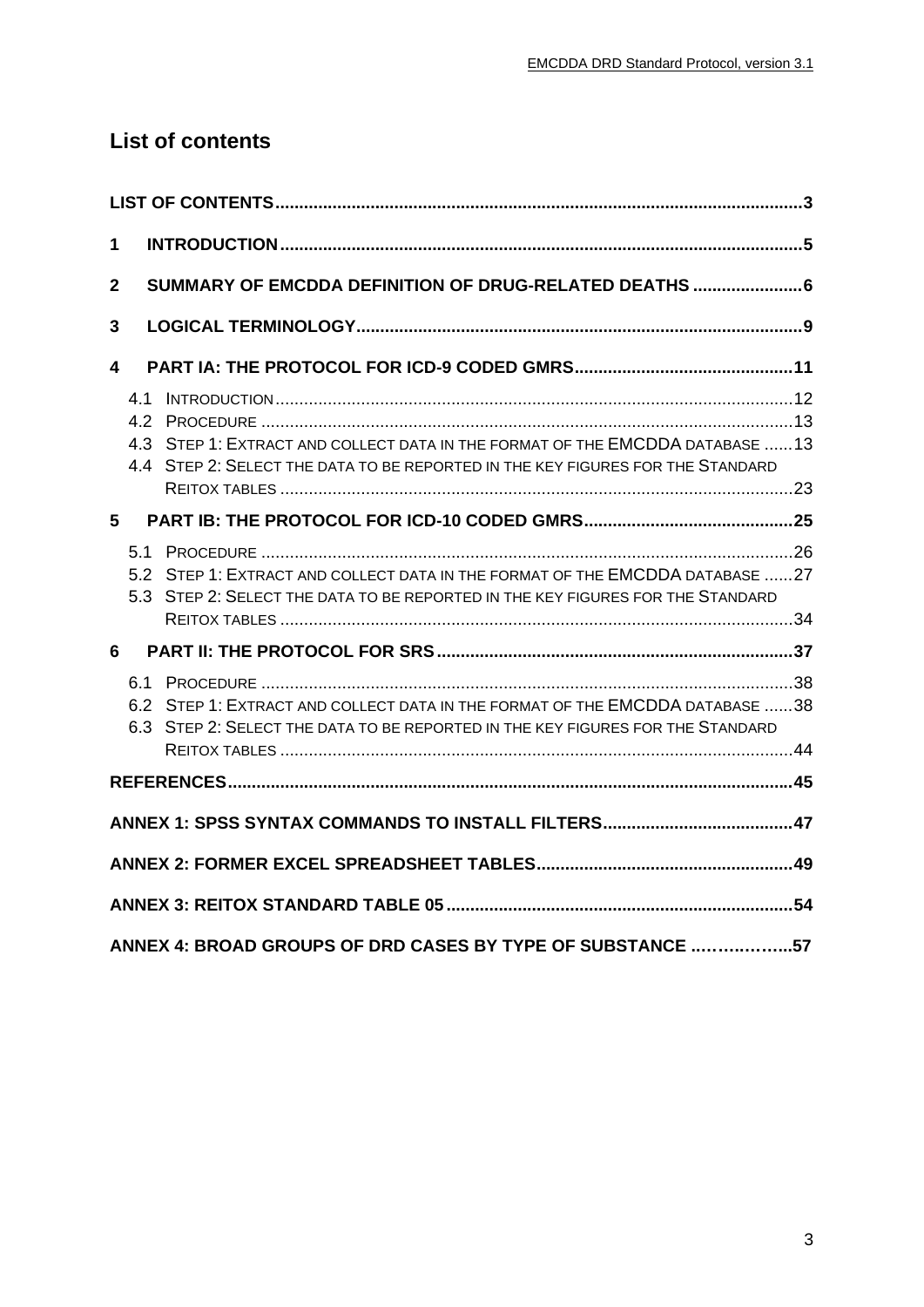#### **The Member States of the European Union, Candidate Countries and Norway**

Austria Belgium Cyprus Czech Republic Denmark Estonia Finland France **Germany** Greece Hungary Ireland Italy Luxembourg Latvia Lithuania Malta The Netherlands Poland Portugal Slovenia Slovakia Spain Sweden The United Kingdom

Norway Bulgaria Romania

#### **Abbreviations**

| DRD           | <b>Drug-Related Death</b>                               |
|---------------|---------------------------------------------------------|
| <b>EMCDDA</b> | European Monitoring Centre for Drugs and Drug Addiction |
| GMR           | <b>General Mortality Register</b>                       |
| ICD           | International Classification of Diseases                |
| <b>NFP</b>    | <b>National Focal Point</b>                             |
| <b>SR</b>     | <b>Special Register</b>                                 |
| <b>WHO</b>    | <b>World Health Organisation</b>                        |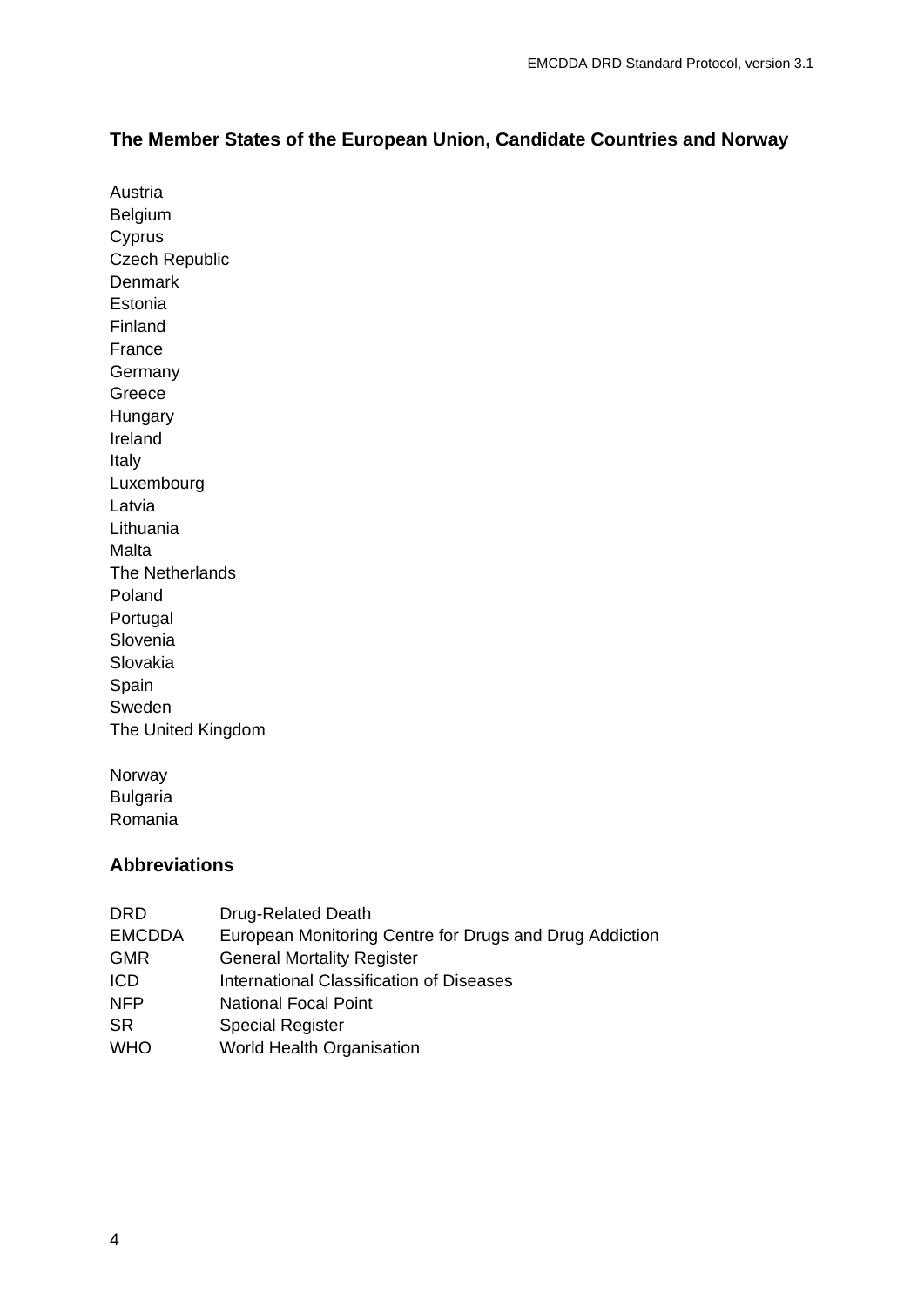## <span id="page-4-0"></span>**1 Introduction**

The DRD-Standard is the Drug-Related Deaths Standard for the Member States of the European Union. It is the standard protocol for extracting and collecting data, reporting key figures to the EMCDDA and sending data to the EMCDDA.

- Each year, data are to be extracted at national level and a selection of cases (the "EMCDDA definition") are to be reported as "key figures" to the EMCDDA in aggregated form by the Standard Reitox tables.
- Every two or three years, all extracted data are sent to the EMCDDA by direct datadelivery, that is directly in the format of the EMCDDA databases on drug-related deaths.

This version 3.0 of the DRD-Standard replaces the previous version 2.0. Compared to its predecessor, version 3.0 is presented as a self-contained document to be applied by National Focal Points, National experts, National working groups, and data-programmers. Moreover, version 3.0 applies direct data-delivery and has skipped data collection by spreadsheets. (The former spreadsheets, which can no longer be used to send data to the EMCDDA, are given in Annex 2.)

There are two main sources of information on drug-related deaths:

- I. General Mortality Registers (GMRs), which are present in all countries of the European Union.
- II. Special Registers (SRs) held by the police or forensic institutions, which are present in a subset of countries. Both registers have advantages and disadvantages. For comparative purposes, data are collected and reported from both types of registers.

The structure of the DRD-Standard is therefore as follows:

- Part I applies to GMRs.
	- Part IA applies to ICD-9 coded GMRs.
	- Part IB applies to ICD-10 coded GMRs.
- Part II applies to SRs.

#### **Update of basic DRD Standard Protocol (version 3.0),**

The DRD Standard Protocol, Version 3.0 (of 28-08-2002) is updated in this Version 3.1 (of 1- 09-2005).

This update consist only of a practical procedure to group cases already included in Selection B or Selection D in three broad groups, according to existing information (Opiates – No Opiates –Others/mixed/Unknown).The procedure has been described by adding the Annex 4 to the Version 3.0 of the DRD Standard protocol.

This update does not modify the DRD definitions agreed when the protocol was drafted in 2002. Selection B and Selection D remains the same, as well as the corresponding procedures for data extraction and reporting from GMR and SR.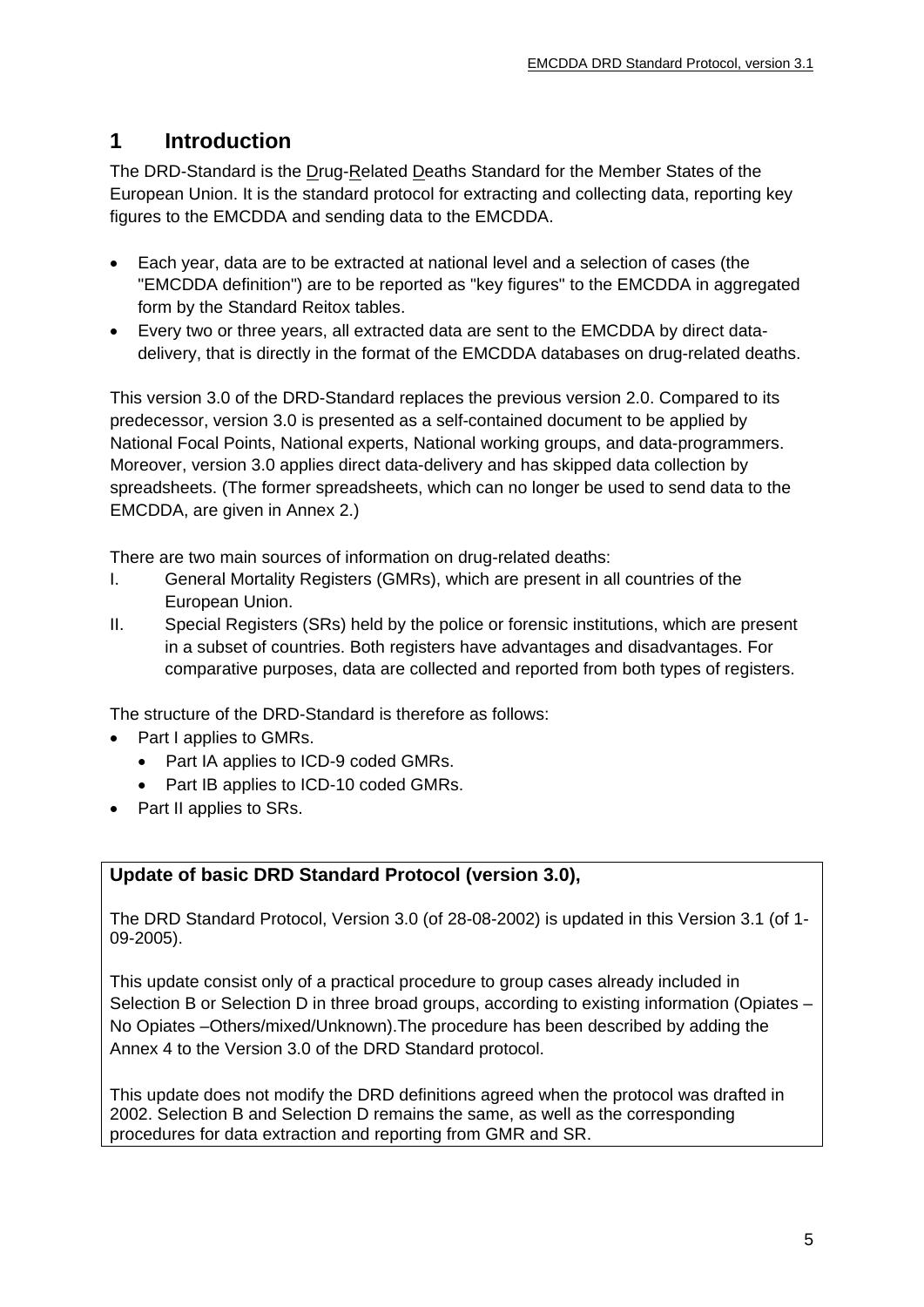## <span id="page-5-0"></span>**2 Summary of EMCDDA definition of drug-related deaths**

This section presents a brief synthesis of the EMCDDA definition of drug-related deaths. The concepts presented here are operationalised in the different sections of the protocol.

The EMCDDA definition of drug-related death in the Key Indicator "Drug-related deaths and mortality among drug users" refers to *those deaths that are caused directly by the consumption of drugs of abuse*. These deaths occur generally shortly after the consumption of the substance(s).

In operative terms the cases are selected as follows:

**(1) The preferred method** to estimate the number of deaths is to extract cases from existing General Mortality Registers.

 $\rightarrow$  Based on the WHO International Classification of Diseases, 9<sup>th</sup> edition (ICD-9) the criteria are as follows:

Cases will be counted when their underlying cause of death was drugs psychoses, drug dependence, nondependent drug abuse, accidental poisoning, suicide and selfinflicted poisoning, and poisoning with undetermined intent.

Cases will be included when the death was due to a standard list of specific drugs: opiates, cocaine, amphetamines and derivatives, cannabis, and hallucinogens.

The precise ICD-9 codes to be selected are the following:

| Category of drug-related        | Selected ICD-9 code(s)                          |
|---------------------------------|-------------------------------------------------|
| death                           |                                                 |
| Drug psychoses                  | 292                                             |
| Drug dependence                 | 304.0, 304.2-9                                  |
| Nondependent drug abuse         | 305.2-3, 305.5-7, 305.9                         |
| Accidental drug poisoning       | E850.0, E850.8 <sup>1</sup> , E854.1-2, E855.2, |
|                                 | and E858.8 <sup>1)</sup>                        |
| Suicide and self-inflicted drug | $E950.0^{1}$ , E950.4 <sup>1)</sup>             |
| poisoning                       |                                                 |
| Drug poisoning undetermined     | $E980.0^{1}$ , E980.4 <sup>1)</sup>             |
| intent                          |                                                 |

 $1$ <sup>1)</sup>In combination with N-codes (N965.0, and/or N968.5, and/or N969.6, and/or N969.7.)

Note that in certain categories cases have to be selected combining E-codes and N-codes

This selection was agreed by the EMCDDA Expert Group on Drug-related deaths. It was called **"Selection B".**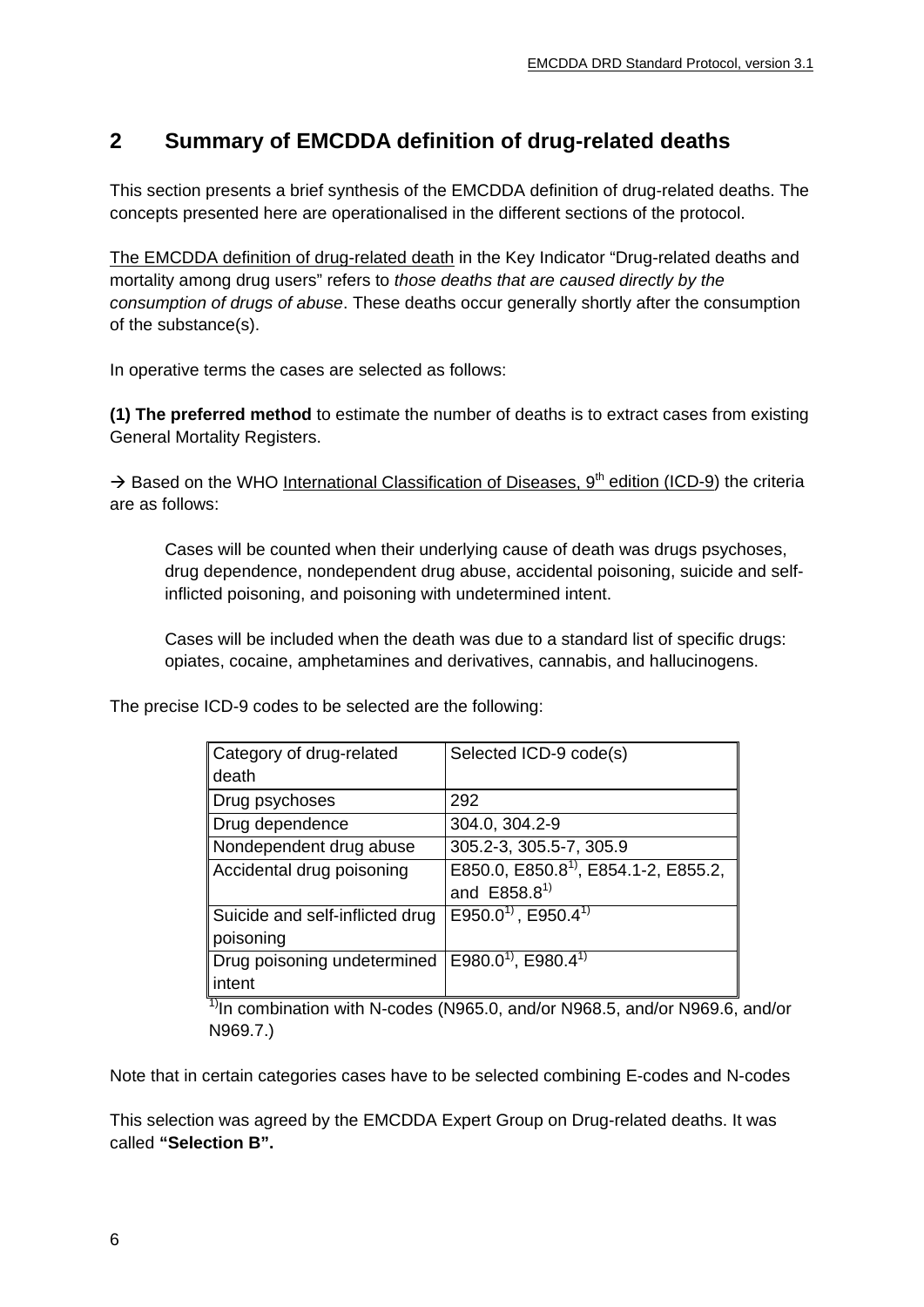$\rightarrow$  For the 10<sup>th</sup> edition of the International Classification of Diseases the equivalent "Selection" B" was developed in consultation with Eurostat and the WHO, and adopted by the EMCDDA Expert Group on  $24-25$ <sup>th</sup> June 2002.

The "Selection B" of ICD-10 codes (as underlying cause of death) to estimate the number of drug-related deaths are:

- Harmful use, dependence, and other mental and behavioural disorders due to: opioids (F11) cannabinoids (F12) cocaine (F14) other stimulants (F15) hallucinogens (F16) multiple drug use (F19).
- Accidental poisoning (X41, X42), intentional poisoning (X61, X62), or poisoning by undetermined intent (Y11, Y12) by:

opium (T40.0) heroin (T40.1) other opioids (T40.2) methadone (T40.3) other synthetic narcotics (T40.4) cocaine (T40.5) other and unspecified narcotics (T40.6) cannabis (T40.7) lysergide (T40.8) other and unspecified psychodysleptics (T40.9) psychostimulants (T43.6)

Note that in certain categories cases have to be selected by combining X-codes and Y-codes with T-codes.

A summarised form of presenting the same Selection B for ICD-10 is the following

| Underlying cause of death     | Selected ICD-10 code(s)   |
|-------------------------------|---------------------------|
| Disorders                     | F11-F12, F14-F16, and F19 |
| Accidental poisoning          | $X42^{1}$ , $X41^{2}$     |
| Intentional poisoning         | $X62^{1}$ , $X61^{2}$     |
| Poisoning undetermined intent | $Y12^{1}$ , $Y11^{2}$     |

 $1$ <sup>1)</sup> In combination with the T-codes: T40.0-9,  $^{2}$  In combination with the T-code: T43.6.

**(2) An alternative method** is to estimate the number of deaths by extracting cases from existing Special Registers (forensic or police registers). The method based on the Special Registers will be applied in countries where the preferred method cannot be implemented, but will also be used whenever possible as a backup estimate for the General Mortality Registers.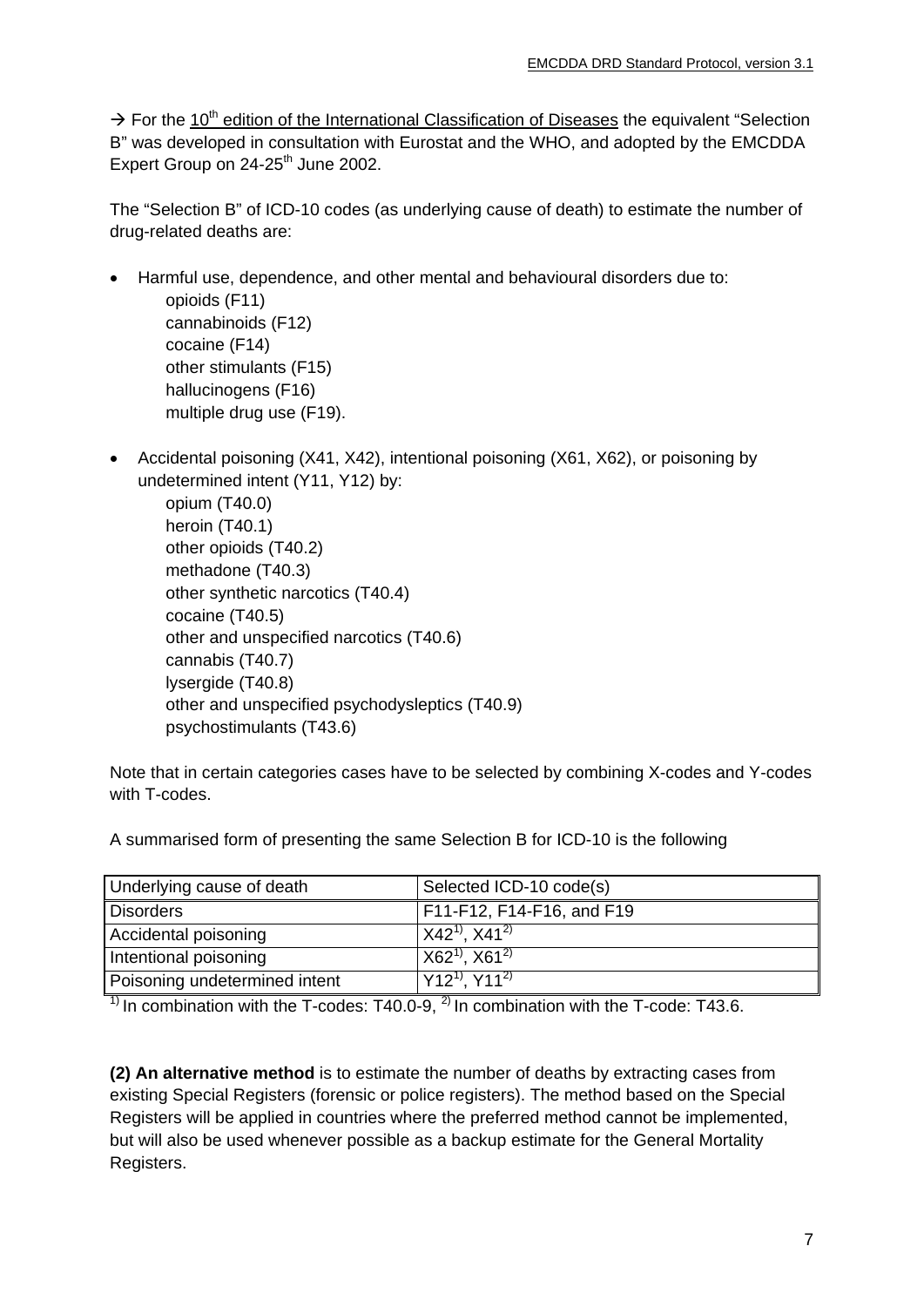Cases will be counted when the death was due to poisoning by accident, suicide, homicide, or undetermined intent.

Cases will be included when the death was due to opioids, amphetamines, cocaine (or crack), cannabis, hallucinogens, solvents, or synthetic designer drugs like amphetamine derivatives.

The precise groups of deaths are the following:

| Further breakdown                     |
|---------------------------------------|
| Poisoning by the substances:          |
| opioids                               |
| methadone (only)                      |
| poly-substances including             |
| opioids                               |
| (poly)substances excluding<br>opioids |
| unspecified substances.               |
|                                       |

- "poly-substances" should include at least one of the above mentioned substances - "unspecified/unknown" will be included when it is assumed to include one of the above

See also pages 37-39 of the Protocol

mentioned substances

This selection was agreed by the EMCDDA group of experts. It was called **"Selection D".**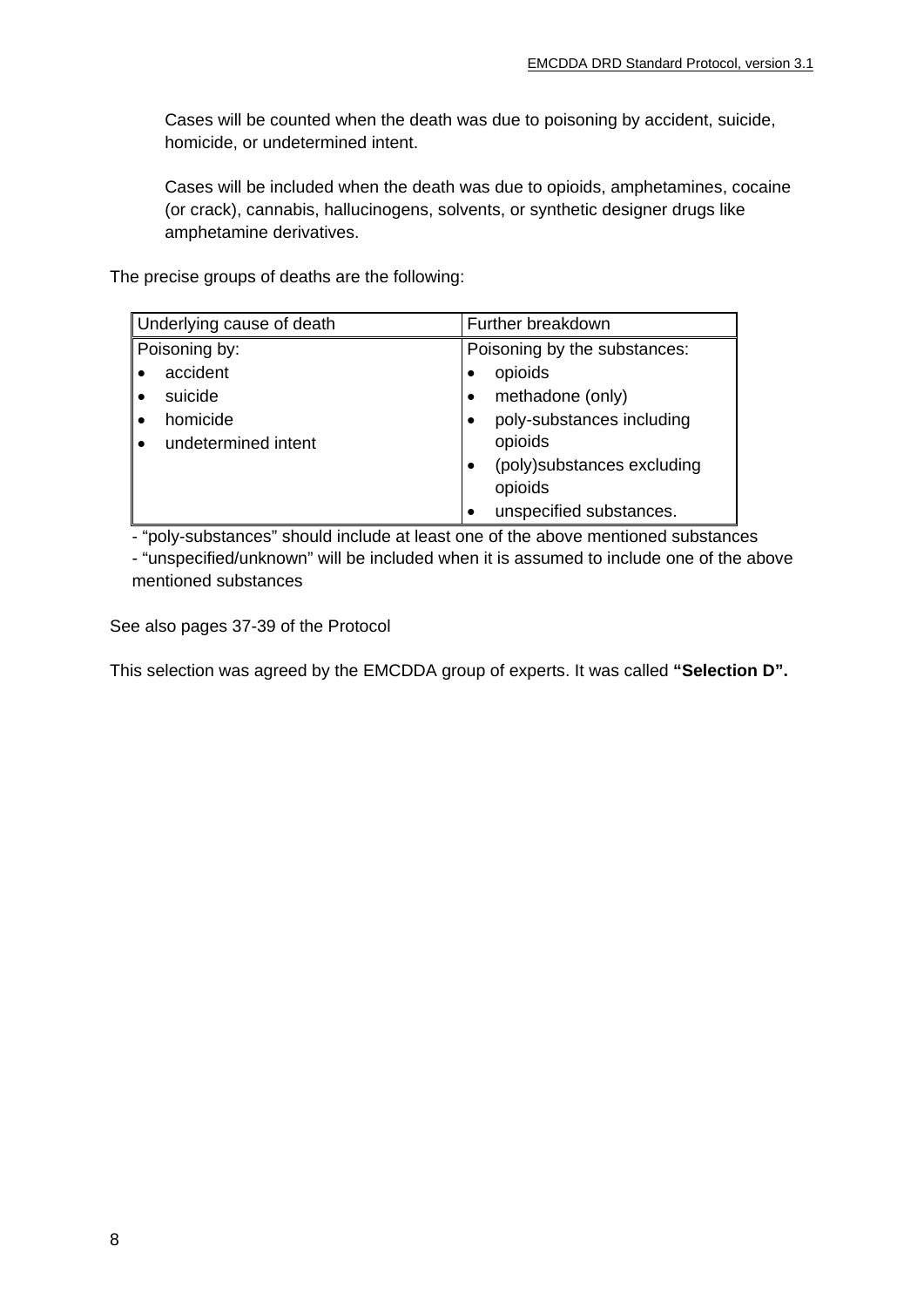## <span id="page-8-0"></span>**3 Logical terminology**

The DRD-Standard applies formal logical terminology, because logical terminology can be translated directly into computer languages. This counts especially for selections of cases that are defined by the terms 'AND' and 'OR'. Beware of the fact that in common language the words 'and' and 'or' have a different meaning compared to the logical meaning of 'AND' and 'OR'. Especially for the General Mortality Registers, it is recommended that professionals, who are trained to apply formal logic, extract the data on drug-related deaths.

#### **The logical definition of 'AND'**

In logical terminology, the prescription 'A AND B' means that a case is only selected if the case satisfies condition A *as well as* condition B. If the case does not satisfy condition A, the case is not selected. If the case does not satisfy condition B, it is selected neither. Of course, the case is also not selected if it does not satisfy condition A and does not satisfy condition B as well.

#### **The logical definition of 'OR'**

In logical terminology, the prescription 'A OR B' means that a case is selected if condition A is satisfied, if condition B is satisfied, or if both conditions A and B are satisfied. The case is not selected if both conditions A and B are not satisfied.

#### **The mutual definitions of 'AND' and 'OR'**

From the logical definitions of 'AND' and 'OR' given above, it follows that (A AND B) equals NOT (NOT A OR NOT B). Conversely, (A OR B) equals NOT (NOT A AND NOT B). This way, 'AND' and 'OR' are mutually defined by one another.

#### **The definition of 'through'**

For the DRD-Standard the term 'through' means 'up to and including'. For example '1 through 10' means: '1, 2, 3, 4, 5, 6, 7, 8, 9, and 10'. Furthermore, '1-10' means '1 through 10', which equals '1 up to and including 10' as defined above.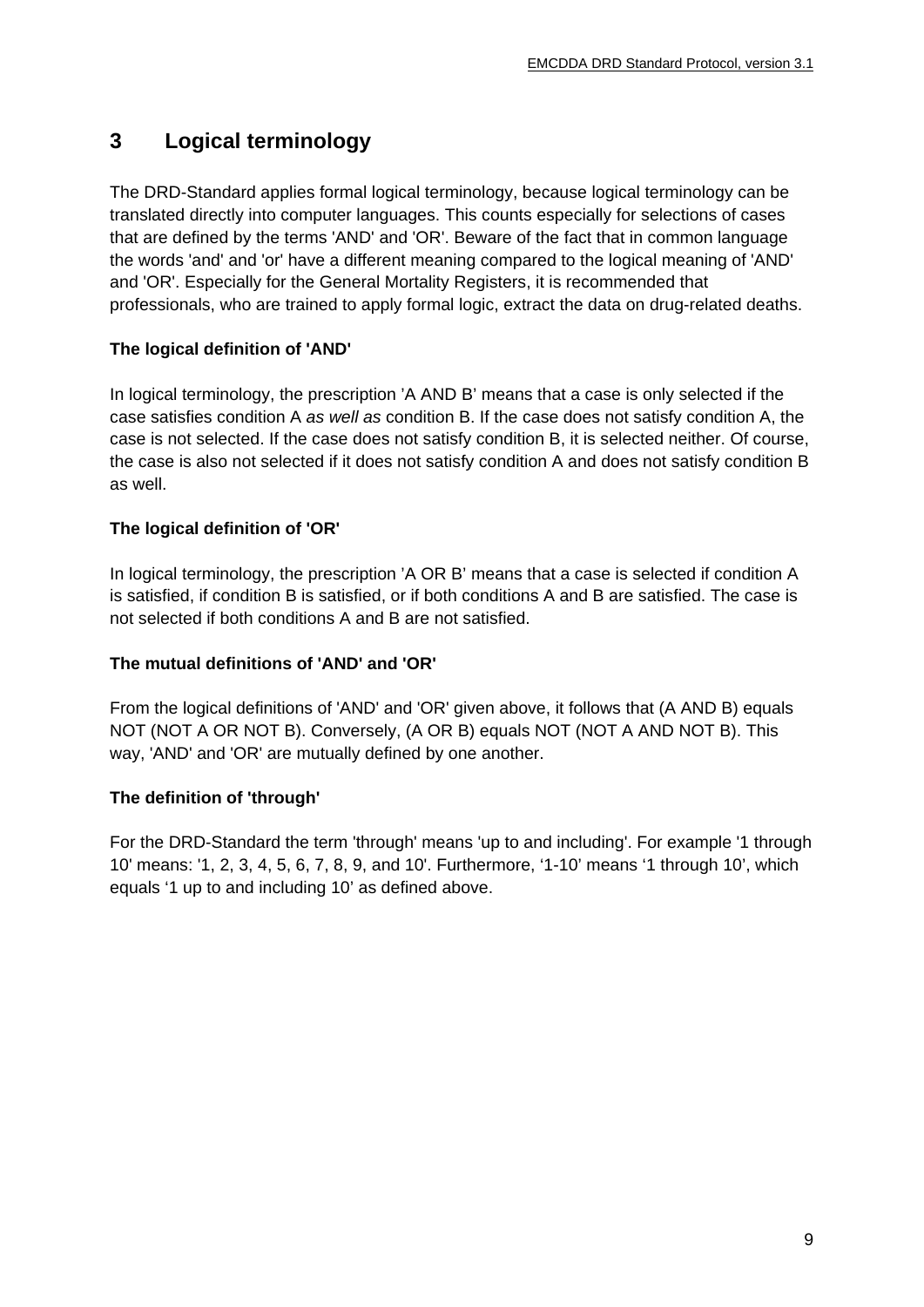Blank page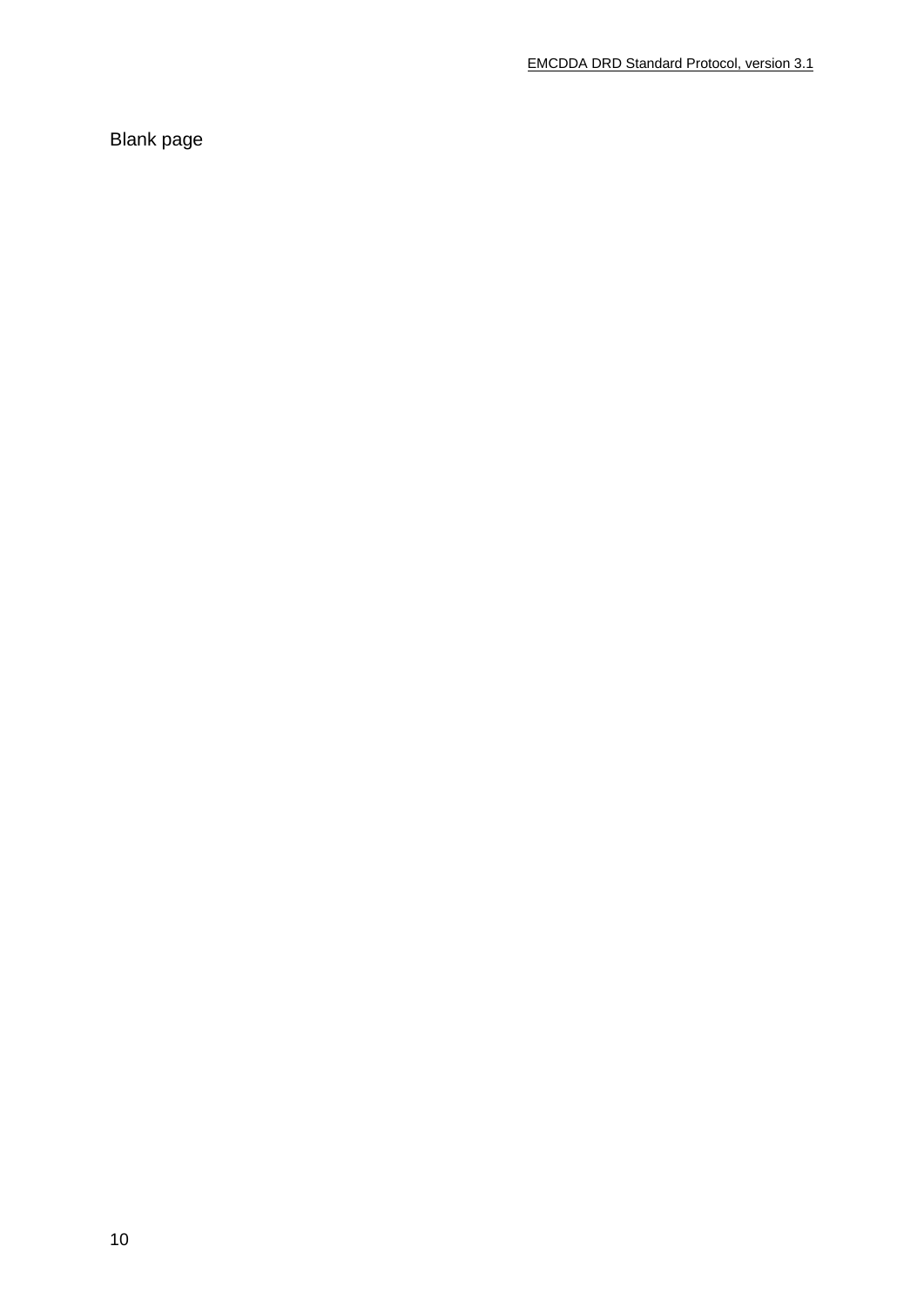# <span id="page-10-0"></span>**4 Part IA: The protocol for ICD-9 coded GMRs**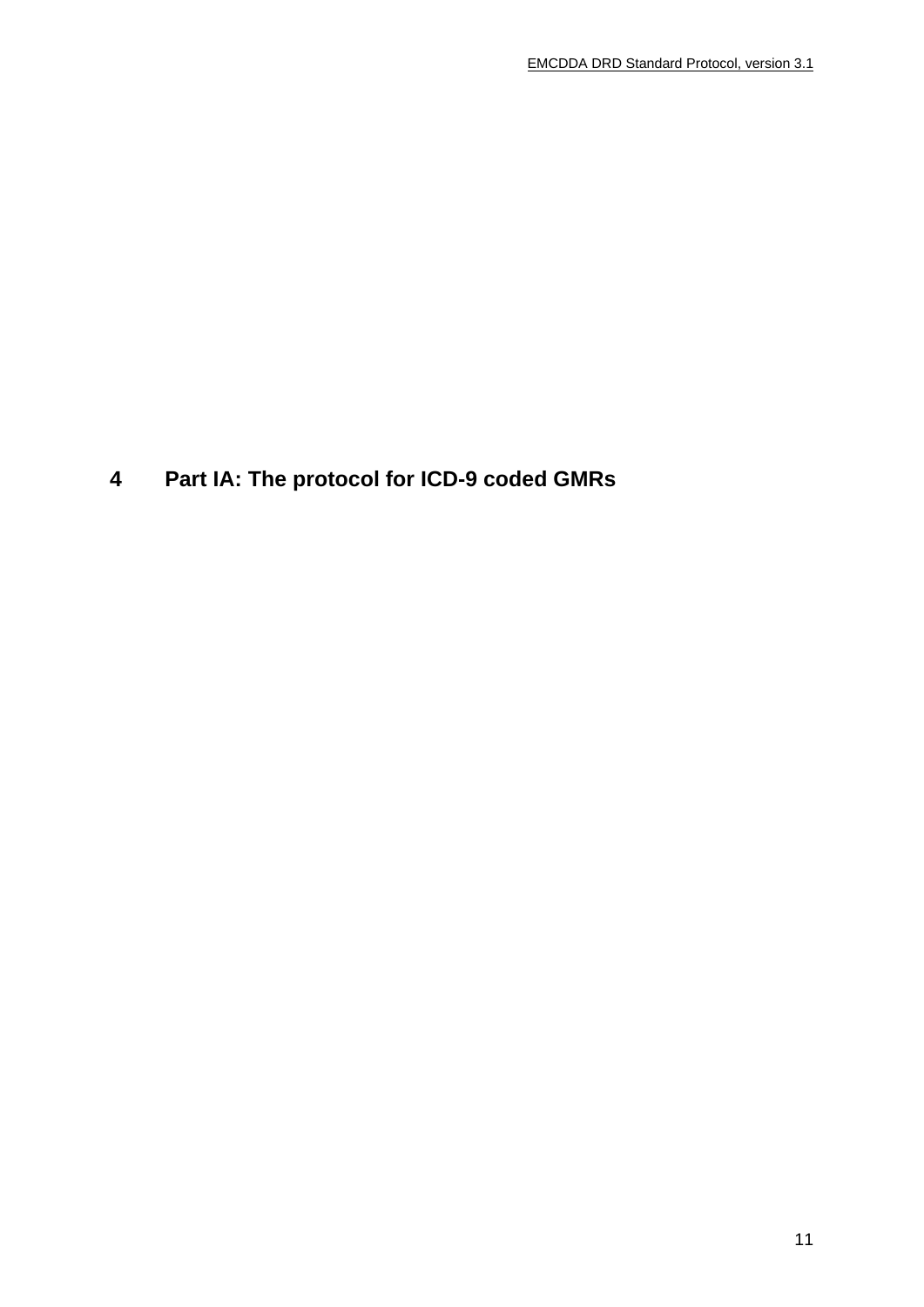#### <span id="page-11-0"></span>**4.1 Introduction**

The standard for GMRs comprises a series of *underlying causes of deaths* as coded under the International Classification of Diseases (ICD), 9th and 10th edition. These codes are specified at three- or four-digit level. Broad categories include: drug psychoses, drug dependence, nondependent drug abuse, accidental poisoning, suicide and self-inflicted poisoning, and poisoning with intent undetermined.

The substances causing death need to be specified. For ICD-9 coded GMRs this requires that a number of defined E-codes (poisoning deaths) must be extracted in combination with *nature of injury* codes (N-codes). For ICD-10 coded GMRs this respectively requires that Xcodes and Y-codes be extracted in combination with T-codes.

As one E-code may have multiple N-codes, a specific procedure must be followed to exclude double counting of persons.

In general the DRD-Standard requires that double counting be avoided. One case must only be coded to one category.

*Contributing causes of death* are not included because a significant number of countries are not able to provide the corresponding data. There are also difficulties related to the interpretation of the data.

The defined standard for *data extraction and collection* does not automatically imply that all causes of death will be used for calculating the "key figure" (the EMCDDA definition, "selection B") of the overall number of drug-related deaths in the EU Member States.

A consensus has been reached among EU experts to include in the EMCDDA definition, and therefore to report as "key figures" for the Standard Reitox tables the following categories: deaths by drugs psychoses, drug dependence, nondependent drug abuse, accidental poisoning, suicide and self-inflicted poisoning, and poisoning with undetermined intent.

Only deaths due to drugs typical of abuse like opiates, cocaine, amphetamines, cannabis, and hallucinogens will be included. Psychoactive medicines will be excluded from the calculation of the overall number of drug-related deaths. Causes of death related to unspecified drugs are only collected to obtain insight into the accuracy of coding.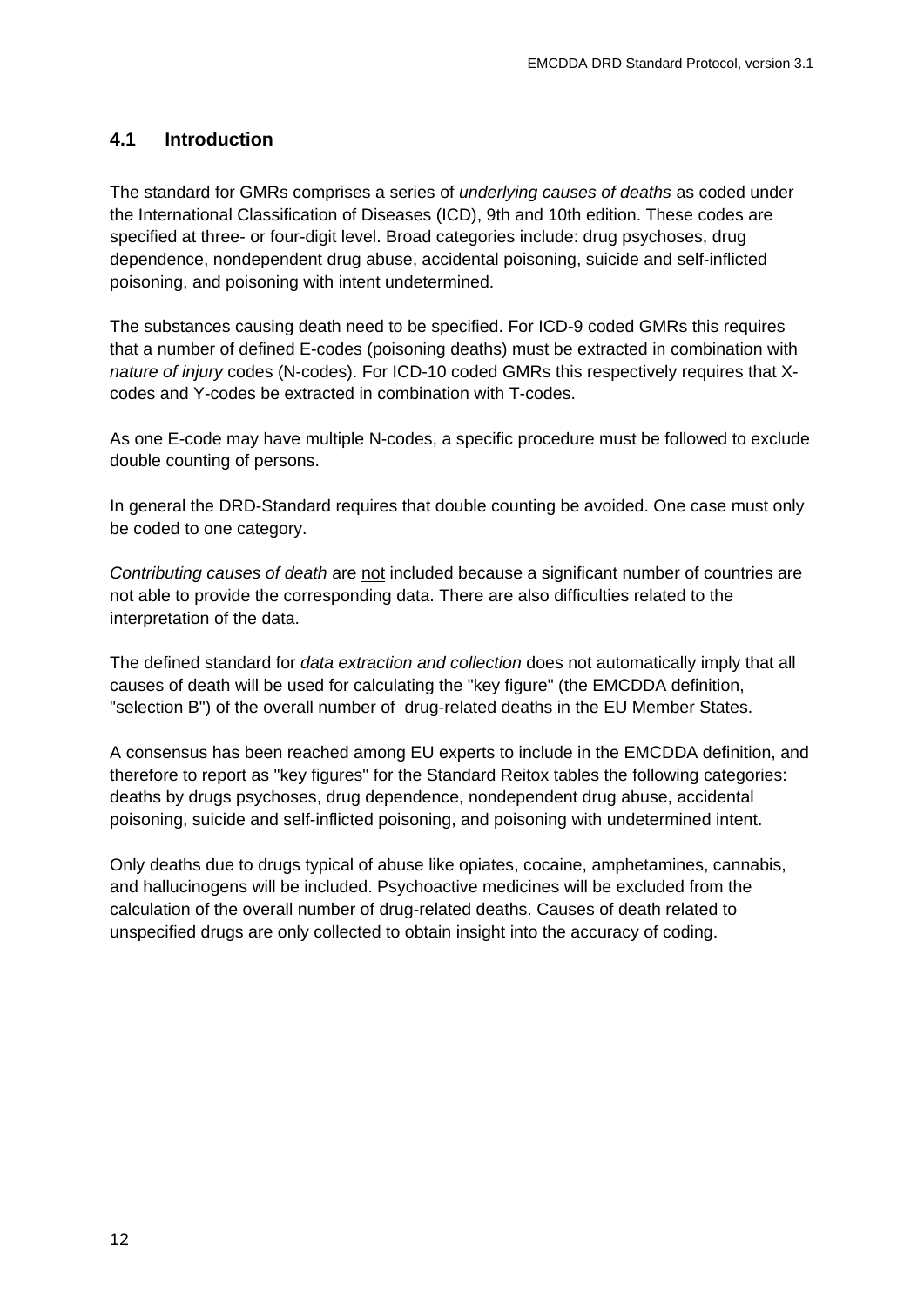<span id="page-12-0"></span>For ICD-9 coded GMRs, the EMCDDA definition ("Selection B") focuses on the following categories of underlying causes of death:

| <b>Underlying cause of death</b>          | Selected ICD-9 code(s)                                                   |
|-------------------------------------------|--------------------------------------------------------------------------|
| Drug psychoses                            | 292                                                                      |
| Drug dependence                           | 304.0, 304.2-9                                                           |
| Nondependent drug abuse                   | 305.2-3, 305.5-7, 305.9                                                  |
| Accidental drug poisoning                 | E850.0, E850.8 <sup>1</sup> , E854.1-2, E855.2, and E858.8 <sup>1)</sup> |
| Suicide and self-inflicted drug poisoning | $\overline{EB50.0^{17}}$ , E950.4 <sup>1)</sup>                          |
| Drug poisoning undetermined intent        | E980.0 <sup>1</sup> , E980.4 <sup>1)</sup>                               |

 $\frac{1}{10}$ In combination with N-codes (N965.0, and/or N968.5, and/or N969.6, and/or N969.7), as explained below.

However, for purposes of data validation, more data are extracted and collected then reported in the key figures for the Standard Reitox tables.

#### **4.2 Procedure**

In general, the procedure to be applied by the national experts and the data programmers is as follows:

Step 1: Extract and collect data in the format of the EMCDDA database. Step 2: Select the data to be reported in the key figures for the Standard Reitox tables.

The two steps are now further explained.

#### **4.3 Step 1: Extract and collect data in the format of the EMCDDA database**

Every two or three years, the EMCDDA will request data from ICD-9 coded GMRs in the following format:

| Country          | ∣Year |        | Gender   Age group   DRD |        | Number | <b>Filter B</b> |
|------------------|-------|--------|--------------------------|--------|--------|-----------------|
| 008-826 1985 ff. |       | $11-3$ | $6 - 18$                 | $1-55$ | ff.    | $10-1$          |

The format shows that the EMCDDA database for ICD-9 coded GMRs consists of the variables "Country" (values 008-826), "Year" (values 1985 ff.), "Gender" (values 1-3), "Age" (values 6-18), "DRD" (values 1-55), "Number" (values 1 ff.), and "Filter\_B" (values 0-1).

Each variable is allocated to a separate column.

Each year, however, key figures are to be reported to the EMCDDA. National experts therefore need to calculate the key figures on their own database. Therefore it is required to extract and collect data in this format each year. The key figures will be calculated by means of the variable "Filter\_B" at step 2 of the procedure below.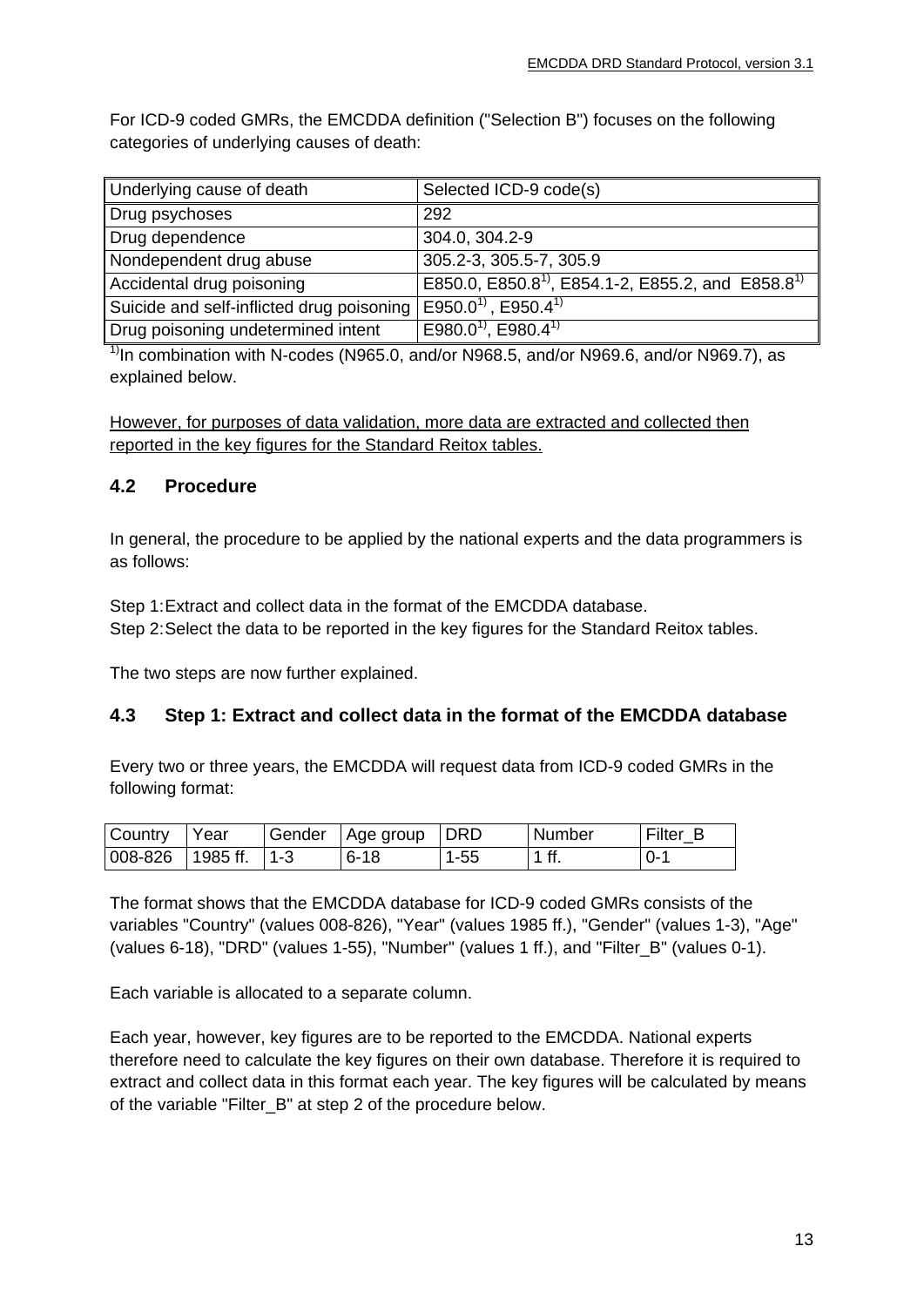It is preferred that the data are collected in a SPSS database, or in another database program that can easily apply filters. Data can be collected in spreadsheets like Excel, but this will make the application of filters more difficult for the national experts.

The different variables and the values they can take are now explained further.

#### **Country**

The variable "Country" complies with the ISO 3166 standard for country codes (RIPE Network Coordination Centre, 1994).

Please notice that the variable "Country" is an alphanumeric variable. This implies that in case a value on this variable starts with a zero, that zero has a meaning and must be included. For example, Austria must be coded alphanumerically to "040", and not numerically as the mere figure "40".

In SPSS databases, alphanumeric variables are defined as the type "string". In Excel spreadsheets, alphanumeric variables are defined as "text".

The country codes (including some of the candidate countries) are as follows:

- 008 for Albania
- 040 for Austria
- 056 for Belgium
- 070 for Bosnia and Herzegowina
- 100 for Bulgaria
- 196 for Cyprus
- 203 for Czech Republic
- 208 for Denmark
- 233 for Estonia
- 246 for Finland
- 807 for Former Yugoslav Republic of Macedonia
- 250 for France
- 276 for Germany
- 300 for Greece
- 348 for Hungary
- 372 for Ireland
- 380 for Italy
- 428 for Latvia
- 440 for Lithuania
- 442 for Luxembourg
- 470 for Malta
- 528 for Netherlands
- 578 for Norway
- 616 for Poland
- 620 for Portugal
- 642 for Romania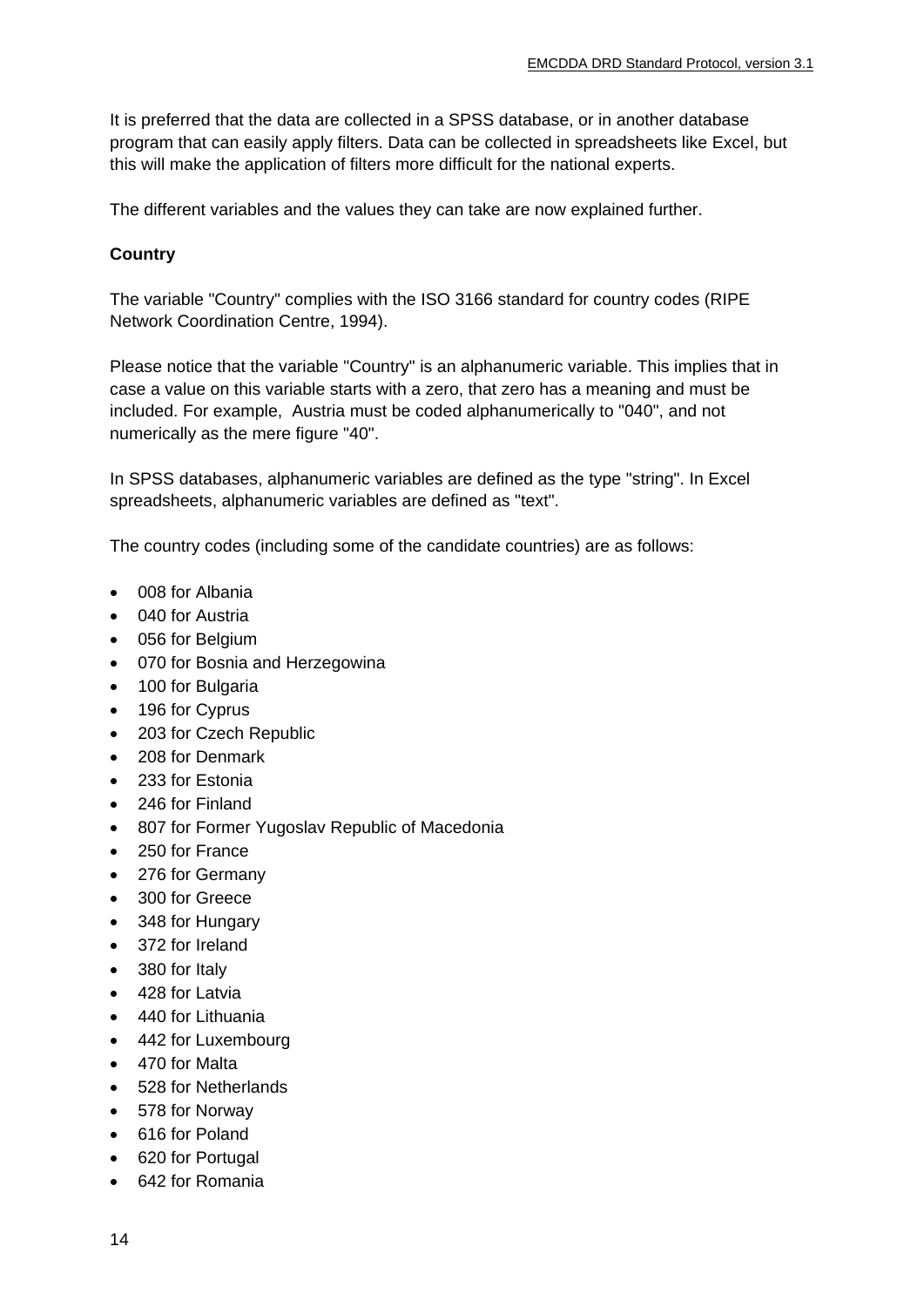- 703 for Slovak Republic
- 705 for Slovenia
- 724 for Spain
- 752 for Sweden
- 792 for Turkey
- 826 for United Kingdom

#### **Year**

For the variable "Year" the respective year is filled in.

#### **Gender**

The variable "Gender" runs from 1 through 3.

The following codes are used:

- 1 for male
- 2 for female
- 3 for gender unknown.

#### **Age group**

The variable "Age group" runs from 6 through 18.

The following codes are used:

- 6 for <15 years
- 7 for 15-19 years
- 8 for 20-24 years
- 9 for 25-29 years
- 10 for 30-34 years
- 11 for 35-39 years
- 12 for 40-44 years
- 13 for 45-49 years
- 14 for 50-54 years
- 15 for 55-59 years
- 16 for 60-64 years
- $\bullet$  17 for  $\geq$ =65 years
- 18 for age unknown.

#### **DRD**

The variable "DRD" runs from 1 through 55. The codes 1, 2, 3, etc. are used for the ICD9- Codes as described in table 1 below.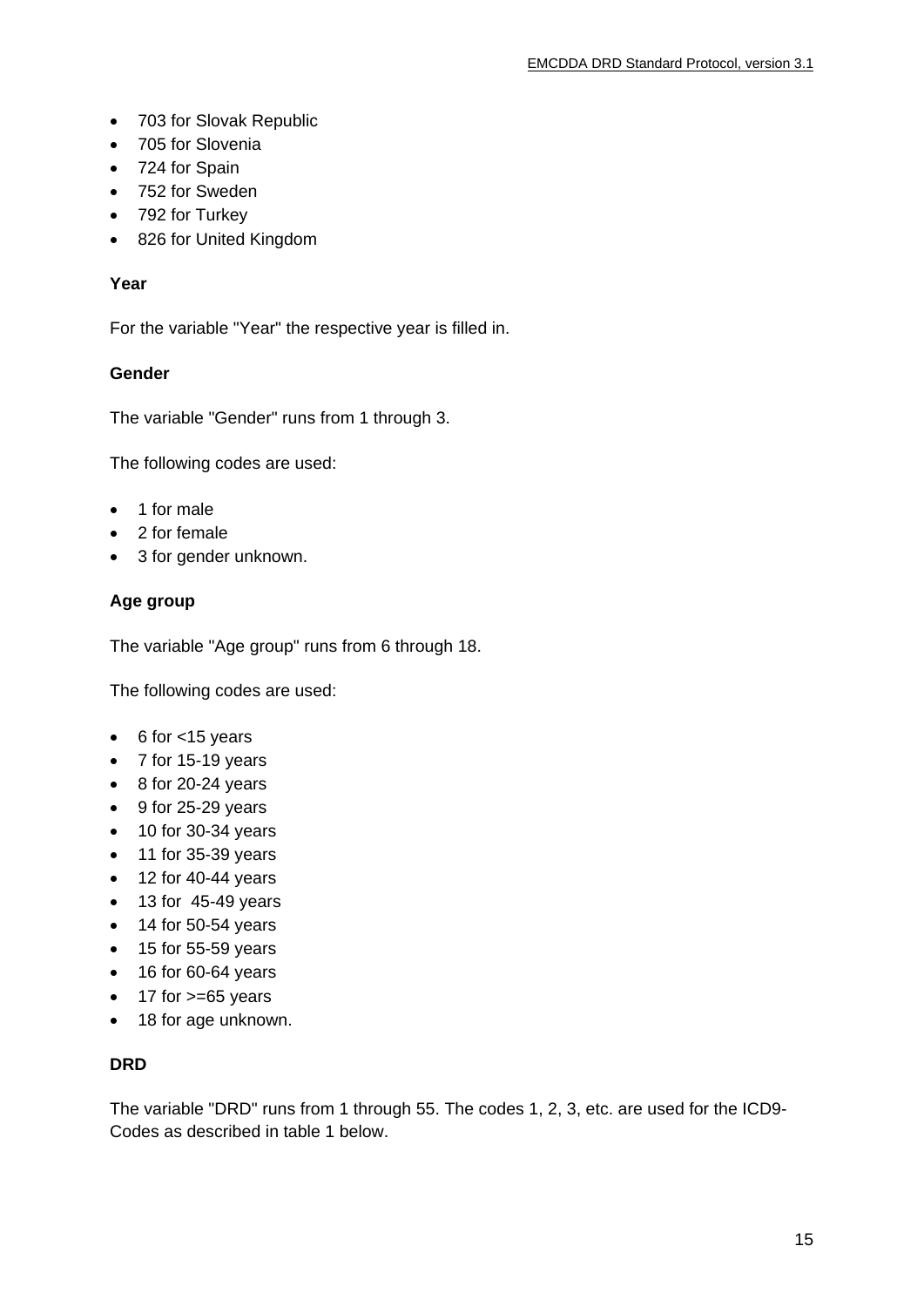#### **Number**

The variable "Number" stands for the number of drug-related deaths. Zero cases need not be delivered. Therefore "Number" runs from 1 through the maximum number found in a category.

#### **Filter\_B**

As already explained above, not all extracted data count for the "key figures" (EMCDDA definition). Only cases included in selection B count for the key figures for the Standard Reitox tables. Selection B is the selection on which consensus was found among the national experts of the EU. The variable "Filter\_B" defines this selection B. A category included in selection B, receives the value "1". A category not included in selection B receives the value "0".

In SPSS, Filter B can be installed easily each year on updated databases by running a syntax command. The syntax command for Filter B is therefore given in Annex 1.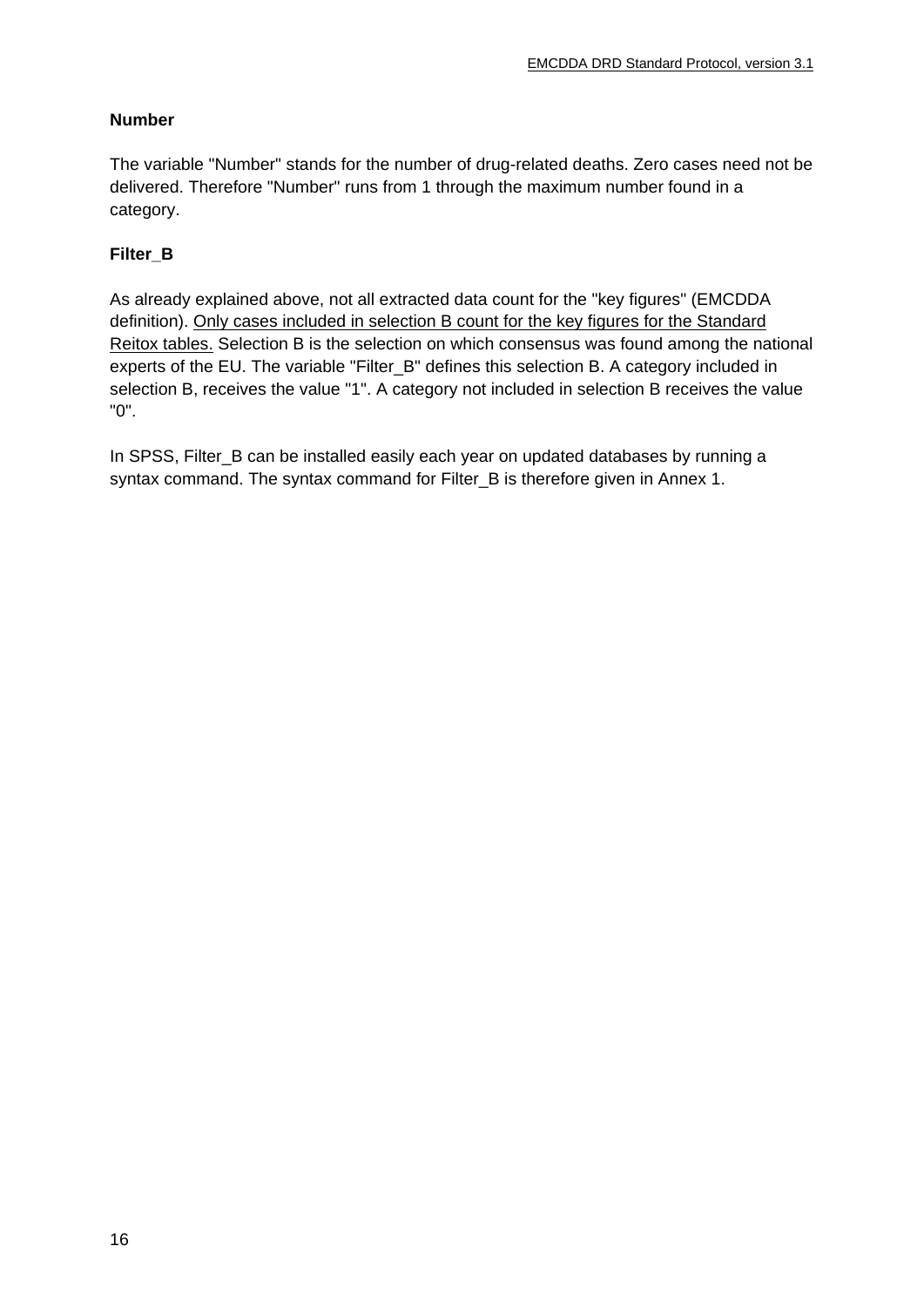| <b>DRD</b>      | ICD9-Code(s)<br>Drug psychoses           |                                             | <b>Filter B</b> |
|-----------------|------------------------------------------|---------------------------------------------|-----------------|
| 1               | 292                                      | Drug psychoses                              |                 |
| <b>DRD</b>      | ICD9-Code(s)                             | Drug dependence                             | Filter_B        |
| $\overline{2}$  | 304.0                                    | Morphine type                               |                 |
| $\overline{3}$  | 304.1                                    | Barbiturate type                            | 0               |
| $\overline{4}$  | 304.2                                    | Cocaine                                     | 1               |
| $\overline{5}$  | 304.3                                    | Cannabis                                    | 1               |
| $\overline{6}$  | 304.4                                    | Amphetamine type and other psychostimulants | 1               |
| $\overline{7}$  | 304.5                                    | Hallucinogens                               |                 |
| $\overline{8}$  | 304.6                                    | Other                                       | 1               |
| 9               | 304.7                                    | Combination of morphine-type drug with any  | 1               |
|                 |                                          | other                                       |                 |
| $\overline{10}$ | 304.8                                    | Combination excluding morphine-type drug    | 1               |
| 11              | 304.9                                    | Unspecified                                 |                 |
| <b>DRD</b>      | ICD9-Code(s)                             | Nondependent abuse of drugs                 | Filter_B        |
| 12              | 305.2                                    | Cannabis                                    |                 |
| 13              | 305.3                                    | Hallucinogens                               | 1               |
| 14              | Barbiturates and tranquillisers<br>305.4 |                                             | 0               |
| 15              | 305.5                                    | Morphine type                               | 1               |
| 16              | 305.6                                    | Cocaine type                                |                 |
| 17              | 305.7                                    | Amphetamine type                            | 1               |
| 18              | 305.8                                    | Antidepressants                             | 0               |
| 19              | 305.9                                    | Other, mixed, or unspecified                | 1<br>$\prime -$ |

**Table 1: Coding of values for the variables "DRD" and "Filter\_B"** 

*(continued)*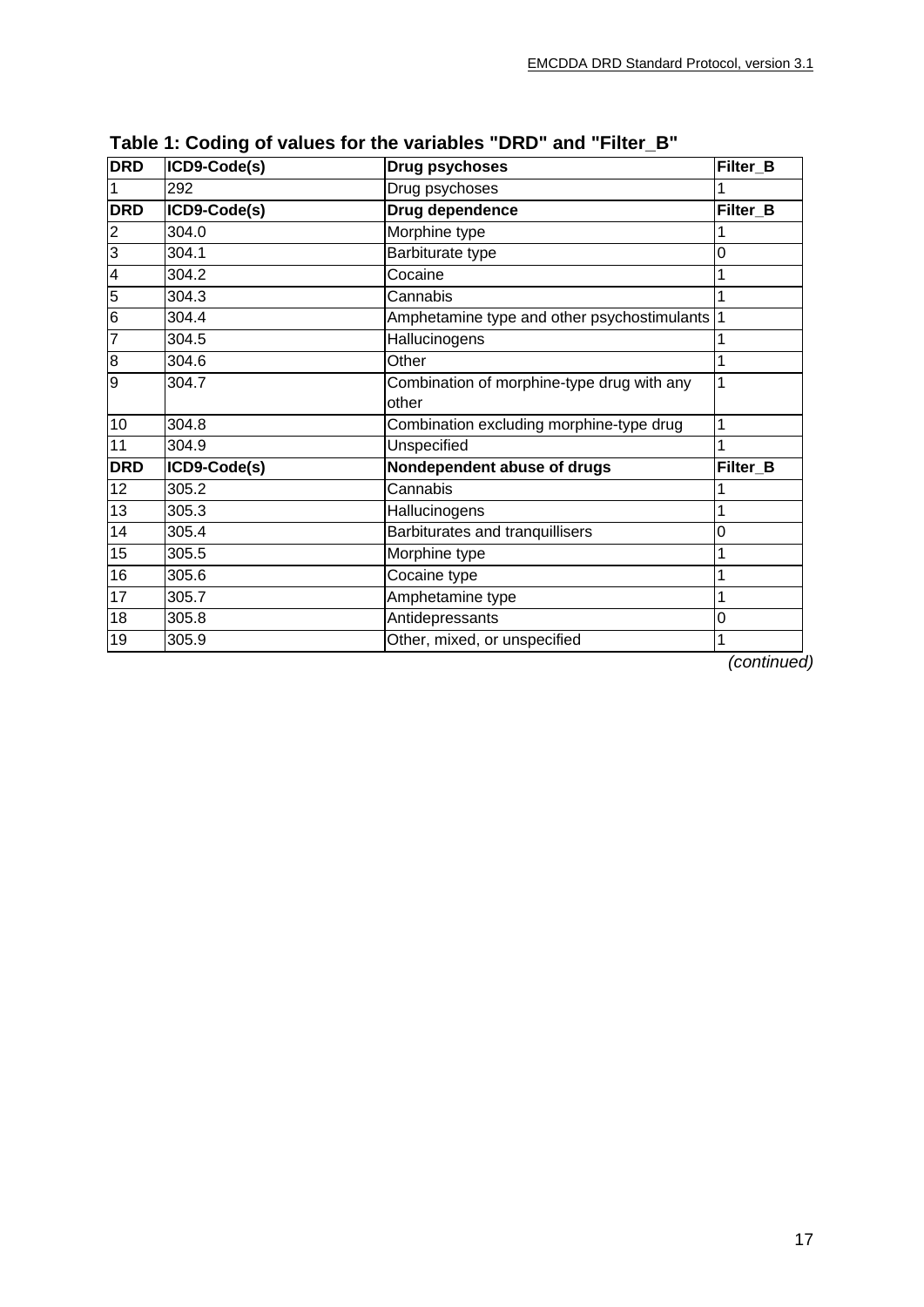|                 | 10010110011111000                |                                          |                |
|-----------------|----------------------------------|------------------------------------------|----------------|
| <b>DRD</b>      | ICD9-Code(s)                     | <b>Accidental poisoning</b>              | Filter_B       |
| 20              | E850.0                           | Opiates and related narcotics            | 1              |
| 21              | E850.8 AND N965.0 AND N968.5     | Mixed including opiates AND cocaine      | 1              |
| 22              | E850.8 AND N965.0 AND NOT N968.5 | Mixed including opiates AND NO cocaine   | 1              |
| 23              | E850.8 AND (N968.5 OR N969.7 OR  | Cocaine OR stimulants OR hallucinogens   | 1              |
|                 | N969.6) AND NOT N965.0           | and NO opiates                           |                |
| 24              | E850.8 AND NOT N965.0 AND NOT    | Other, NO opiates, NO cocaine, NO        | $\Omega$       |
|                 | (N968.5 OR N969.7 OR N969.6)     | stimulants, NO hallucinogens             |                |
| 25              | E850.9                           | Unspecified analgesics, antipyretics,    | 0              |
|                 |                                  | antirheumatics                           |                |
| 26              | E851                             | <b>Barbiturates</b>                      | 0              |
| $\overline{27}$ | E852                             | Other sedatives and hypnotics            | 0              |
| 28              | E853.2                           | Benzodiazepines                          | 0              |
| 29              | E854.1                           | Psychodysleptics (including cannabis and | 1              |
|                 |                                  | hallucinogens)                           |                |
| 30              | E854.2                           | Psychostimulants (including              | 1              |
|                 |                                  | amphetamines)                            |                |
| 31              | E855.2                           | Local anaesthetics (including cocaine)   | 1              |
| 32              | E855.9                           | Unspecified other drugs acting on the    | $\overline{0}$ |
|                 |                                  | nervous system                           |                |
| 33              | E858.8 AND N965.0 AND N968.5     | Mixed including opiates AND cocaine      | 1              |
| 34              | E858.8 AND N965.0 AND NOT N968.5 | Mixed including opiates AND NO cocaine   | 1              |
| 35              | E858.8 AND (N968.5 OR N969.7 OR  | Cocaine OR stimulants OR hallucinogens   | 1              |
|                 | N969.6) AND NOT N965.0           | and NO opiates                           |                |
| 36              | E858.8 AND NOT N965.0 AND NOT    | Other, NO opiates, NO cocaine, NO        | 0              |
|                 | (N968.5 OR N969.7 OR N969.6)     | stimulants, NO hallucinogens             |                |
| 37              | E858.9                           | Unspecified other drugs                  | $\overline{0}$ |
| <b>DRD</b>      | ICD9-Code(s)                     | Suicide and self-inflicted poisoning     | Filter_B       |
| 38              | E950.0 AND N965.0                | Opiates                                  | 1              |
| 39              | E950.1                           | <b>Barbiturates</b>                      | 0              |
| 40              | E950.2                           | Other sedatives and hypnotics            | 0              |
| 41              | E950.3 AND N969.4                | Benzodiazepines                          | 0              |
| 42              | E950.4 AND N965.0 AND N968.5     | Mixed including opiates AND cocaine      | $\overline{1}$ |
| 43              | E950.4 AND N965.0 AND NOT N968.5 | Mixed including opiates AND NO cocaine   | 1              |
| 44              | E950.4 AND (N968.5 OR N969.7 OR  | Cocaine OR stimulants OR hallucinogens   | 1              |
|                 | N969.6) AND NOT N965.0           | and NO opiates                           |                |
| 45              | E950.4 AND NOT N965.0 AND NOT    | Other, NO opiates, NO cocaine, NO        | $\overline{0}$ |
|                 | (N968.5 OR N969.7 OR N969.6)     | stimulants, NO hallucinogens             |                |
| 46              | E950.5                           | Other unspecified drugs or medicaments   | 0              |
|                 |                                  |                                          |                |

#### **Table 1** *(continued)*

*(continued)*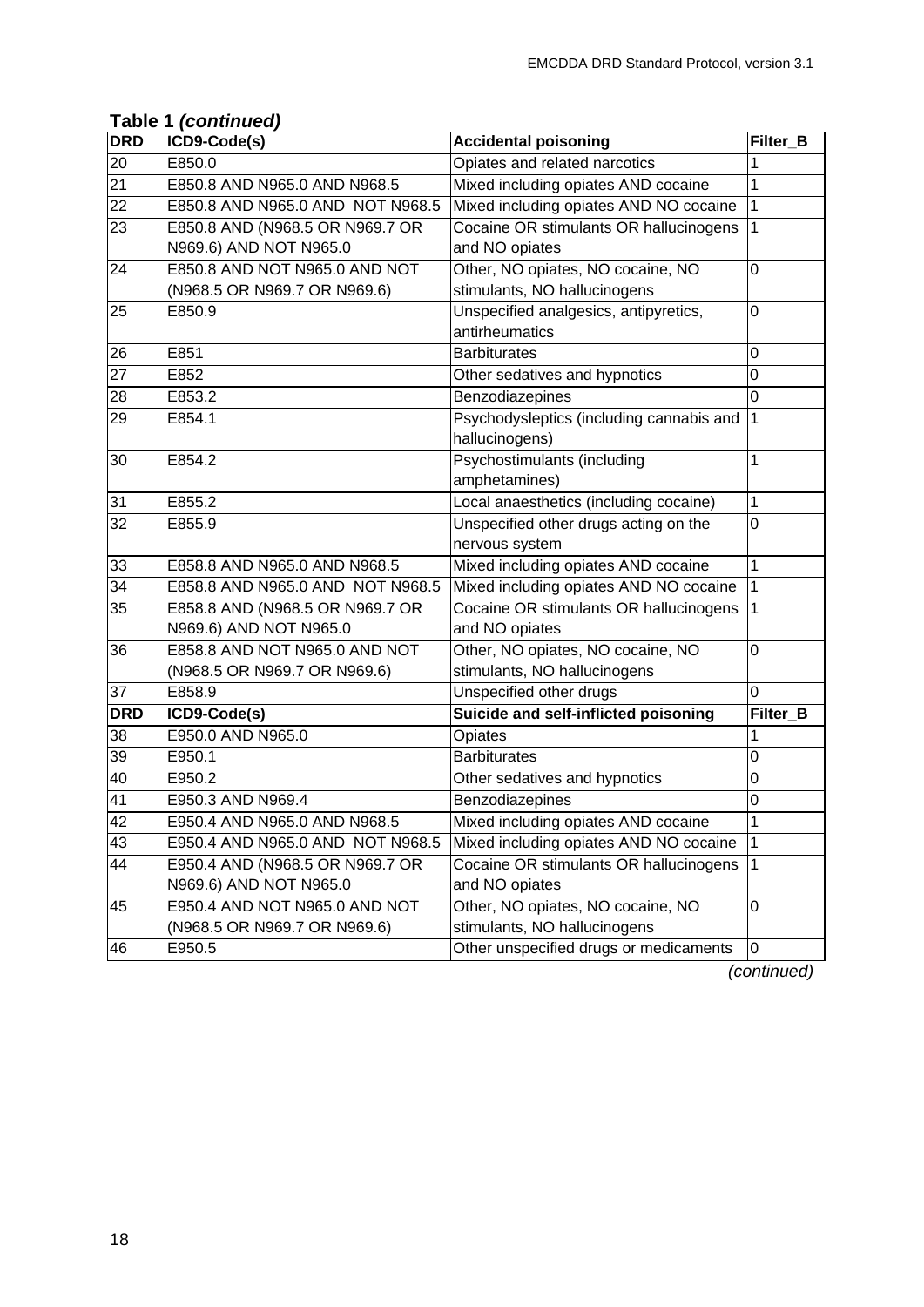| <b>DRD</b>      | ICD9-Code(s)                     | Poisoning undetermined intent          | Filter_B |
|-----------------|----------------------------------|----------------------------------------|----------|
| 47              | E980.0 AND N965.0                | Opiates                                |          |
| 48              | E980.1                           | <b>Barbiturates</b>                    |          |
| 49              | E980.2                           | Other sedatives and hypnotics          |          |
| 50              | E980.3 AND N969.4                | Benzodiazepines                        |          |
| $\overline{51}$ | E980.4 AND N965.0 AND N968.5     | Mixed including opiates AND cocaine    |          |
| $\overline{52}$ | E980.4 AND N965.0 AND NOT N968.5 | Mixed including opiates AND NO cocaine |          |
| 53              | E980.4 AND (N968.5 OR N969.7 OR  | Cocaine OR stimulants OR hallucinogens |          |
|                 | N969.6) AND NOT N965.0           | and NO opiates                         |          |
| 54              | E980.4 AND NOT N965.0 AND NOT    | Other, NO opiates, NO cocaine, NO      |          |
|                 | (N968.5 OR N969.7 OR N969.6)     | stimulants, NO hallucinogens           |          |
| 55              | E980.5                           | Other unspecified drugs or medicaments | 0        |

#### **Table 1** *(continued)*

#### **Explanation to single ICD-9 codes**

Some DRD-codes are defined by just one ICD-9 code. Other DRD-codes are defined by combinations of ICD-9 codes. If a DRD-code is defined by only one ICD-9 code, only select a case if the *underlying* cause of death is coded to the respective ICD-9 code. This means that in case of one ICD-9 code, *contributing* causes of death are *not* taken into account and are *not* selected. The DRD-codes that are defined by only one ICD-9 code are: DRD1 through DRD20, DRD25 through DRD32, DRD37, DRD39, DRD40, DRD46, DRD48, DRD49, and DRD55.

#### **Explanation to combinations of ICD-9 codes**

It is preferred that E-codes can be combined with at least two N-codes. In case only one Ncode is available, see below for an alternative procedure.

The DRD-codes that are defined by combinations of E- and N-codes are: DRD21 through DRD24, DRD33 through DRD36, DRD38, DRD41 through DRD45, DRD47, and DRD50 through DRD54. The selection criterion for these DRD-codes always starts with an E-code. These are E850.8, E858.8, E950.0, E950.3, E950.4, E980.0, E980.3, and E980.4. These Ecodes refer to the underlying cause of death. Of these, codes E950.0 and E980.0 must be extracted in combination with N-code 965.0 to obtain cases related to opiates. Similarly, codes E950.3 and E980.3 must be extracted in combination with N-code 969.4 to extract cases related to benzodiazepines.

The remaining four codes (E850.8, E858.8, E950.4, E980.4) are known to be associated with multiple N-codes, at least in some countries. In order to avoid double counting, cases should be assigned into one of four mutually exclusive categories.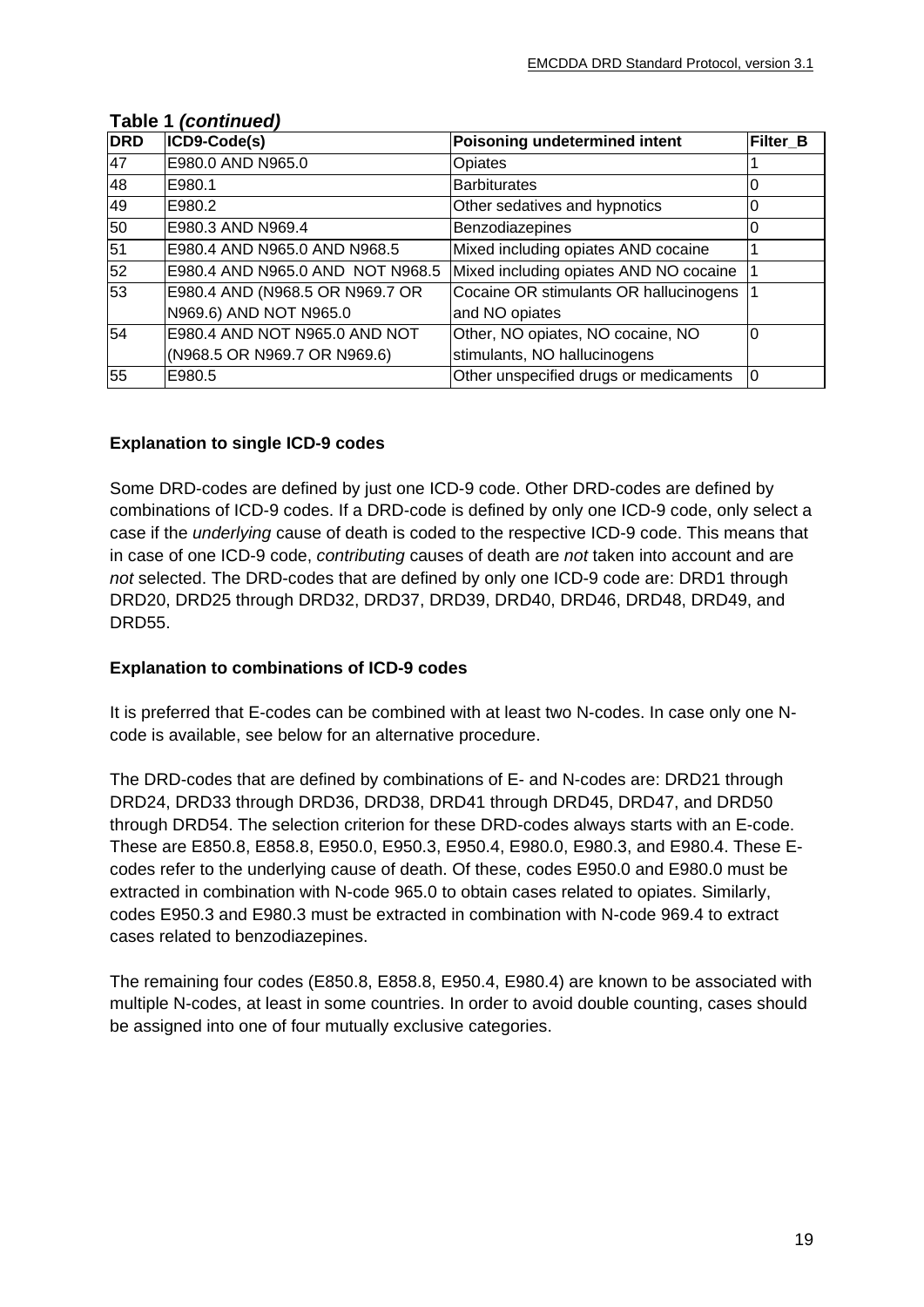At a descriptive level these categories are:

- opiates AND cocaine (regardless of other substances);
- opiates AND NO cocaine (regardless of other substances);
- mixed, including one or more of the following: cocaine OR stimulants OR hallucinogens AND NO opiates (regardless of other substances);
- other, NO opiates, NO cocaine, NO stimulants, NO hallucinogens.

The corresponding definitions can be found in Table 1 above under DRD21-DRD24, DRD33-DRD36, DRD42-DRD45 and DRD51-DRD54.

#### **Alternative procedure: N-codes by exception from contributing causes**

In some countries, codes E850.8, E858.8, E950.4 or E980.4 may have one additional N-code that is non-specific, for example, code N977.8 (other drugs and medicaments) or N977.9 (unspecified drug or medicament). Information on the specific substances involved (e.g. opiates) may be contained in a series of N-codes recorded as contributing causes. In this specific situation, the N-codes recorded as *contributing* causes of death, and all other information pertaining to a case, must also be taken into account. For example, if the underlying cause of death is coded to E850.8 in combination with N965.0 and in combination with N968.5, the case counts as a DRD21. The case counts as a DRD21 if in *all* information about the case, including the contributing causes, E850.8 is found in combination somewhere with N965.0 AND somewhere with N968.5. The same logic applies to the other DRD-codes that are defined by combinations of E-codes and N-codes.

#### **Alternative procedure: Combinations with only one N-code**

To apply the DRD-Standard completely, it is required that ICD-9 E-codes can be combined with at least two ICD-9 N-codes. However, for the General Mortality Registers of some countries, E-codes can only be combined with one N-code. The following guidelines describe how to act if E-codes can only be combined with one N-code.

Table 2 below shows how to compute DRD1 through DRD55 in case E-codes can only be combined with one N-code.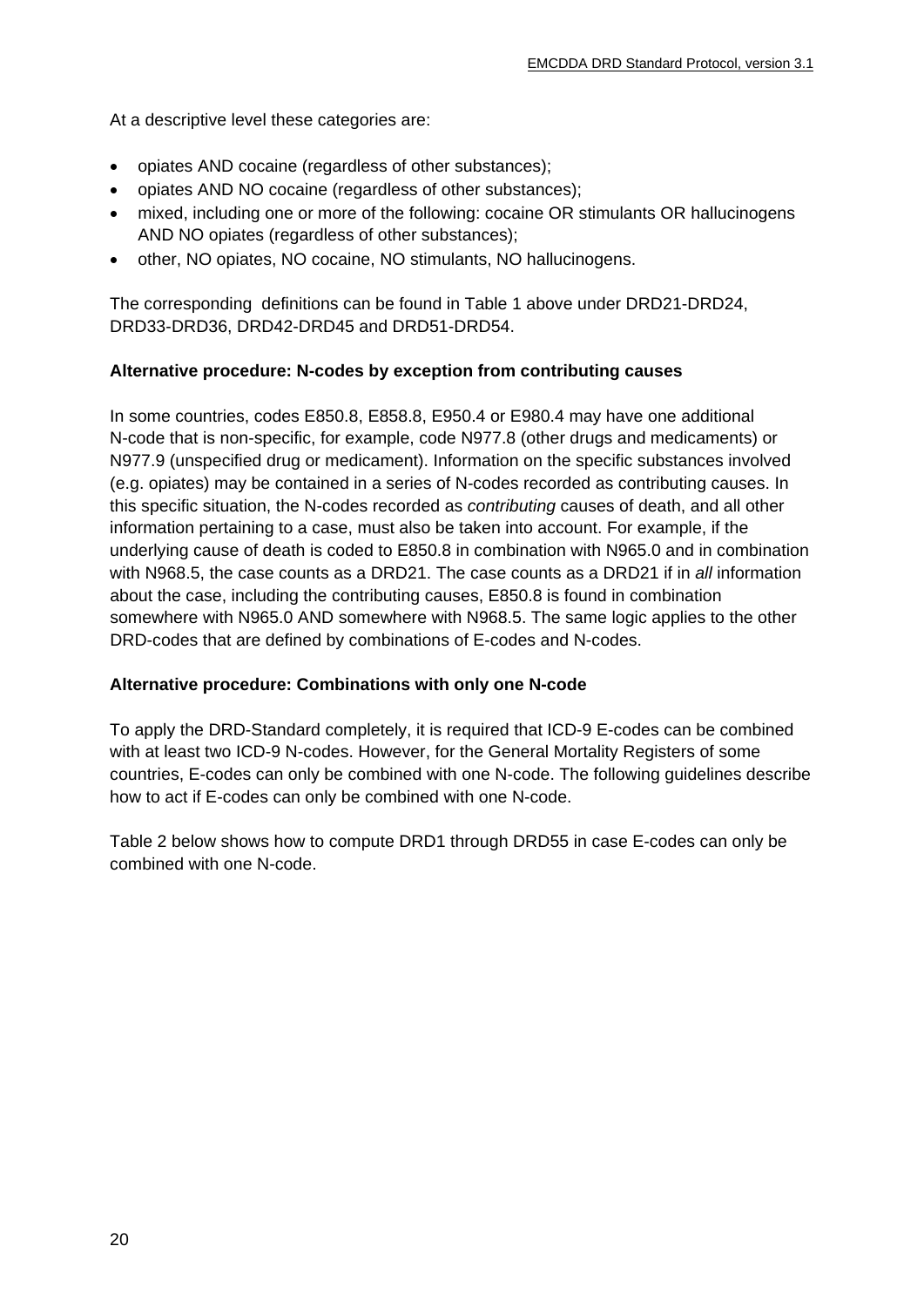| DRD-number(s)       | <b>Computation prescription</b>           |
|---------------------|-------------------------------------------|
| DRD1 through DRD20  | Compute as already prescribed in Table 1. |
| DRD <sub>21</sub>   | E850.8 AND N965.0                         |
| DRD <sub>22</sub>   | Do not compute but leave empty.           |
| DRD <sub>23</sub>   | E850.8 AND N968.5                         |
|                     | E850.8 AND N969.7                         |
|                     | E850.8 AND N969.6                         |
| DRD24 through DRD32 | Compute as already prescribed in Table 1. |
| DRD33               | E858.8 AND N965.0                         |
| DRD34               | Do not compute but leave empty.           |
| DRD35               | E858.8 AND N968.5                         |
|                     | E858.8 AND N969.7                         |
|                     | E858.8 AND N969.6                         |
| DRD36 through DRD41 | Compute as already prescribed in Table 1. |
| DRD42               | E950.4 AND N965.0                         |
| DRD43               | Do not compute but leave empty.           |
| DRD44               | E950.4 AND N968.5                         |
|                     | E950.4 AND N969.7                         |
|                     | E950.4 AND N969.6                         |
| DRD45 through DRD50 | Compute as already prescribed in Table 1. |
| DRD51               | E980.4 AND N965.0                         |
| <b>DRD52</b>        | Do not compute but leave empty.           |
| DRD53               | E980.4 AND N968.5                         |
|                     | E980.4 AND N969.7                         |
|                     | E980.4 AND N969.6                         |
| DRD54 through DRD55 | Compute as already prescribed in Table 1. |

**Table 2: Combinations of E-codes with only one N-code** 

#### **Explanation to Table 2**

Table 2 above prescribes the following:

Compute DRD1 through DRD20 as prescribed by the DRD-Standard.

Compute DRD21 as "E850.8 AND N965.0", meaning "accidental poisoning, mixed including opiates".

Do not compute DRD22, because these cases are merged with DRD21.

Compute DRD23 as "E850.8 AND (N968.5 OR N969.7 OR N969.6)", meaning "accidental poisoning, including cocaine OR stimulants OR hallucinogens".

Compute DRD24 through DRD32 as prescribed by the DRD-Standard.

Compute DRD33 as "E858.8 AND N965.0", meaning "accidental poisoning, mixed including opiates".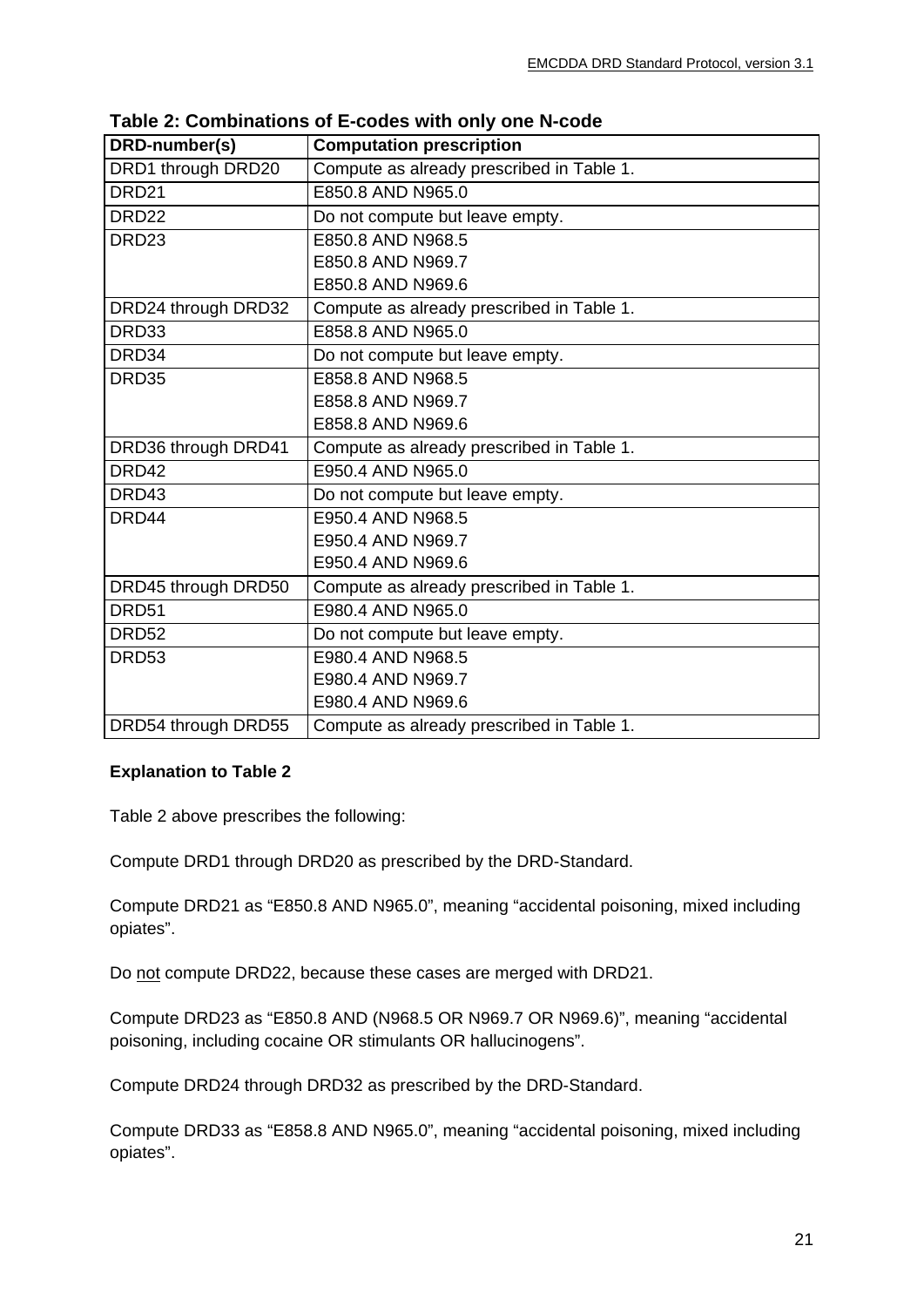Do not compute DRD34, because these cases are merged with DRD33.

Compute DRD35 as "E858.8 AND (N968.5 OR N969.7 OR N969.6)", meaning "accidental poisoning, including cocaine OR stimulants OR hallucinogens".

Compute DRD36 through DRD41 as prescribed by the DRD-Standard.

Compute DRD42 as "E950.4 AND N965.0", meaning "suicide and self-inflicted poisoning, mixed including opiates".

Do not compute DRD43, because these cases are merged with DRD42.

Compute DRD44 as "E950.4 AND (N968.5 OR N969.7 OR N969.6)", meaning "suicide and self-inflicted poisoning, including cocaine OR stimulants OR hallucinogens".

Compute DRD45 through DRD50 as prescribed by the DRD-Standard.

Compute DRD51 as "E980.4 AND N965.0", meaning "poisoning undetermined intent, mixed including opiates".

Do not compute DRD52, because these cases are merged with DRD51.

Compute DRD53 as "E980.4 AND (N968.5 OR N969.7 OR N969.6)", meaning "poisoning undetermined intent, including cocaine OR stimulants OR hallucinogens".

Compute DRD54 through DRD55 as prescribed by the DRD-Standard.

**Consequences** 

Following the 17 guidelines above will have the following consequences for data delivery:

DRD21 merges with DRD22 into DRD21.

DRD33 merges with DRD34 into DRD33.

DRD42 merges with DRD43 into DRD42.

DRD51 merges with DRD52 into DRD51.

Table 1 above shows that DRD21, DRD33, DRD42, and DRD51 are included in Filter\_B. In case of only one N-code, the same Filter\_B is applied to report the key figures for the Standard Reitox tables.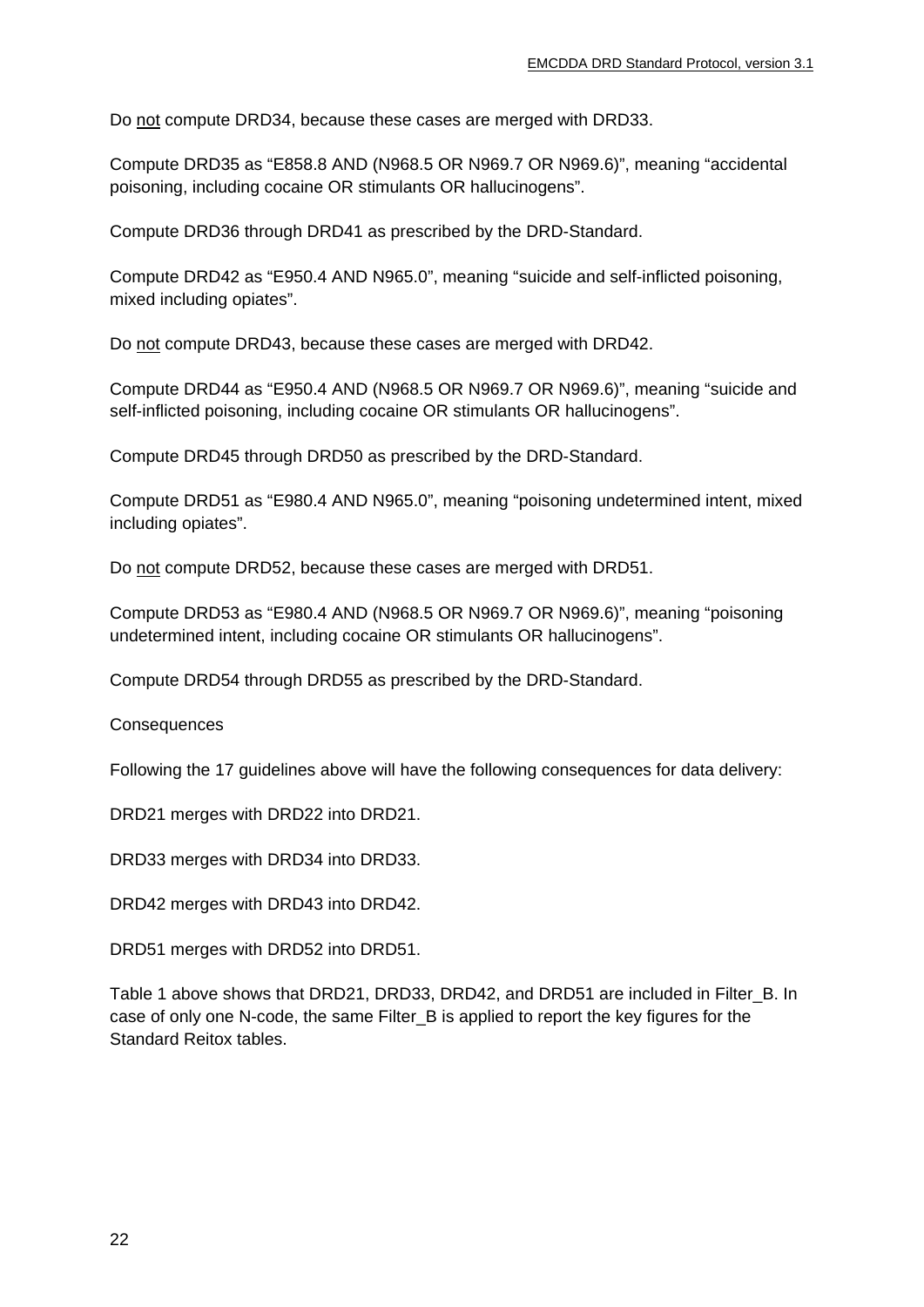#### <span id="page-22-0"></span>**4.4 Step 2: Select the data to be reported in the key figures for the Standard Reitox tables**

Each year, the key figures on drug-related deaths are reported to the EMCDDA in the following format of the Standard Reitox table 05:

| COUNTRY:                              |           |      |        |              |
|---------------------------------------|-----------|------|--------|--------------|
| Year of reporting:                    |           |      |        |              |
| ICD version used:                     |           |      |        |              |
|                                       |           | Male | Female | <b>Total</b> |
| Number of cases                       |           |      |        |              |
| Mean age                              |           |      |        |              |
| Age distribution (number)             | < 15      |      |        |              |
|                                       | $15 - 19$ |      |        |              |
|                                       | $20 - 24$ |      |        |              |
|                                       | 25-29     |      |        |              |
|                                       | 30-34     |      |        |              |
|                                       | 35-39     |      |        |              |
|                                       | $40 - 44$ |      |        |              |
|                                       | 45-49     |      |        |              |
|                                       | 50-54     |      |        |              |
|                                       | 55-59     |      |        |              |
|                                       | 60-64     |      |        |              |
|                                       | $>= 65$   |      |        |              |
|                                       | Not known |      |        |              |
| Toxicology                            |           |      |        |              |
| Number of cases with known toxicology |           |      |        |              |
| of which (1)                          |           |      |        |              |
| a) number with opiates (+any drug)    |           |      |        |              |
| b) number any drug without opiates    |           |      |        |              |
| c) number "other/mixed/unspecified)"  |           |      |        |              |
|                                       |           |      |        |              |

 $(1)$  The groups  $(a)$ ,  $(b)$  and  $(c)$  are mutually exclusive

The full Standard Reitox table 05 is given in Annex 3.

Only include those cases (DRD-numbers) that have a "1" on Filter\_B. Do not count cases that have a "0" on Filter B. These cases are only collected for validation purposes.

In SPSS, the key figures can easily be calculated by means of custom tables by the sum of values of the variable "Number".

#### **Filling in "Toxicology": grouping DRD cases (Selection B) into broad groups.**

In Annex 4 "A) Table 1 for ICD-9" it is described how to group DRD cases (included in Selection B) intro broad groups by type of substance involved

- "cases with opiates"
- "cases without opiates"
- "other, mixed or unspecified"

In Annex 4 "C) Procedure" it is described how to use this grouping to fill in the toxicology section of Reitox Standard Tables 5 and 6 (the parts based on Selection B).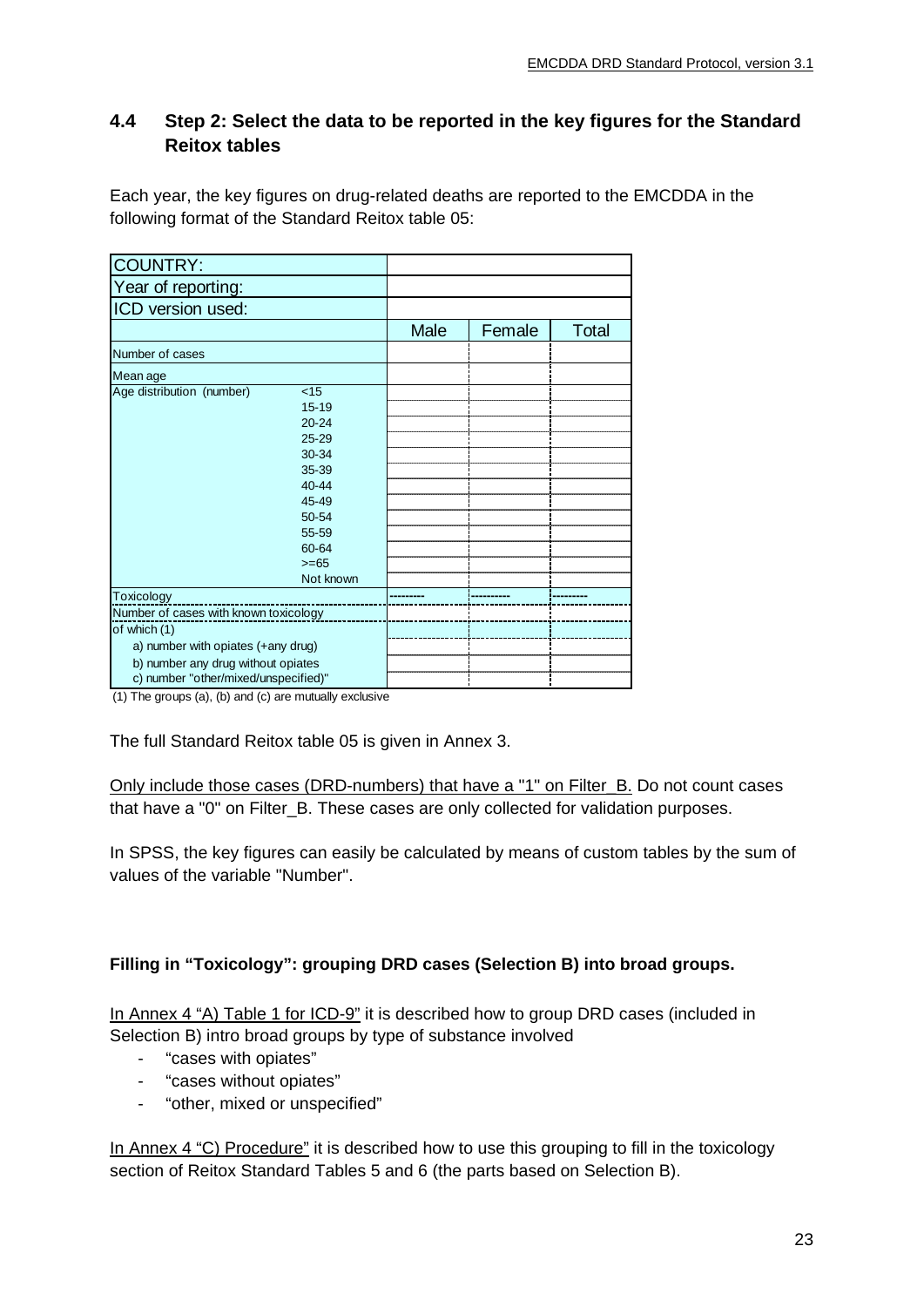This procedure will facilitate the consistent grouping of ICD codes into the three groups and in particular for codes that imply "Other, mixed or unspecified" where it is not possible (on the basis of the ICD code) attribute cases neither to the broad group "with opiates" nor "without opiates".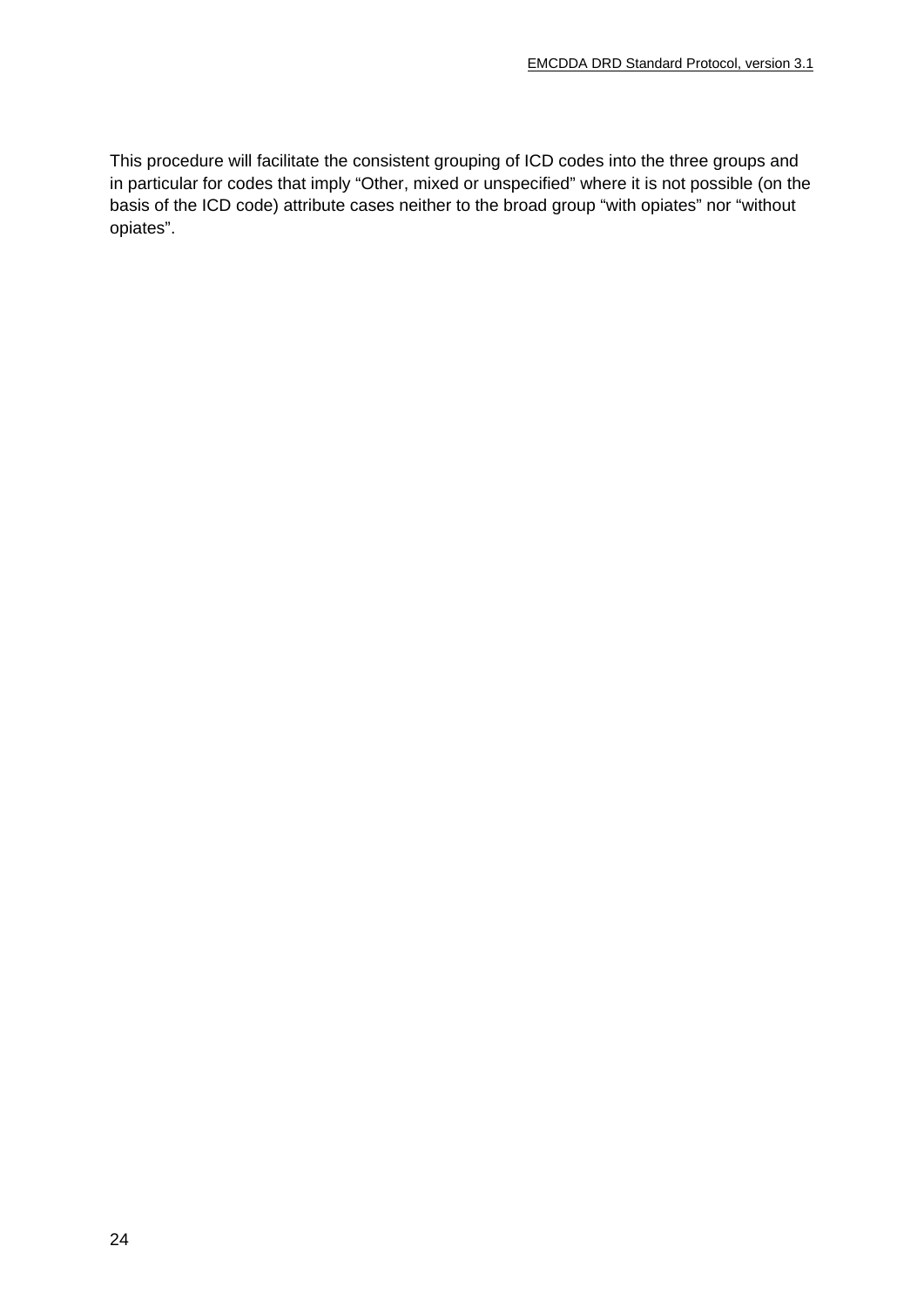# <span id="page-24-0"></span>**5 Part IB: The protocol for ICD-10 coded GMRs**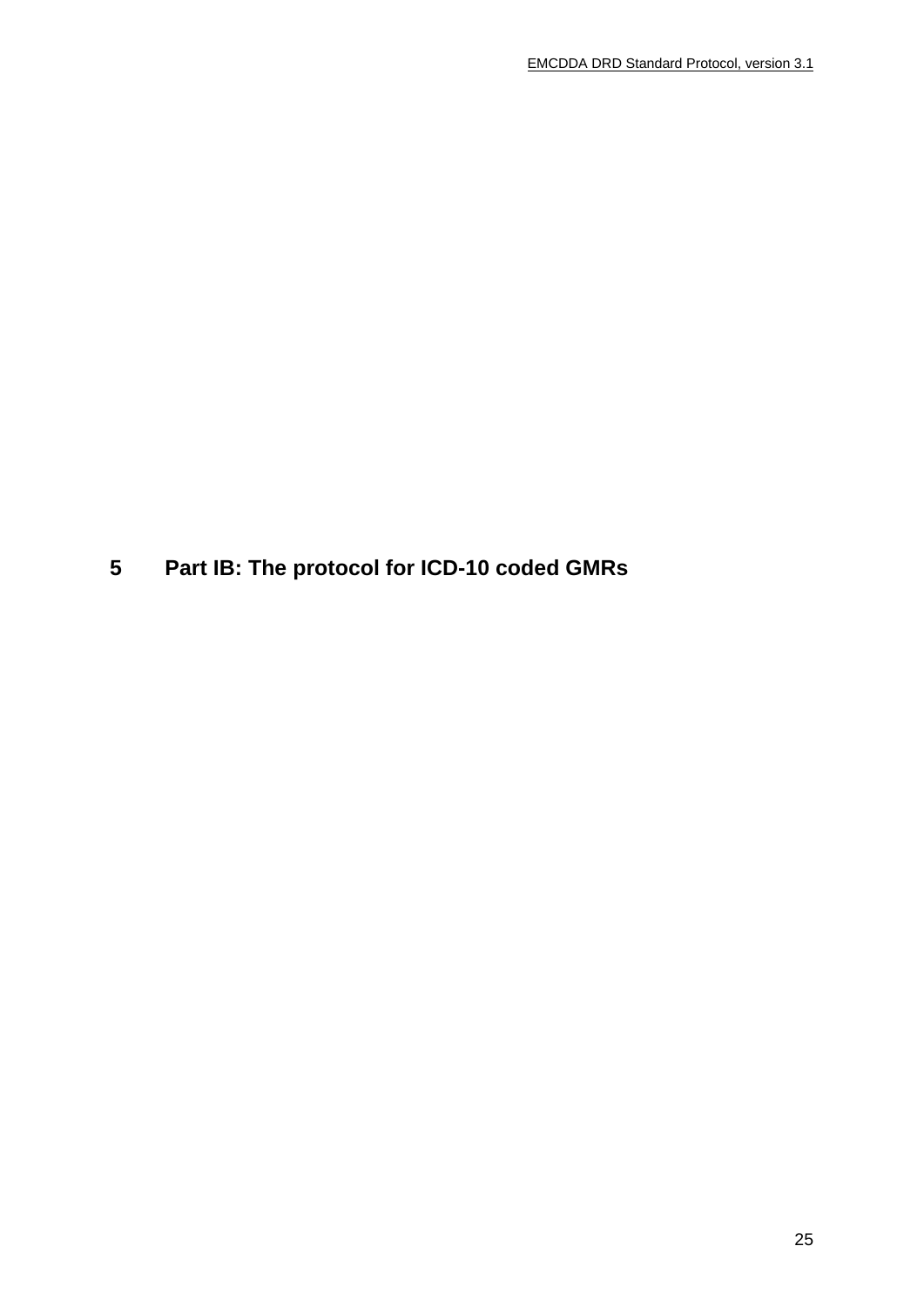<span id="page-25-0"></span>For an introduction to ICD-coded GMRs, see the introduction in § 3.1 above. The rationale behind ICD-9 coded GMRs also counts for ICD-10 coded GMRs.

For ICD-10, the EMCDDA definition ("Selection B") focuses on the following categories of underlying causes of death:

| Underlying cause of death     | Selected ICD-10 code(s)   |
|-------------------------------|---------------------------|
| Disorders                     | F11-F12, F14-F16, and F19 |
| Accidental poisoning          | $X42^{1}$ , $X41^{2}$     |
| Intentional poisoning         | $X62^{1}$ , $X61^{2}$     |
| Poisoning undetermined intent | $Y12^{1}$ , $Y11^{2}$     |

 $1)$  In combination with the T-codes: T40.0-9.<sup>2)</sup> In combination with the T-code: T43.6

This "Selection B" of ICD-10 codes to estimate the number of drug-related deaths can be presented also as follows:

- Harmful use, dependence, and other mental and behavioural disorders due to: opioids (F11) cannabinoids (F12) cocaine (F14) other stimulants (F15) hallucinogens (F16) multiple drug use (F19).
- Accidental poisoning (X41, X42), intentional poisoning (X61, X62), or poisoning by undetermined intent (Y11, Y12) by:

opium (T40.0) heroin (T40.1) other opioids (T40.2) methadone (T40.3) other synthetic narcotics (T40.4) cocaine (T40.5) other and unspecified narcotics (T40.6) cannabis (T40.7) lysergide (T40.8) other and unspecified psychodysleptics (T40.9) psychostimulants (T43.6)

#### **5.1 Procedure**

In general, the procedure to be applied by the national experts and the data programmers is as follows:

Step 1: Extract and collect data in the format of the EMCDDA database. Step 2: Select the data to be reported in the key figures for the Standard Reitox tables.

The two steps are now further explained.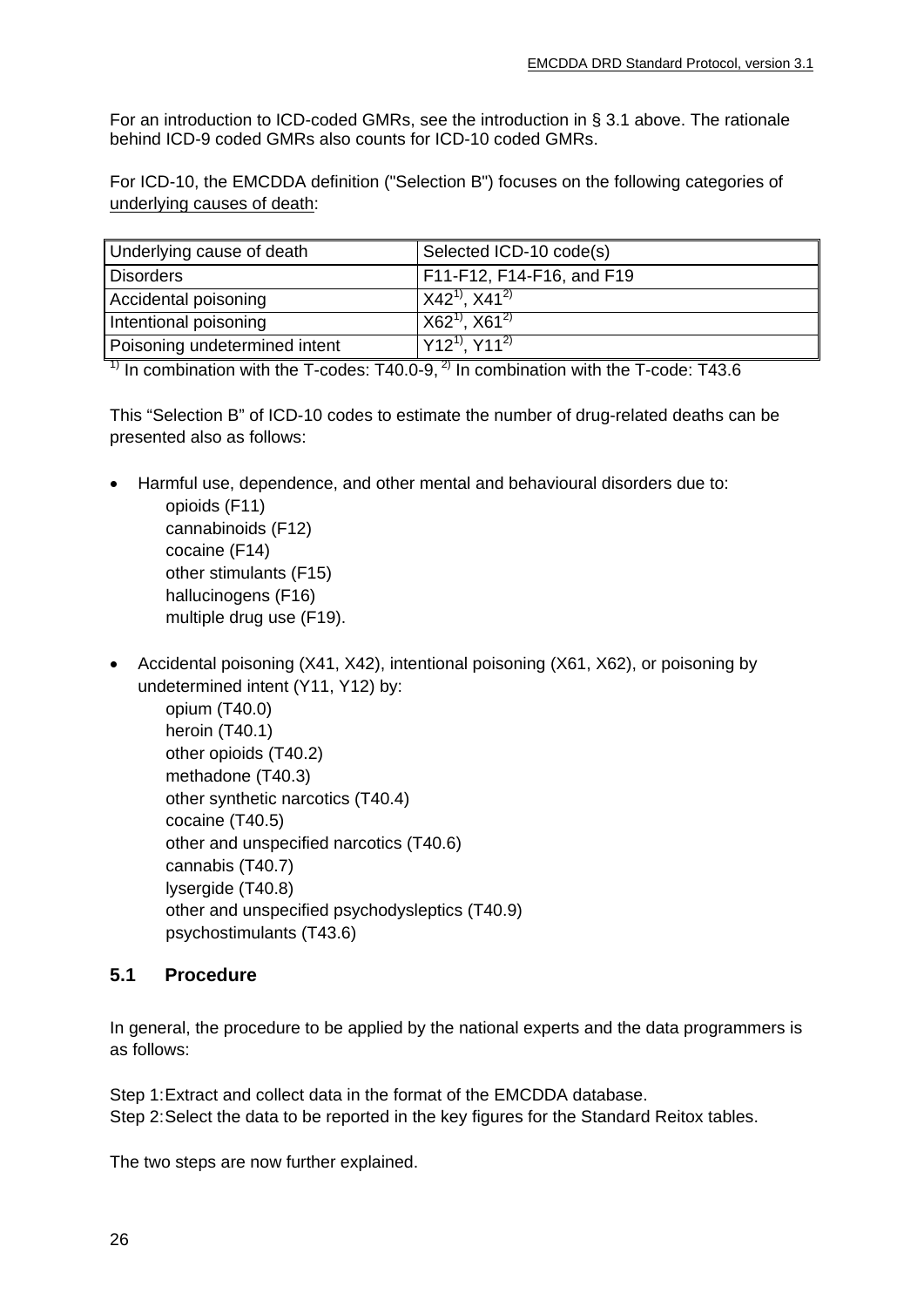#### <span id="page-26-0"></span>**5.2 Step 1: Extract and collect data in the format of the EMCDDA database**

Every two or three years, the EMCDDA will request data from ICD-10 coded GMRs in the following format:

| <b>Country</b> | ∣Year            |         | Gender   Age group   DRD |             | <b>Number</b> | <b>Filter B</b> |
|----------------|------------------|---------|--------------------------|-------------|---------------|-----------------|
| $ 008 - 826 $  | $\vert$ 1985 ff. | $1 - 3$ | $6 - 18$                 | $156 - 151$ |               | $0 - 7$         |

The format shows that the EMCDDA database for ICD-10 coded GMRs consists of the variables "Country" (values 008-826), "Year" (values 1985 ff.), "Gender" (values 1-3), "Age" (values 6-18), "DRD" (values 56-151), "Number" (values 1 ff.), and "Filter\_B" (values 0-1).

Each variable is allocated to a separate column.

Each year, however, aggregated "key figures" (the EMCDDA definition, Selection B) are to be reported to the EMCDDA by means of the Standard Reitox tables. National experts therefore need to calculate the key figures on their own database. Therefore it is required to extract and collect data in this format each year. The key figures will be calculated by means of the variable "Filter\_B" at step 2 of the procedure below.

It is preferred that the data are collected in a SPSS database, or in another database program that can easily apply filters. Data can be collected in spreadsheets like Excel, but this will make the application of filters more difficult for the national experts.

The different variables and the values they can take are now explained further.

#### **Country**

The variable "Country" complies with the ISO 3166 standard for country codes (RIPE Network Coordination Centre, 1994).

Please notice that the variable "Country" is an alphanumeric variable. This implies that in case a value on this variable starts with a zero, that zero has a meaning and must be included. For example, Austria must be coded alphanumerically to "040", and not numerically as the mere figure "40".

In SPSS databases, alphanumeric variables are defined as the type "string". In Excel spreadsheets, alphanumeric variables are defined as "text".

The country codes (including some of the candidate countries) are as follows:

- 008 for Albania
- 040 for Austria
- 056 for Belgium
- 070 for Bosnia and Herzegowina
- 100 for Bulgaria
- 196 for Cyprus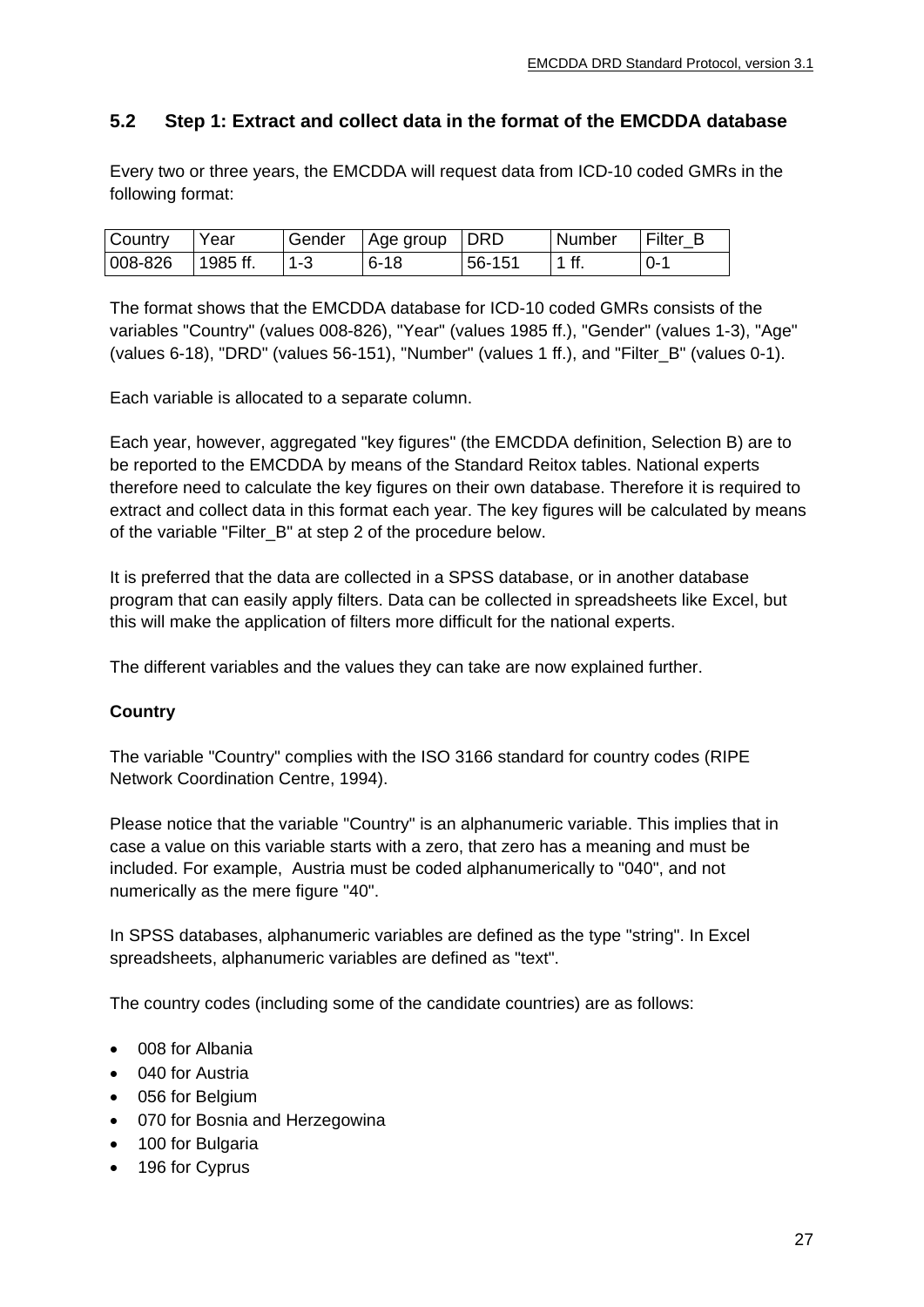- 203 for Czech Republic
- 208 for Denmark
- 233 for Estonia
- 246 for Finland
- 807 for Former Yugoslav Republic of Macedonia
- 250 for France
- 276 for Germany
- 300 for Greece
- 348 for Hungary
- 372 for Ireland
- 380 for Italy
- 428 for Latvia
- 440 for Lithuania
- 442 for Luxembourg
- 470 for Malta
- 528 for Netherlands
- 578 for Norway
- 616 for Poland
- 620 for Portugal
- 642 for Romania
- 703 for Slovak Republic
- 705 for Slovenia
- 724 for Spain
- 752 for Sweden
- 792 for Turkey
- 826 for United Kingdom

#### **Year**

For the variable "Year" the respective year is filled in.

#### **Gender**

The variable "Gender" runs from 1 through 3.

The following codes are used:

- 1 for male
- 2 for female
- 3 for gender unknown.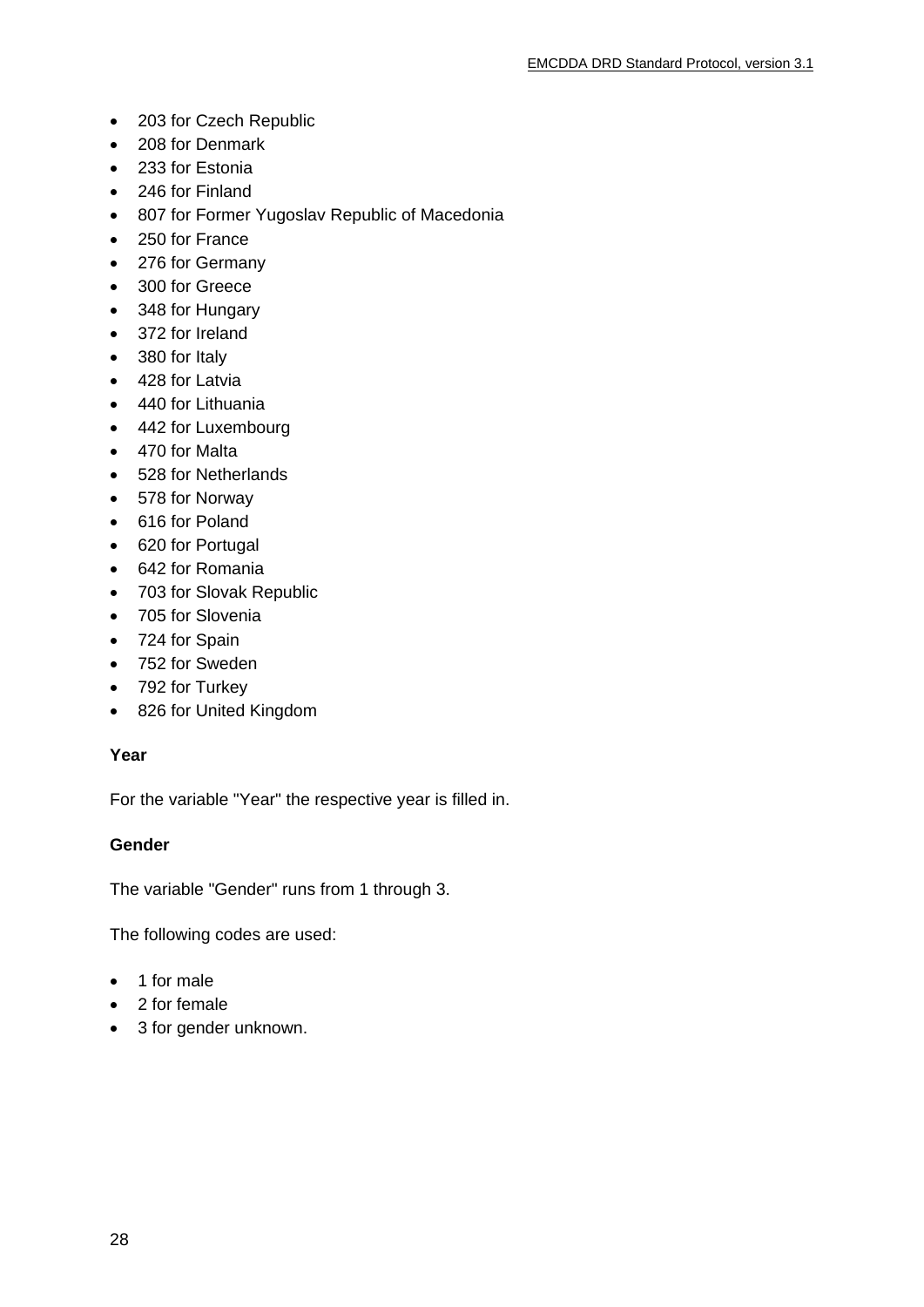#### **Age group**

The variable "Age" runs from 6 through 18.

The following codes are used:

- 6 for <15 years
- 7 for 15-19 years
- 8 for 20-24 years
- 9 for 25-29 years
- 10 for 30-34 years
- 11 for 35-39 years
- 12 for 40-44 years
- 13 for 45-49 years
- 14 for 50-54 years
- 15 for 55-59 years
- 16 for 60-64 years
- $\bullet$  17 for  $\geq$ =65 years
- 18 for age unknown.

#### **DRD**

The variable "DRD" runs from 56 through 151. The codes 56, 57, 58, etc. are used for the ICD10-Codes as described in Table 3 below.

#### **Number**

The variable "Number" stands for the number of drug-related deaths. Zero cases need not be delivered. Therefore "Number" runs from 1 through the maximum number found in a category.

#### **Filter\_B**

As already explained above, not all extracted data count for the "key figures" (the EMCDDA definition). Only cases included in selection B count for the key figures for the Standard Reitox tables. Selection B is the selection on which consensus was found among the national experts of the EU. The variable "Filter B" defines this selection B. A category included in selection B, receives the value "1". A category not included in selection B receives the value "0".

In SPSS, Filter B can be installed easily each year on updated databases by running a syntax command. The syntax command for Filter B is therefore given in Annex 1.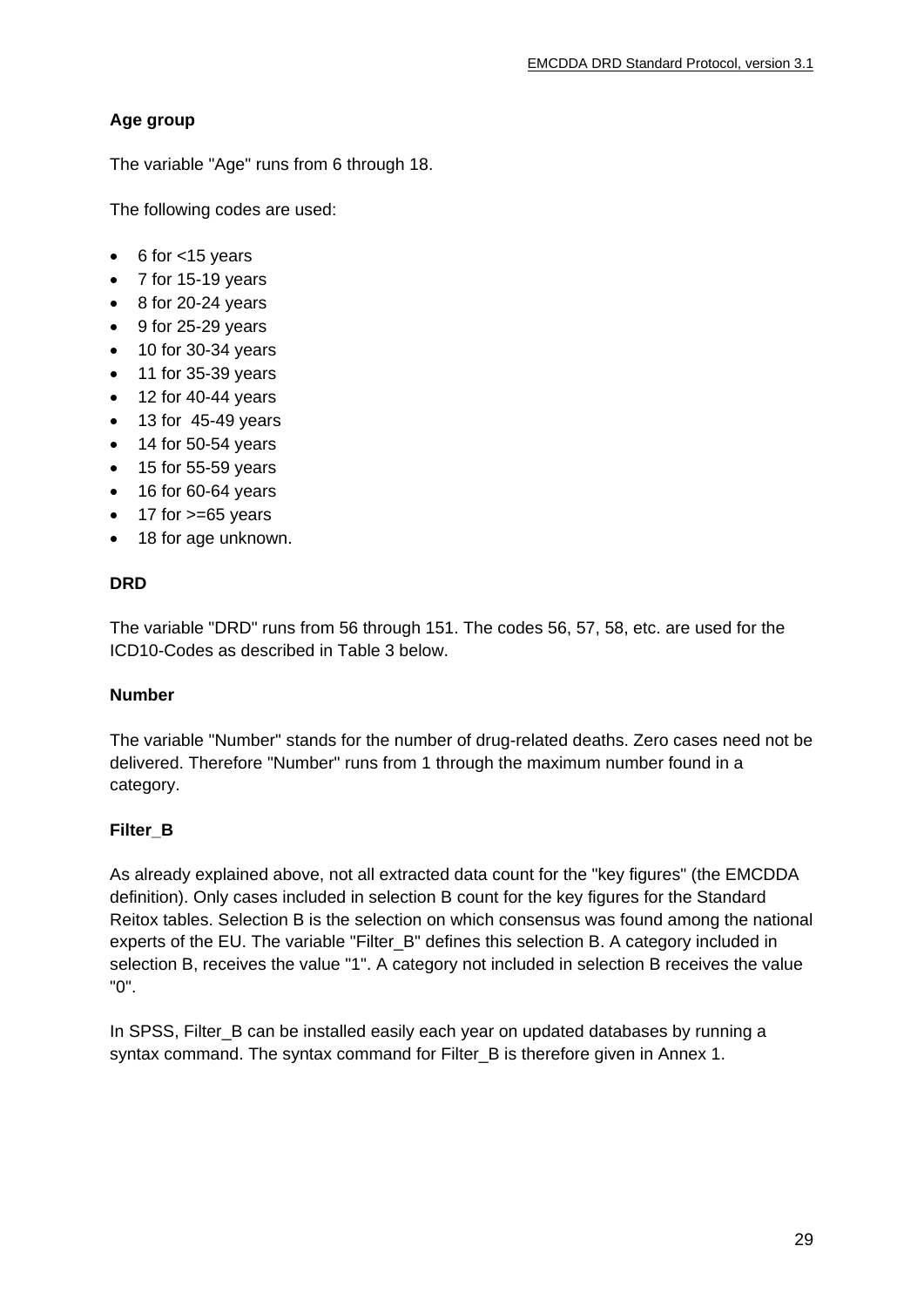| <b>DRD</b>      | ICD10-Code(s)      | <b>Disorders: Acute intoxication</b> | Filter B       |
|-----------------|--------------------|--------------------------------------|----------------|
| 56              | F11.0              | Opioids                              | 1              |
| 57              | $\overline{F12.0}$ | Cannabinoids                         | 1              |
| $\overline{58}$ | F13.0              | Sedatives                            | 0              |
| 59              | $\overline{F14.0}$ | Cocaine                              | 1              |
| 60              | F15.0              | Other stimulants                     | 1              |
| 61              | $\overline{F16.0}$ | Hallucinogens                        | 1              |
| 62              | F18.0              | <b>Volatile solvents</b>             | 0              |
| 63              | F19.0              | Multiple/other                       | 1              |
| <b>DRD</b>      | ICD10-Code(s)      | <b>Disorders: Harmful use</b>        | Filter B       |
| 64              | F11.1              | Opioids                              | 1              |
| 65              | $\overline{F12.1}$ | Cannabinoids                         | 1              |
| 66              | F13.1              | Sedatives                            | $\overline{0}$ |
| 67              | F14.1              | Cocaine                              | 1              |
| 68              | F15.1              | Other stimulants                     | 1              |
| 69              | F16.1              | Hallucinogens                        | 1              |
| 70              | F18.1              | Volatile solvents                    | 0              |
| $\overline{71}$ | F19.1              | Multiple/other                       | 1              |
| <b>DRD</b>      | ICD10-Code(s)      | Disorders: Dependence                | Filter_B       |
| $\overline{72}$ | F11.2              | Opioids                              | 1              |
| 73              | F <sub>12.2</sub>  | Cannabinoids                         | 1              |
| $\overline{74}$ | F13.2              | Sedatives                            | 0              |
| 75              | F14.2              | Cocaine                              | 1              |
| 76              | $\overline{F15.2}$ | Other stimulants                     | 1              |
| 77              | F16.2              | Hallucinogens                        | 1              |
| 78              | F18.2              | Volatile solvents                    | $\overline{0}$ |
| 79              | F19.2              | Multiple/other                       | 1              |
| <b>DRD</b>      | ICD10-Code(s)      | <b>Disorders: Other</b>              | Filter B       |
| 80              | F11.3-9            | Opioids                              | 1              |
| 81              | F12.3-9            | Cannabinoids                         | 1              |
| 82              | F13.3-9            | <b>Sedatives</b>                     | 0              |
| 83              | F14.3-9            | Cocaine                              | 1              |
| 84              | F15.3-9            | Other stimulants                     | 1              |
| 85              | F16.3-9            | Hallucinogens                        | 1              |
| 86              | F18.3-9            | Volatile solvents                    | 0              |
| 87              | F19.3-9            | Multiple/other                       | 1              |

**Table 3: Coding of values for the variables "DRD" and "Filter\_B"** 

*(continued)*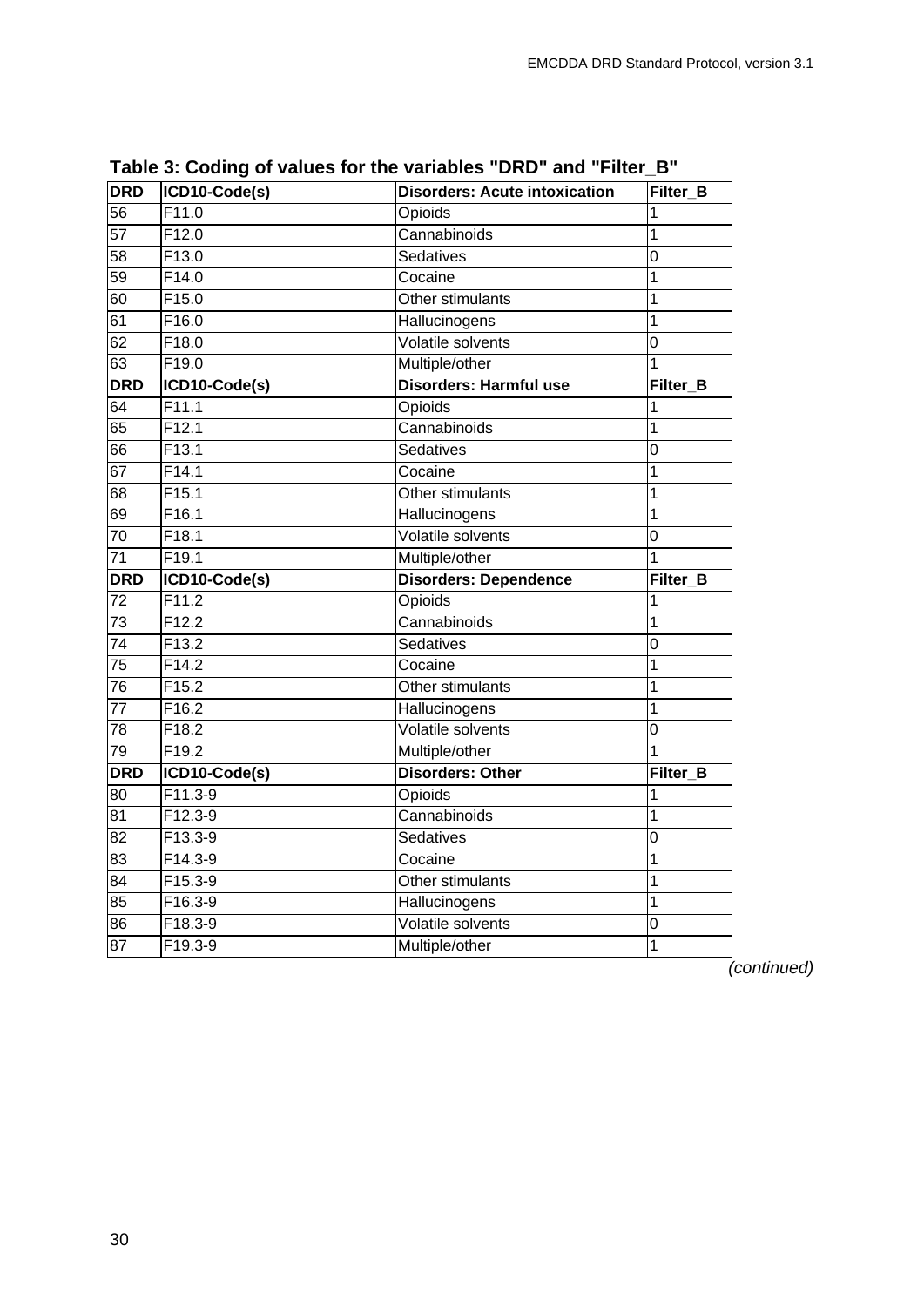| <b>DRD</b> | ICD10-Code(s)        | <b>Accidental poisoning</b>                                    | <b>Filter B</b> |
|------------|----------------------|----------------------------------------------------------------|-----------------|
| 88         | X42 AND T40.0        | Opium                                                          | 1               |
| 89         | X42 AND T40.1        | Heroin                                                         | 1               |
| 90         | X42 AND T40.2        | Other opioids                                                  | 1               |
| 91         | X42 AND T40.3        | Methadone                                                      | 1               |
| 92         | X42 AND T40.4        | Other synthetic narcotics                                      | 1               |
| 93         | X42 AND T40.5        | Cocaine                                                        | 1               |
| 94         | X42 AND T40.6        | Other and unspecified narcotics                                | 1               |
| 95         | X42 AND T40.7        | Cannabis                                                       | 1               |
| 96         | X42 AND T40.8        | Lysergide [LSD]                                                | 1               |
| 97         | X42 AND T40.9        | Other/unspec. psychodysleptics                                 | 1               |
| 98         | $X42*$               | Narcotics and psychodysleptics                                 | 0               |
| 99         | X41 AND T42.3        | <b>Barbiturates</b>                                            | $\overline{0}$  |
| 100        | X41 AND T42.4        | Benzodiazepines                                                | 0               |
| 101        | X41 AND T42.6        | Other antiepileptic and sedative                               | $\mathbf 0$     |
| 102        | X41 AND T42.7        | Antiepileptic and sedative unspec.                             | 0               |
| 103        | X41 AND T43.6        | Psychostimulants                                               | 1               |
| 104        | X4* AND T43.8        | Other psychotropic                                             | 0               |
| 105        | X4* AND T43.9        | Psychotropic unspecified                                       | $\mathbf 0$     |
| 106        | X44 AND T50.9        | Other and unspecified drugs                                    | $\overline{0}$  |
| 107        | X49 AND T50.9        | Other and unspecified chemicals                                | 0               |
|            |                      |                                                                |                 |
| <b>DRD</b> | ICD10-Code(s)        | <b>Intentional poisoning</b>                                   | Filter_B        |
| 108        | X62 AND T40.0        | Opium                                                          | 1               |
| 109        | X62 AND T40.1        | Heroin                                                         | 1               |
| 110        | X62 AND T40.2        | Other opioids                                                  | 1               |
| 111        | X62 AND T40.3        | Methadone                                                      | 1               |
| 112        | X62 AND T40.4        | Other synthetic narcotics                                      | 1               |
| 113        | X62 AND T40.5        | Cocaine                                                        | 1               |
| 114        | <b>X62 AND T40.6</b> | Other and unspecified narcotics                                | 1               |
| 115        | X62 AND T40.7        | Cannabis                                                       | 1               |
| 116        | X62 AND T40.8        | Lysergide [LSD]                                                | 1               |
| 117        | <b>X62 AND T40.9</b> | Other/unspec. psychodysleptics                                 | 1               |
| 118        | X62*                 | Narcotics and psychodysleptics                                 | 0               |
| 119        | X61 AND T42.3        | <b>Barbiturates</b>                                            | 0               |
| 120        | X61 AND T42.4        | Benzodiazepines                                                | $\mathbf 0$     |
| 121        | <b>X61 AND T42.6</b> | Other antiepileptic and sedative                               | $\mathbf 0$     |
| 122        | X61 AND T42.7        | Antiepileptic and sedative unspec.                             | 0               |
| 123        | X61 AND T43.6        | Psychostimulants                                               | 1               |
| 124        | <b>X6* AND T43.8</b> | Other psychotropic                                             | 0               |
| 125        | X6* AND T43.9        | Psychotropic unspecified                                       | 0               |
| 126<br>127 | X64 AND T50.9        | Other and unspecified drugs<br>Other and unspecified chemicals | 0               |

#### **Table 3** *(continued)*

*(continued)*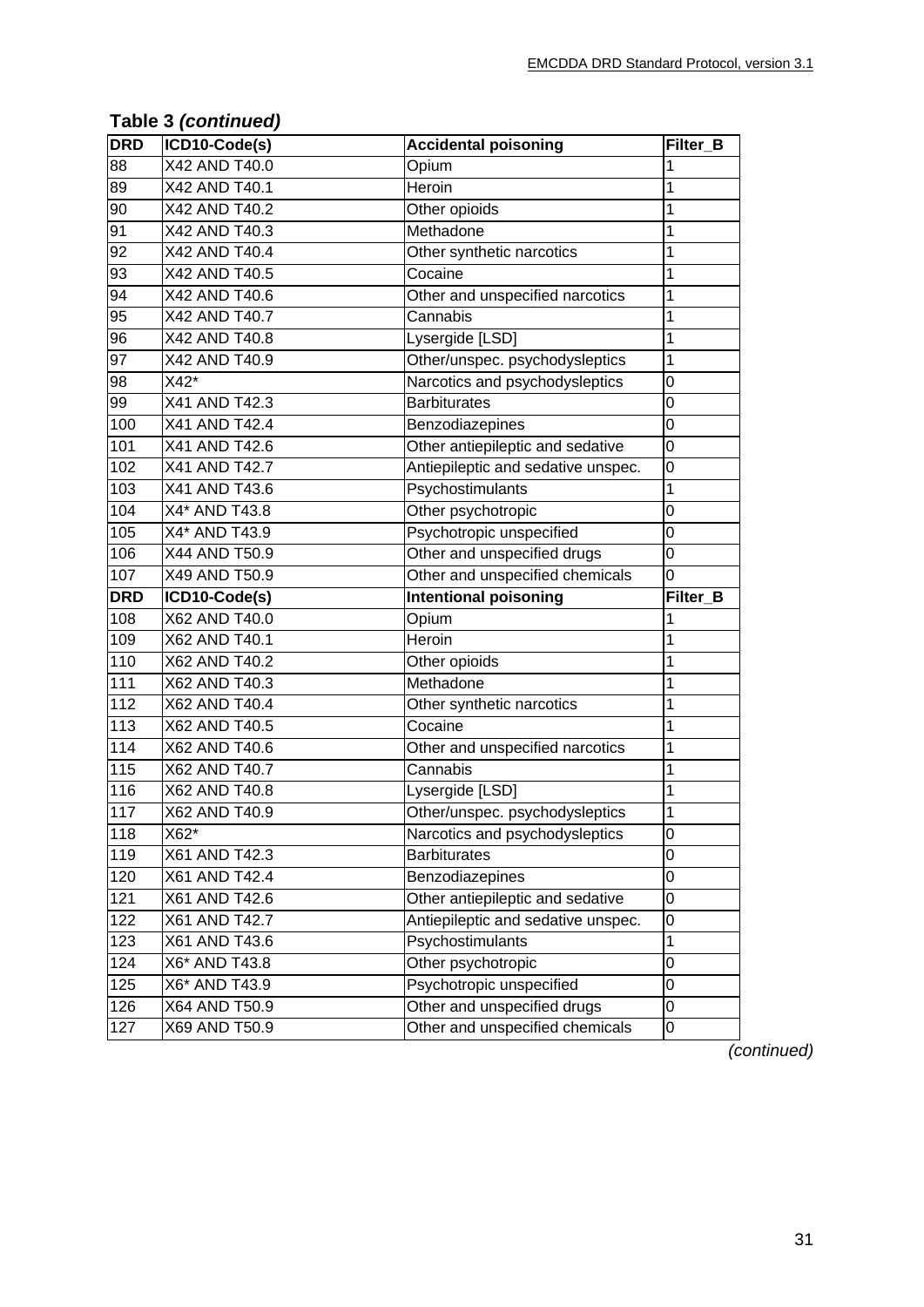| <b>DRD</b> | ICD10-Code(s) | Poisoning undetermined intent      | <b>Filter B</b> |
|------------|---------------|------------------------------------|-----------------|
| 128        | Y12 AND T40.0 | Opium                              | 1               |
| 129        | Y12 AND T40.1 | Heroin                             | 1               |
| 130        | Y12 AND T40.2 | Other opioids                      | 1               |
| 131        | Y12 AND T40.3 | Methadone                          | 1               |
| 132        | Y12 AND T40.4 | Other synthetic narcotics          | 1               |
| 133        | Y12 AND T40.5 | Cocaine                            | 1               |
| 134        | Y12 AND T40.6 | Other and unspecified narcotics    | 1               |
| 135        | Y12 AND T40.7 | Cannabis                           | 1               |
| 136        | Y12 AND T40.8 | Lysergide [LSD]                    | 1               |
| 137        | Y12 AND T40.9 | Other/unspec. psychodysleptics     | 1               |
| 138        | $Y12*$        | Narcotics and psychodysleptics     | 0               |
| 139        | Y11 AND T42.3 | <b>Barbiturates</b>                | $\mathbf 0$     |
| 140        | Y11 AND T42.4 | Benzodiazepines                    | $\overline{0}$  |
| 141        | Y11 AND T42.6 | Other antiepileptic and sedative   | $\mathbf 0$     |
| 142        | Y11 AND T42.7 | Antiepileptic and sedative unspec. | 0               |
| 143        | Y11 AND T43.6 | Psychostimulants                   | 1               |
| 144        | Y1* AND T43.8 | Other psychotropic                 | 0               |
| 145        | Y1* AND T43.9 | Psychotropic unspecified           | $\overline{0}$  |
| 146        | Y14 AND T50.9 | Other and unspecified drugs        | $\overline{0}$  |
| 147        | Y19 AND T50.9 | Other and unspecified chemicals    | $\overline{0}$  |
| <b>DRD</b> | ICD10-Code(s) | <b>ILL defined</b>                 | Filter B        |
| 148        | R96.0         | Instantaneous death                | 0               |
| 149        | R96.1         | Death not otherwise explained      | 0               |
| 150        | <b>R98</b>    | Unattended death                   | 0               |
| 151        | R99           | Other ill-defined and unspecified  | $\overline{0}$  |

#### **Table 3** *(continued)*

#### **Explanation to single ICD-10 codes**

Some DRD-codes are defined by just one ICD-10 code. Other DRD-codes are defined by combinations of ICD-10 codes. If a DRD-code is defined by only one ICD-10 code, only select a case if the *underlying* cause of death is coded to the respective ICD-10 code. This means that in case of one ICD-10 code, *contributing* causes of death are *not* taken into account and are *not* selected. The DRD-codes that are defined by only one ICD-10 code are: DRD56 through DRD87, DRD98 (for some countries), DRD118 (for some countries), DRD138 (for some countries), and DRD148 through DRD151.

#### **Explanation to combinations of ICD-10 codes**

It is preferred that X- and Y-codes can be combined with at least one T-code that specifies the underlying cause of death. In case no T-code is available as a specification of the underlying cause of death, see below at the alternative procedure.

The DRD-codes that are defined by combinations of X- and Y-codes with T-codes are: DRD88 through DRD97, DRD99 through DRD117, DRD119 through DRD137, and DRD139 through DRD147. The selection criterion for these DRD-codes always starts with an X- or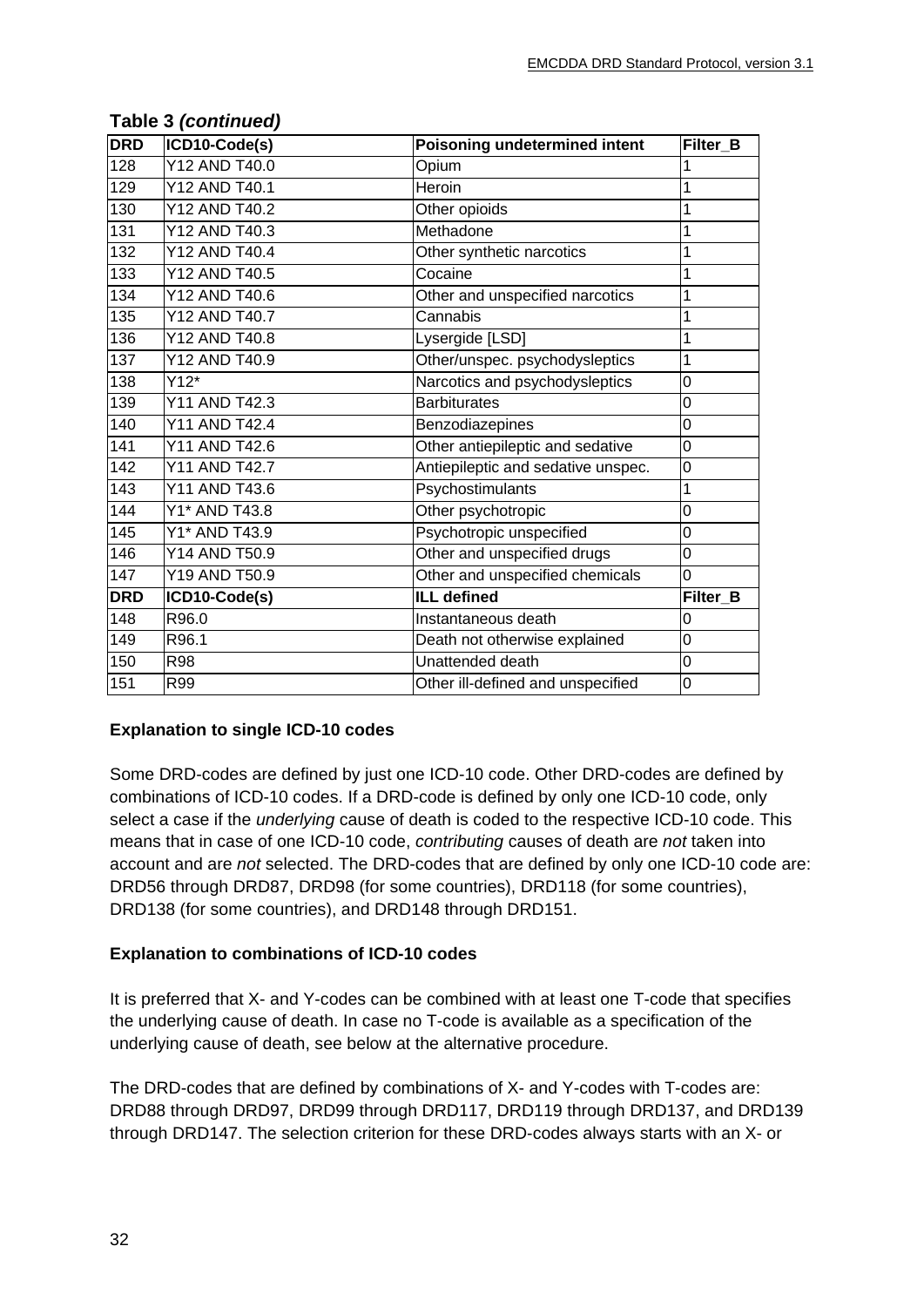Y-code. These are primarily X42, X41, X62, X61, Y12, and Y11. These X- and Y-codes refer to the underlying cause of death. At DRD88, for example, "X42 AND T40.0" represents accidental poisoning by opium.

#### **Alternative procedure: T-codes by exception from contributing causes**

In some countries, information on the specific substances involved (e.g. opiates) may be contained in a series of T-codes recorded as contributing causes. In this specific situation, the T-codes recorded as *contributing* causes of death, and all other information pertaining to a case, must also be taken into account. For example, if the underlying cause of death is coded to X42 in combination with T40.0, the case counts as a DRD88. The case counts as a DRD88 if in *all* information about the case, including the contributing causes, X42 is found in combination somewhere with T40.0. The same logic applies to the other DRD-codes that are defined by combinations of X- and Y-codes with T-codes.

#### **Alternative procedure: X- and Y-codes without T-codes**

To apply the DRD-Standard completely, it is required that ICD-10 X- and Y-codes can be combined with at least one ICD-10 T-code. However, for the General Mortality Registers of some countries, X- and Y-codes cannot be combined with any T-code. The following guidelines describe how to act if X- and Y-codes cannot be combined with any T-code.

In case X-codes and Y-codes cannot be combined with any specifying T-code, please deviate from the prescriptions above as follows:

Do not compute DRD88 through DRD97, but only compute DRD98, that is X42.

Do not compute DRD99 through DRD105.

For DRD106, instead of "X44 AND T50.9", only compute X44.

For DRD107, instead of "X49 AND T50.9", only compute X49.

Do not compute DRD108 through DRD117, but only compute DRD118, that is X62.

Do not compute DRD119 through DRD125.

For DRD126, instead of "X64 AND T50.9", only compute X64.

For DRD127, instead of "X69 AND T50.9", only compute X69.

Do not compute DRD128 through DRD137, but only compute DRD138, that is Y12.

Do not compute DRD139 through DRD145.

For DRD146, instead of "Y14 AND T50.9", only compute Y14.

For DRD147, instead of "Y19 AND T50.9", only compute Y19.

However, in case no T-codes are available, selection B for the key figures cannot be made. Only overinclusive data can then be extracted.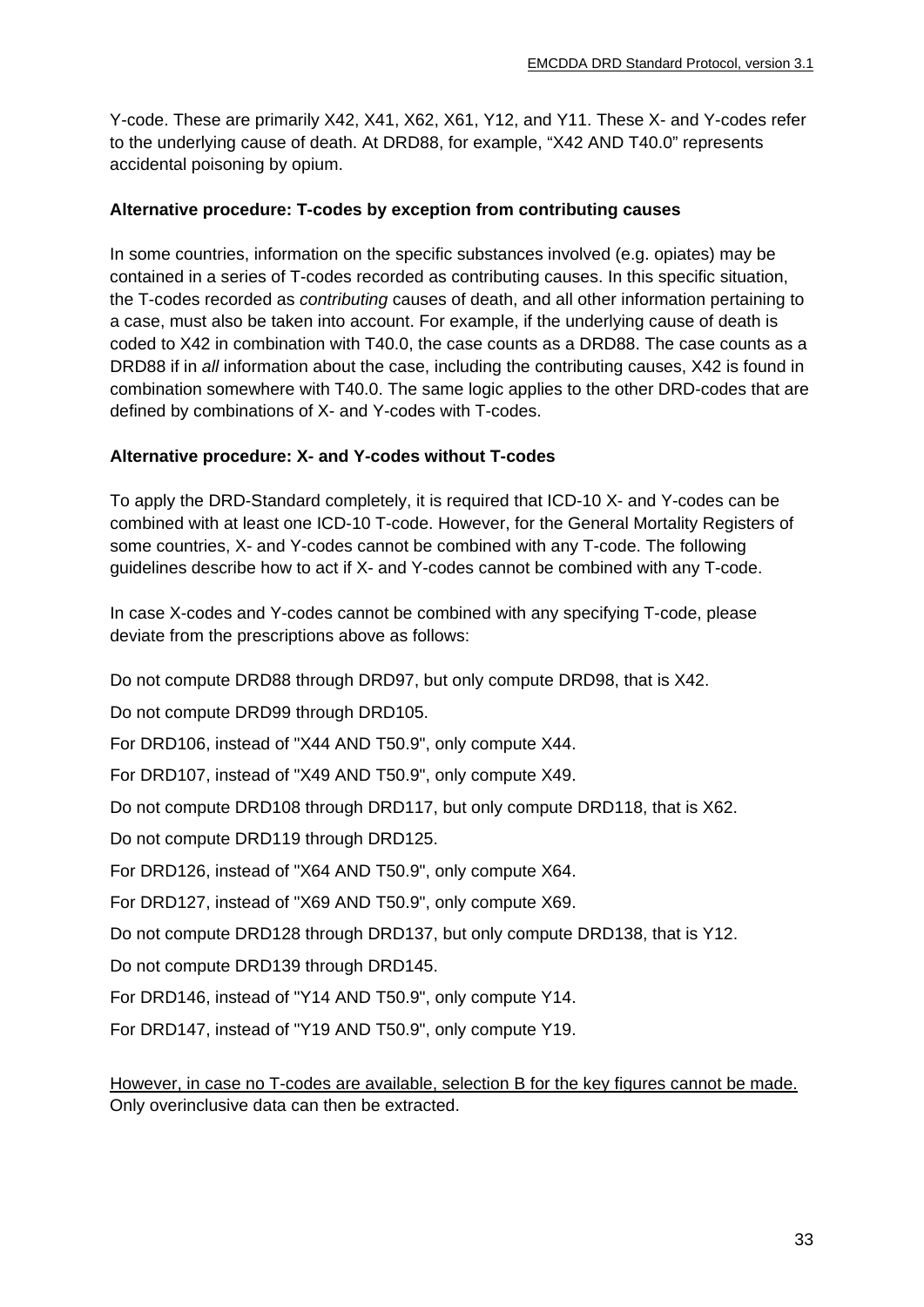#### <span id="page-33-0"></span>**5.3 Step 2: Select the data to be reported in the key figures for the Standard Reitox tables**

Each year, the key figures on drug-related deaths are reported to the EMCDDA by the Standard Reitox table 05 in the following format:

| <b>COUNTRY:</b>                       |           |      |        |              |
|---------------------------------------|-----------|------|--------|--------------|
| Year of reporting:                    |           |      |        |              |
| ICD version used:                     |           |      |        |              |
|                                       |           | Male | Female | <b>Total</b> |
| Number of cases                       |           |      |        |              |
| Mean age                              |           |      |        |              |
| Age distribution (number)             | < 15      |      |        |              |
|                                       | $15 - 19$ |      |        |              |
|                                       | $20 - 24$ |      |        |              |
|                                       | $25 - 29$ |      |        |              |
|                                       | 30-34     |      |        |              |
|                                       | 35-39     |      |        |              |
|                                       | $40 - 44$ |      |        |              |
|                                       | 45-49     |      |        |              |
|                                       | 50-54     |      |        |              |
|                                       | 55-59     |      |        |              |
|                                       | 60-64     |      |        |              |
|                                       | $>= 65$   |      |        |              |
|                                       | Not known |      |        |              |
| Toxicology                            |           |      |        |              |
| Number of cases with known toxicology |           |      |        |              |
| of which (1)                          |           |      |        |              |
| a) number with opiates (+any drug)    |           |      |        |              |
| b) number any drug without opiates    |           |      |        |              |
| c) number "other/mixed/unspecified)"  |           |      |        |              |
|                                       |           |      |        |              |

(1) The groups (a), (b) and (c) are mutually exclusive

The full Standard Reitox table 05 is given in Annex 3.

Only include those cases (DRD-numbers) that have a 1 on Filter\_B. Do not count cases that have a 0 on Filter B. These cases are only collected for validation purposes.

In SPSS, the key figures for the Standard Reitox tables can easily be calculated by means of custom tables by the sum of values of the variable "Number".

#### **Filling in "Toxicology": grouping DRD cases (Selection B) into broad groups.**

In Annex 4 "B) Table 2 for ICD-10" it is described how to group DRD cases (included in Selection B) intro broad groups by type of substance involved

- "cases with opiates"
- "cases without opiates"
- "other, mixed or unspecified"

In Annex 4 (Procedure) it is described how to use this grouping to fill in the toxicology section of Reitox Standard Tables 5 and 6 (the parts based on Selection B).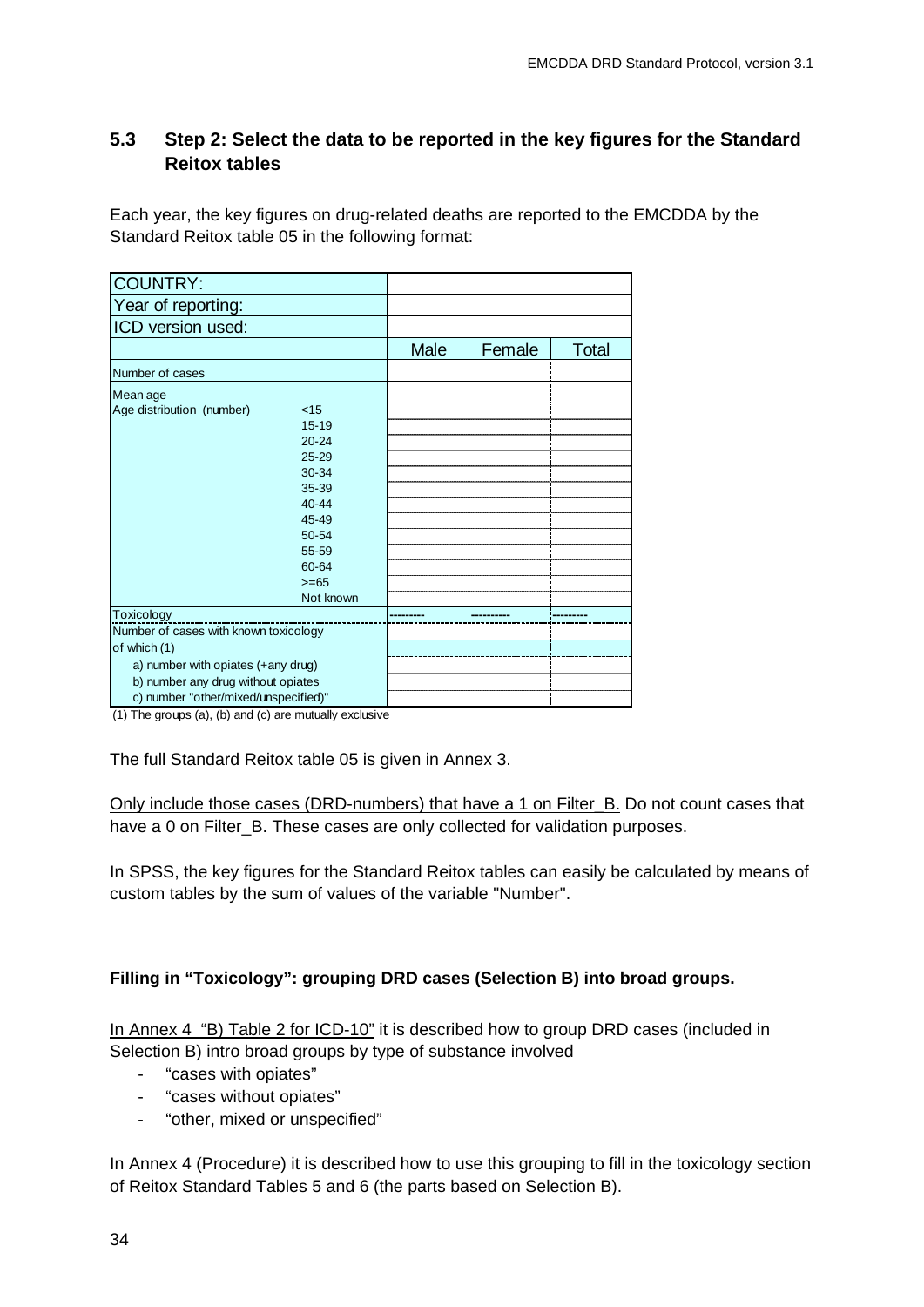This procedure will facilitate the consistent grouping of ICD codes into the three groups and in particular for codes that imply "Other, mixed or unspecified" where it is not possible (on the basis of the ICD code) attribute cases neither to the broad group "with opiates" nor "without opiates".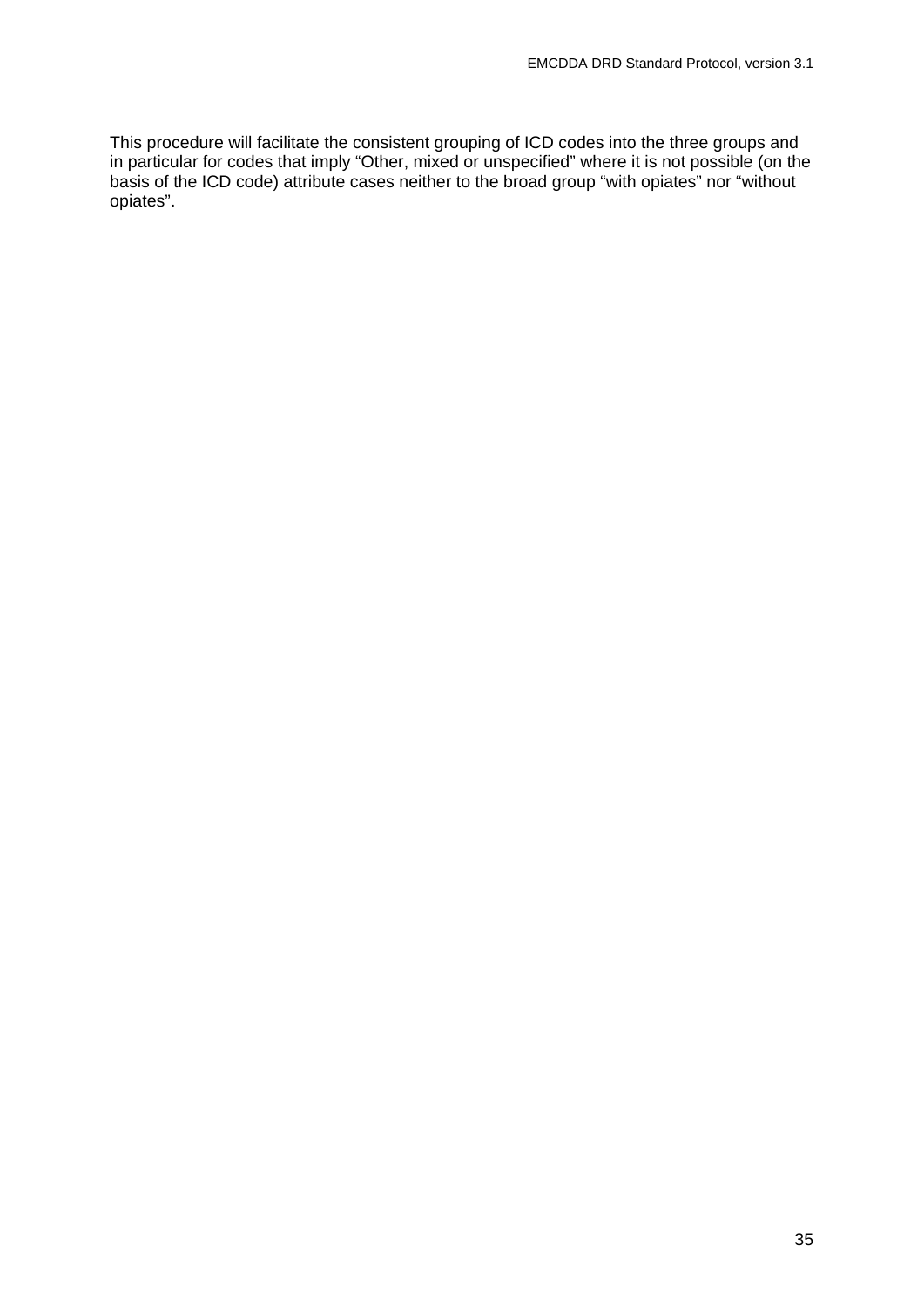Blank page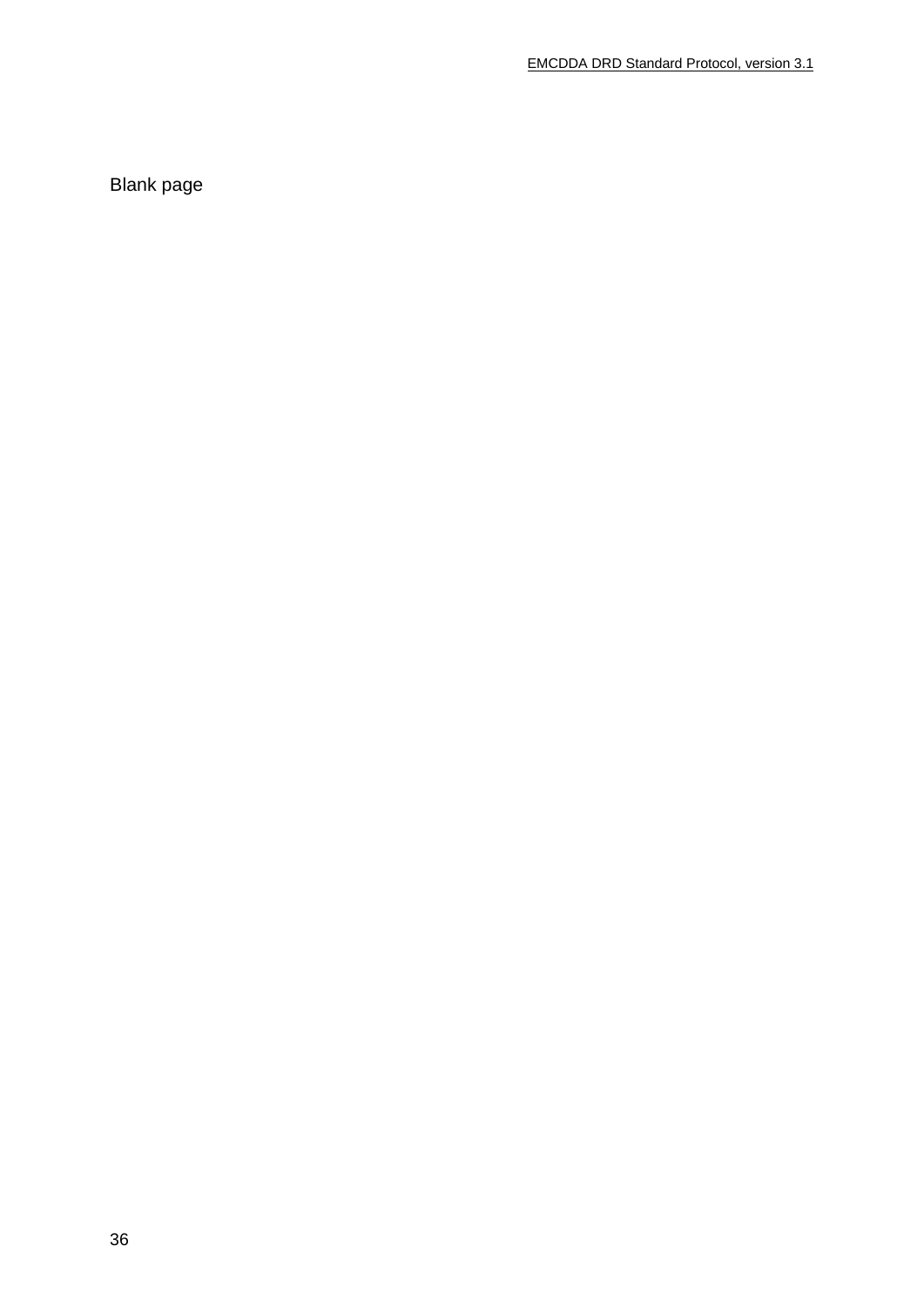# <span id="page-36-0"></span>**6 Part II: The protocol for SRs**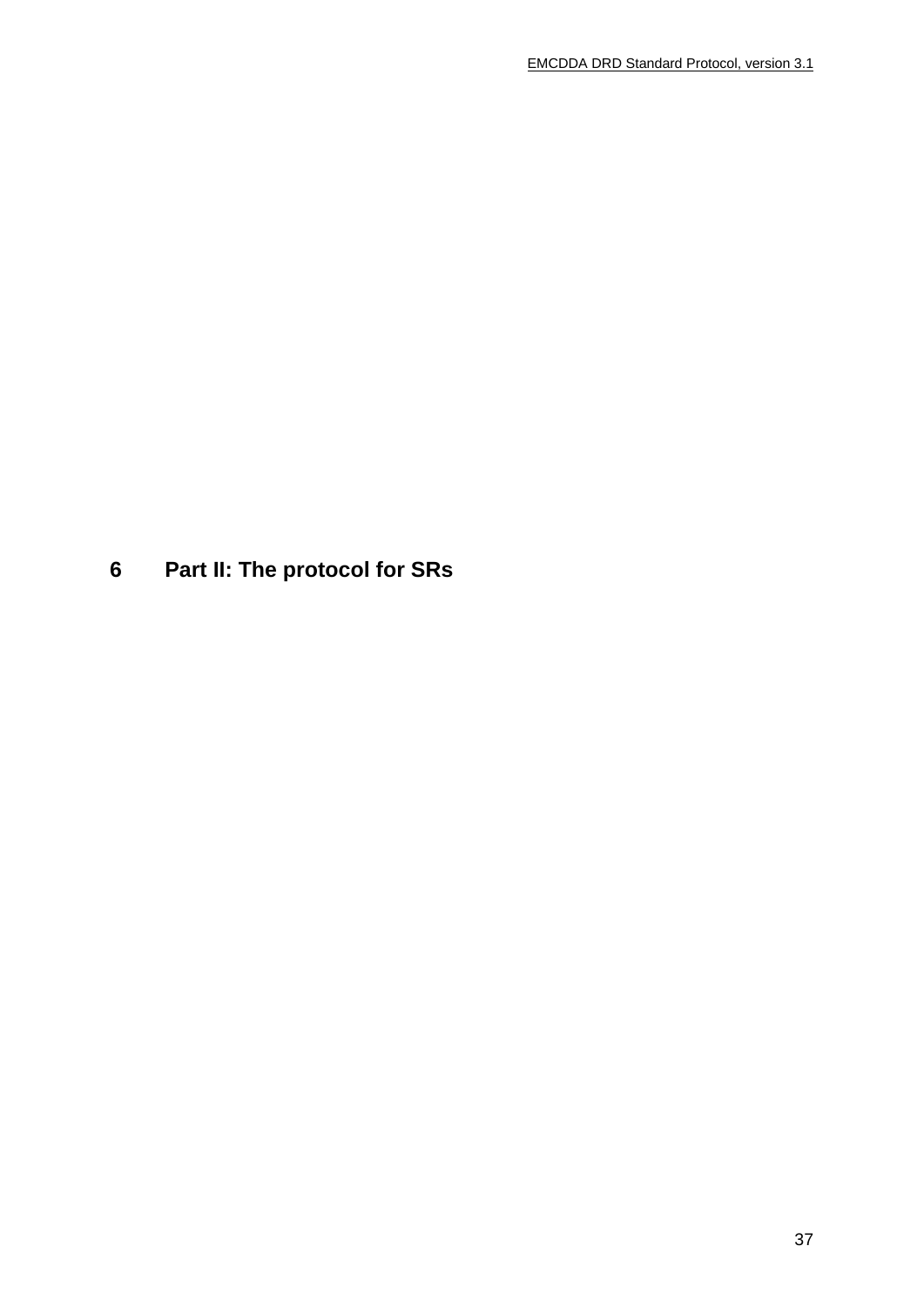<span id="page-37-0"></span>As already mentioned above, there are two main sources of information on drug-related deaths: General Mortality Registers (GMRs), which are present in all countries of the European Union, and Special Registers (SRs) held by the police or forensic institutions. SRs are only present in a subset of countries. Both registers have advantages and disadvantages. For comparative purposes, data are collected and reported from both types of registers. Of course, this protocol for the SRs only applies to those Member States that actually hold a SR.

For the Special Registers, the DRD-Standard focuses on the following categories of underlying causes of death:

| Underlying cause of death | Further breakdown                 |
|---------------------------|-----------------------------------|
| Poisoning by:             | Poisoning by the substances:      |
| accident                  | opioids                           |
| suicide                   | methadone (only)                  |
| homicide                  | poly-substances including opioids |
| undetermined intent       | (poly)substances excluding        |
|                           | opioids                           |
|                           | unspecified substances.           |

For validation purposes, data are also collected for poisoning by medicines and deaths by other causes than poisoning. However, only the cases of poisoning by drugs of abuse are considered as part of the EMCDDA definition (Selection D) and will therefore be reported in the "key figures", as will be further explained below.

See also pages 37-39 of the Protocol.

#### **6.1 Procedure**

In general, the procedure to be applied by the national experts and the data programmers is as follows:

Step 1: Extract and collect data in the format of the EMCDDA database. Step 2: Select the data to be reported in the key figures for the Standard Reitox tables.

The two steps are now further explained.

#### **6.2 Step 1: Extract and collect data in the format of the EMCDDA database**

Every two or three years, the EMCDDA will request data from the available SRs in the following format:

| Country | ∣Year            | Gender | Age group | Cause | Number | <b>IFilter</b> L |
|---------|------------------|--------|-----------|-------|--------|------------------|
| 008-826 | $\vert$ 1985 ff. | 1-3    | $6 - 18$  | 18-28 |        | 0-1              |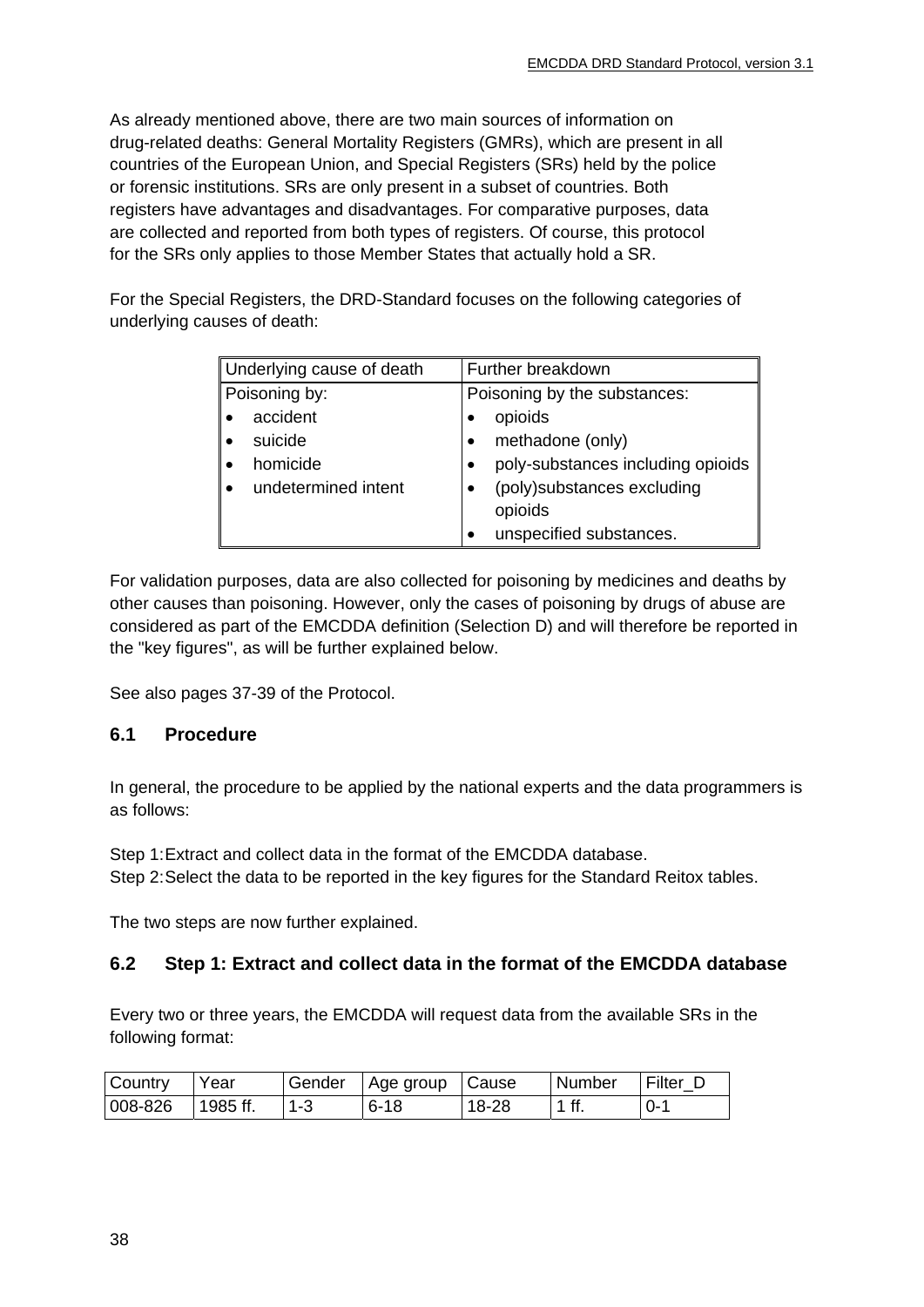#### **Country**

The variable "Country" complies with the ISO 3166 standard for country codes (RIPE Network Coordination Centre, 1994).

Please notice that the variable "Country" is an alphanumeric variable. This implies that in case a value on this variable starts with a zero, that zero has a meaning and must be included. For example, Austria must be coded alphanumerically to "040", and not numerically as the mere figure "40". In SPSS databases, alphanumeric variables are defined as the type "string". In Excel spreadsheets, alphanumeric variables are defined as "text".

The country codes (including some of the candidate countries) are as follows:

- 008 for Albania
- 040 for Austria
- 056 for Belgium
- 070 for Bosnia and Herzegowina
- 100 for Bulgaria
- 196 for Cyprus
- 203 for Czech Republic
- 208 for Denmark
- 233 for Estonia
- 246 for Finland
- 807 for Former Yugoslav Republic of Macedonia
- 250 for France
- 276 for Germany
- 300 for Greece
- 348 for Hungary
- 372 for Ireland
- 380 for Italy
- 428 for Latvia
- 440 for Lithuania
- 442 for Luxembourg
- 470 for Malta
- 528 for Netherlands
- 578 for Norway
- 616 for Poland
- 620 for Portugal
- 642 for Romania
- 703 for Slovak Republic
- 705 for Slovenia
- 724 for Spain
- 752 for Sweden
- 792 for Turkey
- 826 for United Kingdom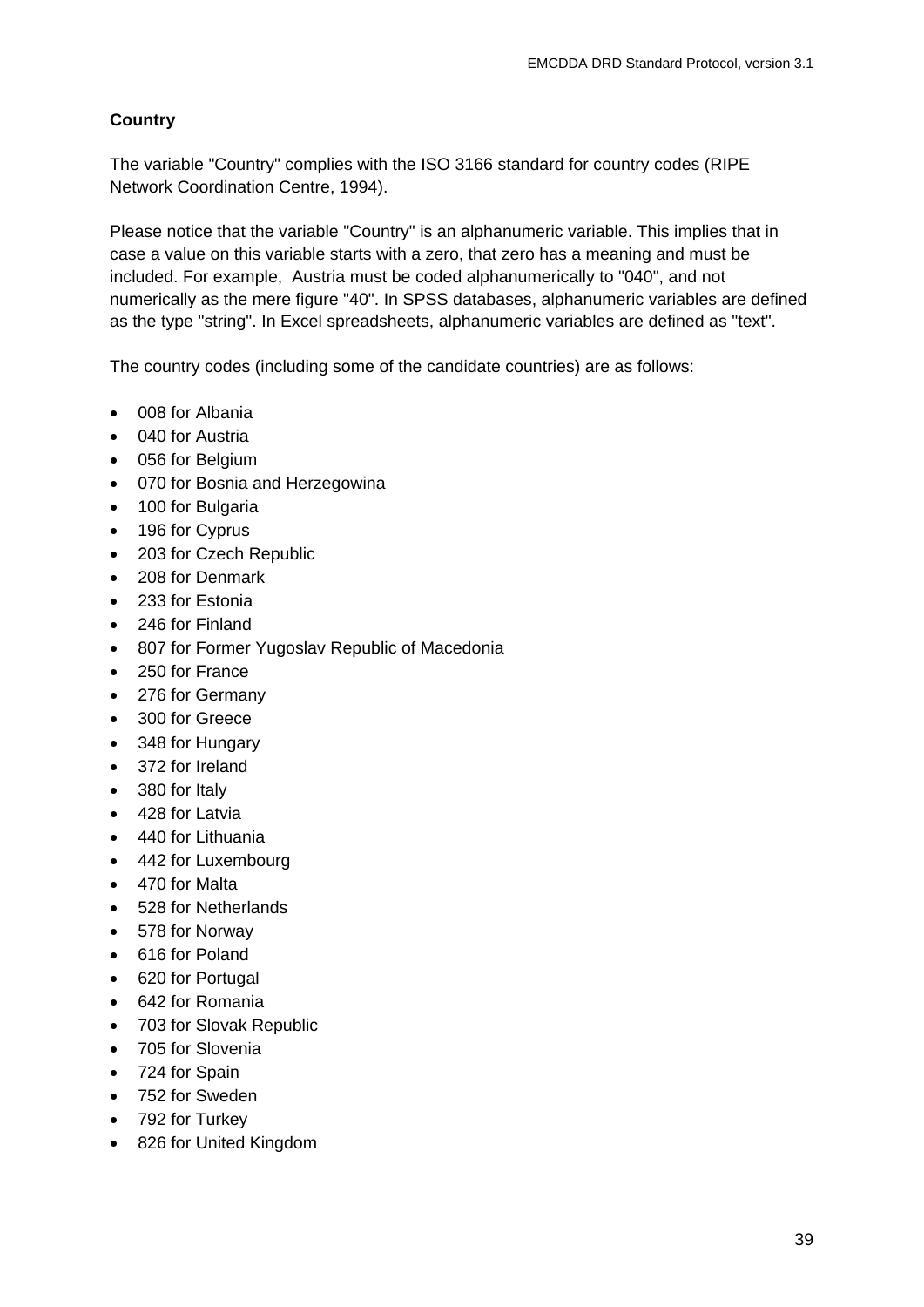#### **Year**

For the variable "Year" the respective year is filled in.

#### **Gender**

The variable "Gender" runs from 1 through 3.

The following codes are used:

- 1 for male
- 2 for female
- 3 for gender unknown.

#### **Age group**

The variable "Age" runs from 6 through 18.

The following codes are used:

- 6 for <15 years
- 7 for 15-19 years
- 8 for 20-24 years
- 9 for 25-29 years
- 10 for 30-34 years
- 11 for 35-39 years
- 12 for 40-44 years
- 13 for 45-49 years
- 14 for 50-54 years
- 15 for 55-59 years
- 16 for 60-64 years
- 17 for >=65 years
- 18 for age unknown.

#### **Cause**

The variable "Cause" runs from 18 through 28. The codes are given in Table 4 below.

#### **Number**

The variable "Number" stands for the number of drug-related deaths. Zero cases need not be delivered. Therefore "Number" runs from 1 through the maximum number found in a category.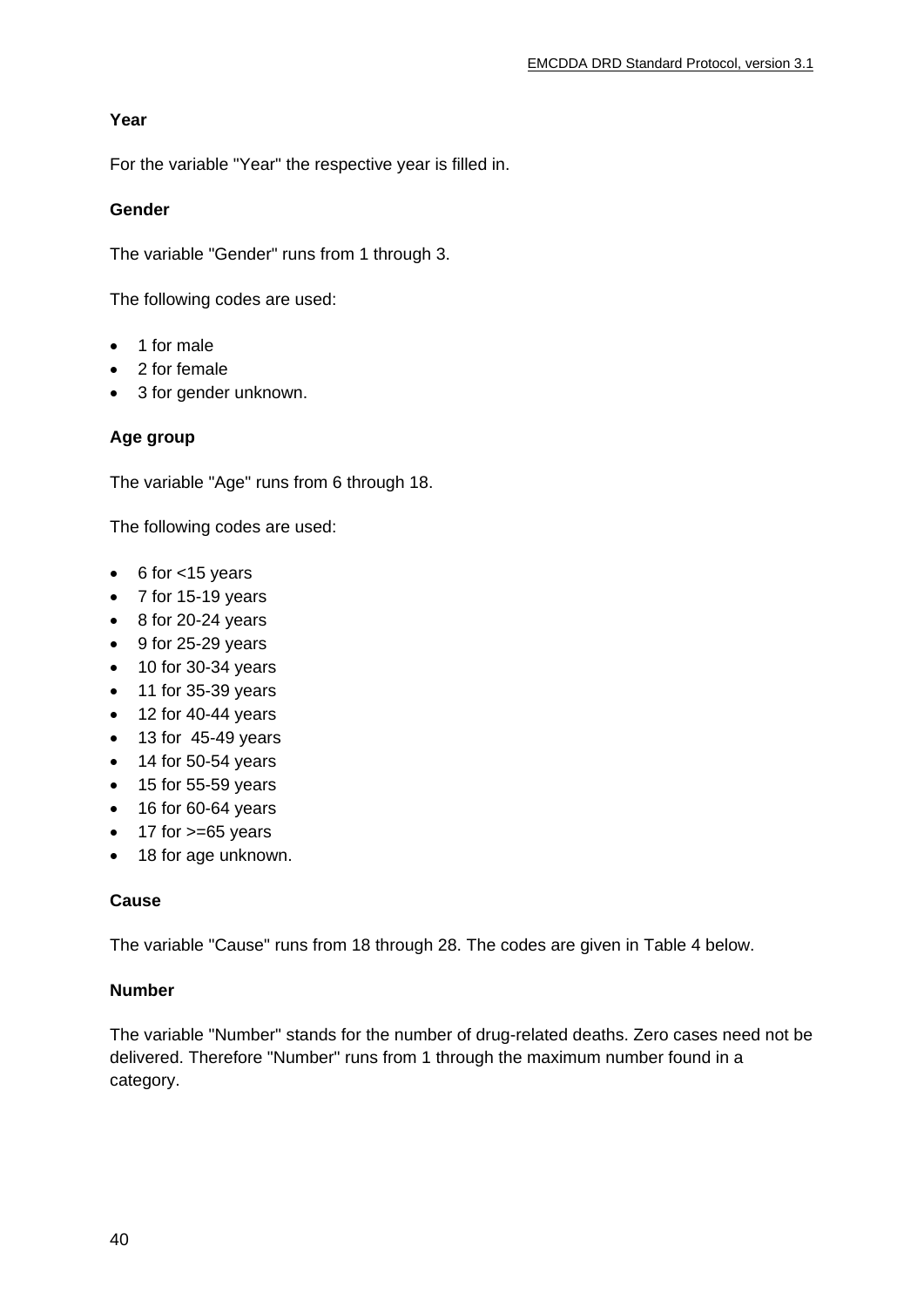#### **Filter\_D**

As already explained above, not all extracted data count for the "EMCDDA definition" and therefore for the "key figures" of the Standard Reitox tables. Only cases included in selection D count for the key figures. Just like Selection B for the GMRs, Selection D from the SRs is the selection on which consensus was found among the national experts of the EU. The variable "Filter\_D" defines this selection D. A category included in selection D, receives the value "1". A category not included in selection D receives the value "0".

In SPSS, Filter\_D can be installed easily each year on updated databases by running a syntax command. The syntax command for Filter D is given in Annex 1.

| <b>Cause</b> | <b>Poisoning</b>                                | Filter_D |
|--------------|-------------------------------------------------|----------|
| 18           | Poisoning by opioids only (excluding methadone) |          |
| 19           | Poisoning by methadone only                     | 1        |
| 20           | Poisoning by poly-substances including opioids  | 1        |
| 21           | Poisoning by (poly)substances excluding opioids | 1        |
| 22           | Poisoning by psychoactive medicines             | 0        |
| 23           | Poisoning by unspecified/unknown substances     | 1        |
| <b>Cause</b> | Other than poisoning                            | Filter_D |
| 24           | Natural/internal causes                         | 0        |
| 25           | Accidents other than by poisoning               | 0        |
| 26           | Suicide other than by poisoning                 | 0        |
| 27           | Homicide other than by poisoning                | 0        |
| 28           | Undetermined causes other than by poisoning     | 0        |

**Table 4: Coding of values for the variables "Cause" and "Filter\_D"** 

#### **Explanation to the substance breakdown for poisoning cases**

The causes of death are divided into poisoning and other than poisoning. The poisoning cases are further divided by the substances implicated in death.

Beware of the fact that not all substances detected or mentioned in a case are taken into account. Only those substances are taken into account that are considered an underlying or a contributing cause of death. Substances that are *not* considered an underlying or contributing cause of death are thus *not* taken into account to assign a case to a category of substances.

Each poisoning case is coded to only one of the six mutually exclusive causes 18 through 23 as explained below.

#### **Cause 18: Opioids only (excluding methadone)**

A case is coded to cause 18 if only opioids, but not "methadone only", are registered as a cause of death, and no other substances are registered as a cause of death. If, for example,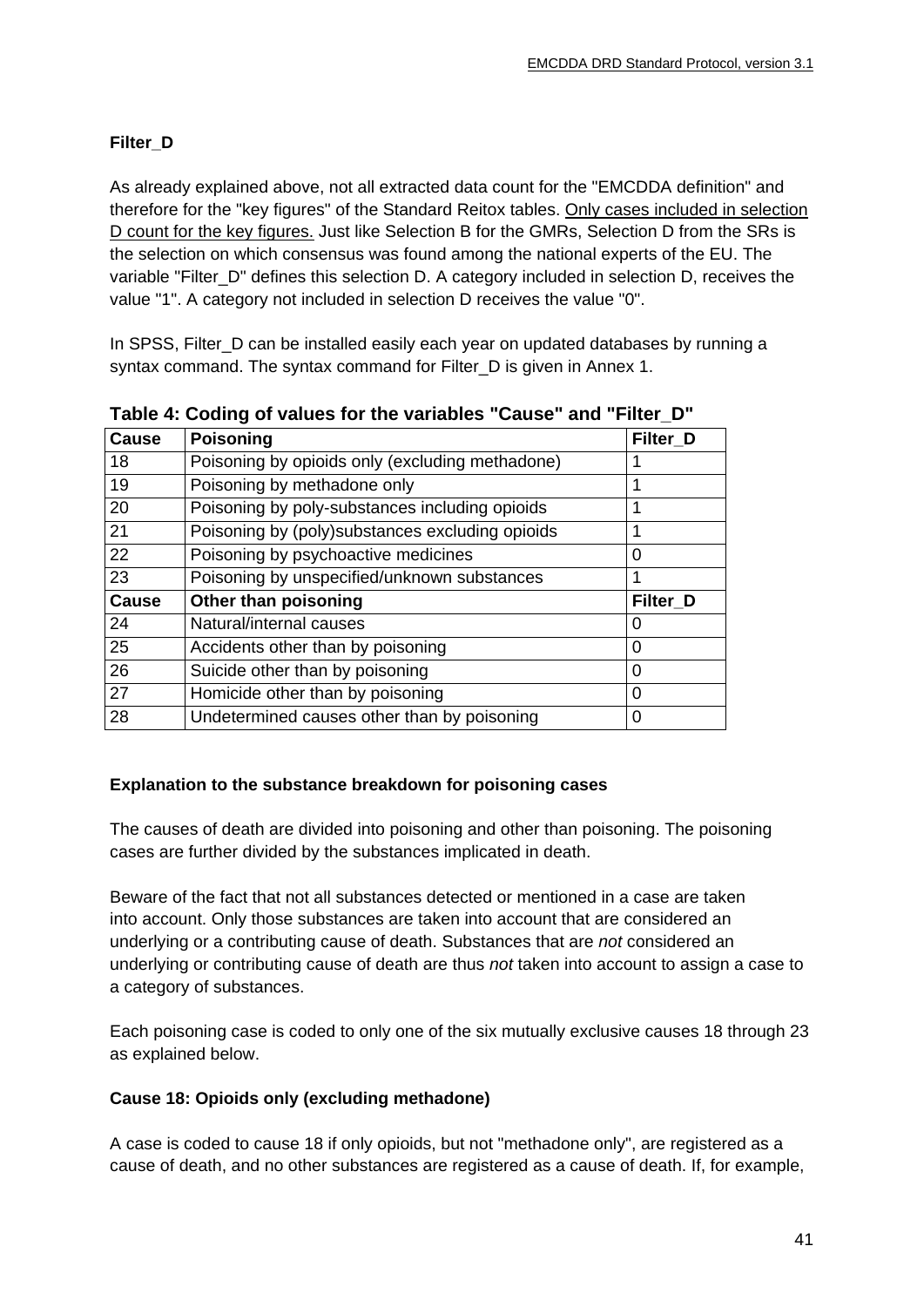alcohol is also registered as a cause of death besides opioids, the case is assigned to cause 20 as further explained below.

#### **Cause 19: Methadone only**

A case is coded to cause 19 if only methadone is registered as a cause of death, and no other substances are registered as a cause of death. If, for example, alcohol is also registered as a cause of death besides methadone, the case is assigned to cause 20 as further explained below.

#### **Cause 20: Poly-substances including opioids**

A case is coded to cause 20, if opioids are registered as a cause of death and one or more of the following substances are also registered as a cause of death:

amphetamines cocaine/crack cannabis hallucinogens (e.g. LSD, mescaline, PCP, psilocybine) solvents 'synthetic designer drugs' (e.g. MDMA, 2C-B, GHB and derivates) barbiturates tranquillisers and other nonbarbiturate sedatives (e.g. benzodiazepines) alcohol other substances

#### **Cause 21: (Poly)substances excluding opioids**

A case is coded to cause 21 if one or more of the following substances are registered as a cause of death, but no opioids are registered as a cause of death:

amphetamines cocaine/crack cannabis hallucinogens (e.g. LSD, mescaline, PCP, psilocybine) solvents 'synthetic designer drugs' (e.g. MDMA, 2C-B, GHB and derivates)

If in addition to the aforementioned substances, alcohol, barbiturates, tranquillisers or nonbarbiturate sedatives are also registered as a cause of death, the case is still coded to cause 21.

If on the other hand psychoactive medicines are registered as a cause of death, and none of the above substances, and no opioids are registered as a cause of death, the case is coded to cause 22 as further explained below.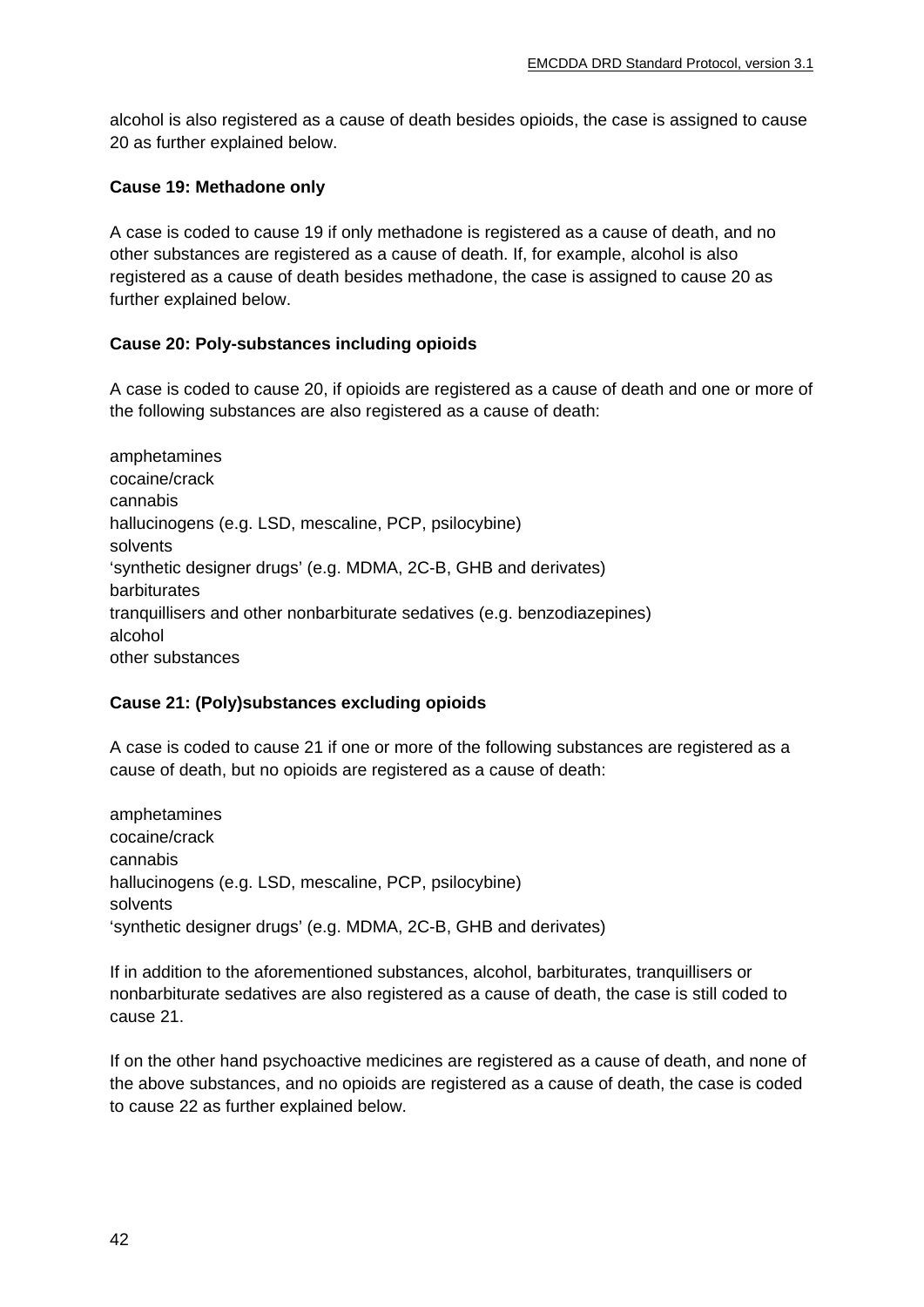#### **Cause 22: Psychoactive medicines**

To be coded to cause 22, no opioids, no amphetamines, no cocaine/crack, no cannabis, no hallucinogens, no solvents, and no 'synthetic designer drugs' may be registered as a cause of death. A case is coded to cause 22 if one or more of the following psychoactive medicines are registered as a cause of death:

barbiturates benzodiazepines other sedatives and minor tranquillizers

Antidepressants, neuroleptics and other psychoactive medicines are not taken into account. A case is also coded to cause 22 if death is due to the combined use of alcohol and one or more of the psychoactive medicines listed above.

#### **Cause 23: Unspecified/unknown**

A case is coded to cause 23 if it is unspecified or unknown which substances have caused death.

#### **Explanation to other causes than poisoning**

The five other causes of death 24 through 28, which are other causes than poisoning, are as follows:

Cause 24: natural/internal (e.g. disease).

Cause 25: accidents other than by poisoning.

Cause 26: suicide other than by poisoning.

Cause 27: homicide other than by poisoning.

Cause 28: undetermined other than poisoning.

These other causes are also mutually exclusive. One case may only be coded to one cause category.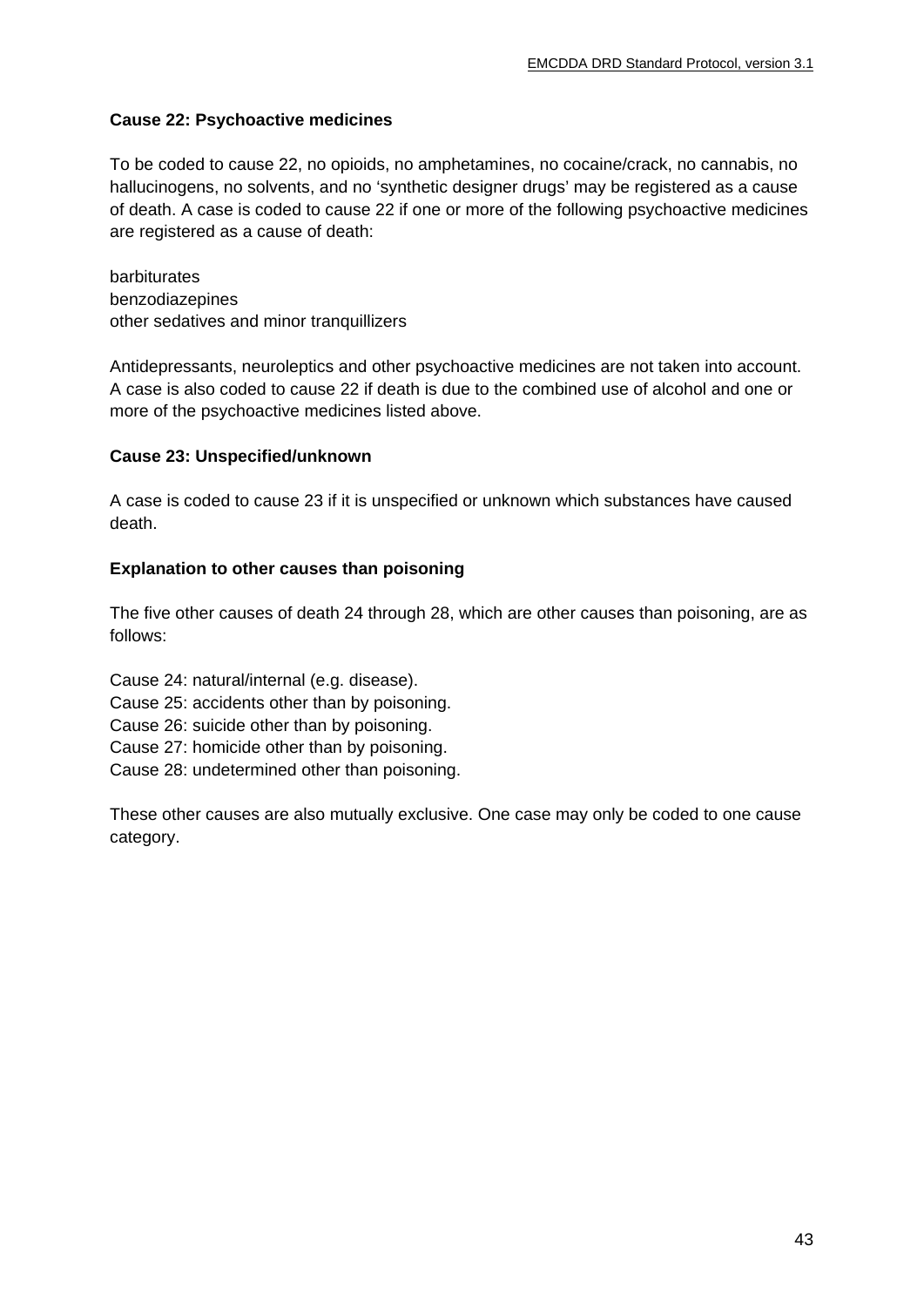### <span id="page-43-0"></span>**6.3 Step 2: Select the data to be reported in the key figures for the Standard Reitox tables**

Each year, the key figures on drug-related deaths are reported to the EMCDDA by the Standard Reitox table 05 in the following format:

| <b>COUNTRY</b>                        |           |      |        |       |
|---------------------------------------|-----------|------|--------|-------|
| Year of reporting:                    |           |      |        |       |
|                                       |           | Male | Female | Total |
| Number of cases                       |           |      |        |       |
| Mean age                              |           |      |        |       |
| Age distribution (number)             | < 15      |      |        |       |
|                                       | $15 - 19$ |      |        |       |
|                                       | $20 - 24$ |      |        |       |
|                                       | $25 - 29$ |      |        |       |
|                                       | 30-34     |      |        |       |
|                                       | 35-39     |      |        |       |
|                                       | $40 - 44$ |      |        |       |
|                                       | 45-49     |      |        |       |
|                                       | 50-54     |      |        |       |
|                                       | 55-59     |      |        |       |
|                                       | 60-64     |      |        |       |
|                                       | $>= 65$   |      |        |       |
|                                       | Not known |      |        |       |
| Toxicology                            |           |      |        |       |
| Number of cases with known toxicology |           |      |        |       |
| of which (1)                          |           |      |        |       |
| a) number with opiates (+any drug)    |           |      |        |       |
| b) number any drug without opiates    |           |      |        |       |
| c) number "other/mixed/unspecified)"  |           |      |        |       |

 $(1)$  The groups  $(a)$ ,  $(b)$  and  $(c)$  are mutually exclusive

The full Standard Reitox table 05 is given in Annex 3.

Only include those cases (DRD-numbers) that have a "1" on Filter\_D. Do not count cases that have a "0" on Filter\_D. These cases are only collected for validation purposes.

In SPSS, the key figures for the Standard Reitox tables can easily be calculated by means of custom tables by the sum of values of the variable "Number".

#### **Filling in "Toxicology": grouping DRD cases (Selection D) into broad groups.**

In the case of Selection D, the grouping of cases into the broad groups is more simple:

- Codes 18, 19 and 20: "cases with opiates"
- Code 21: "cases without opiates"
- Code 23: "unspecified/unknown"

In Annex 4 (-C. Procedure-) it is described how to use this grouping to fill in the toxicology section of Reitox Standard Tables 5 and 6 (the parts based on Selection D)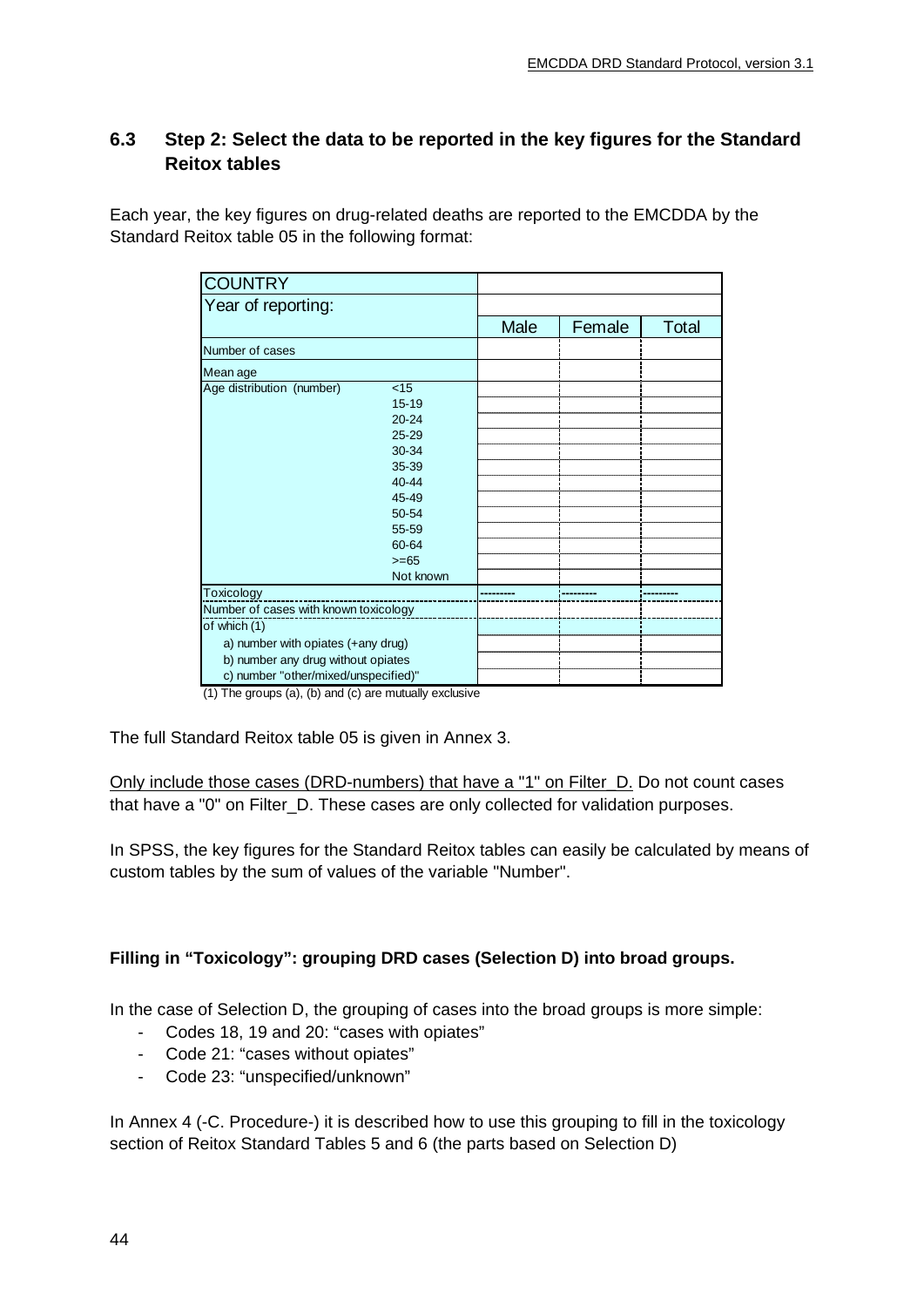## <span id="page-44-0"></span>**References**

Caces, M.F. (1999). *Method for Counting Drug-Induced and Drug-Related Deaths.* (Unpublished report. Draft version send by fax to the EMCDDA on 09-17-99.) Washington: Executive Office of the President, Office of National Drug Control Policy.

De la Fuente, L., Barrio, G., Vicente, J., Bravo, M.J., and Santacreu, J. (1995). The Impact of Drug-Related Deaths on Mortality among Young Adults in Madrid. *American Journal of Public Health, 85:* 102-105.

Degenhardt, L., Hall, W., Warner-Smith, M., and Lynskey, M. (in press). *Comparative risk assessment; Illicit Drug Use.* National Drug and Alcohol Research Centre, University of New South Wales/WHO Collaborating Centre for Research into the Treatment and Prevention of Drug and Alcohol Problems.

EMCDDA (July 1997). *Drug-related death in Europe: Quality and comparability of data on drug-related deaths. Final report of the Working Group for Subtask 3.3 of the EMCDDA programme 1996/97.* Lisbon: EMCDDA.

EMCDDA (July 1998). *Feasibility study of the implementation of the proposals given in the final report of REITOX subtask 3.3 to improve the quality and comparability of data on drugrelated deaths. Final report.* Lisbon: EMCDDA.

EMCDDA (May 1999). *Feasibility of implementing standards for collecting data on drugrelated deaths in the EU Member States: Results of the Questionnaire Drug-Related DeathsR. Intermediary progress report.* Lisbon: EMCDDA.

EMCDDA (2000). *Co-ordination of implementation, follow-up and analysis of cohort studies on mortality among drug users in European Union Member States; EMCDDA project CT.98.EP.12.* Lisbon: European Monitoring Centre for Drugs and Drug Addiction.

EMCDDA (2001a). *Co-ordination of the implementation of the EMCDDA standard guidelines on the drug-related deaths in the EU Member States, and the collection and analysis of information on drug-related deaths; EMCDDA project CT.99.RTX.04.* Lisbon: European Monitoring Centre for Drugs and Drug Addiction.

EMCDDA (2001b). *Health impact of problematic drug use (opiate use) in the European Union: mortality among cohorts of drug users; Summarised overview of work being done in project "Mortality of drug users in the European Union: co-ordination of implementation of cohort studies, follow-up and analysis of existing cohorts and development of new methods and outputs (CT.99.EP.07 and CT.00.EP.13).* Lisbon: European Monitoring Centre for Drugs and Drug Addiction.

EMCDDA (2002). *Co-ordination of the implementation of the EMCDDA standard guidelines on the drug-related deaths indicator in the EU Member States, and the collection and analysis of information on drug-related deaths; EMCDDA project CT.00.RTX.22.* Lisbon: European Monitoring Centre for Drugs and Drug Addiction.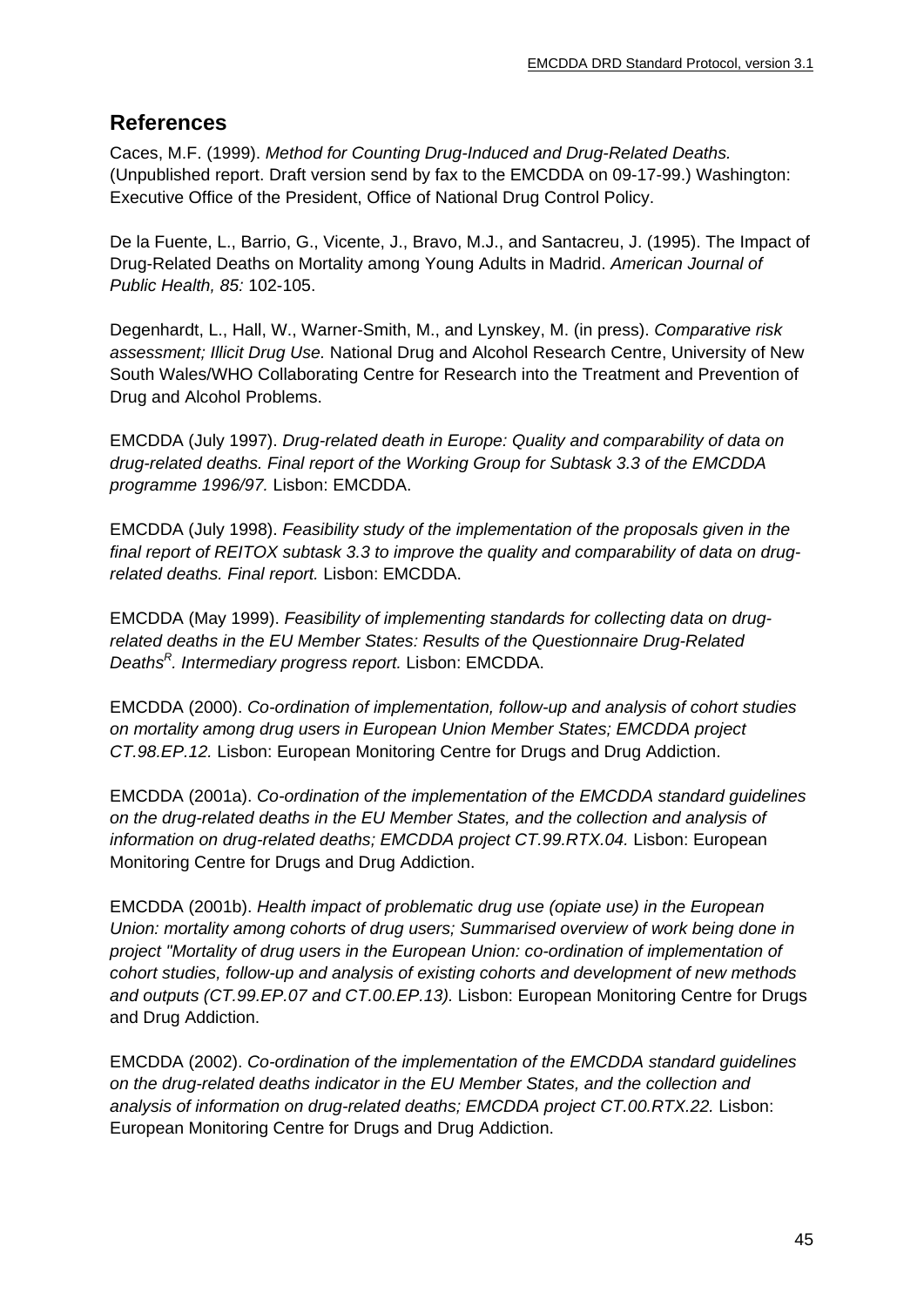English, D.R., D'Arcy, C., Holman, J., Milne, E., Hulse, G., and Winter, M.G. (1995). *The quantification of morbidity and mortality caused by substance abuse; Paper presented at the Second International Symposium on the Social and Economic Costs of Substance Abuse, 2- 5 October 1995.*

English, D.R., Holman, C.D.J., Milne, E., Winter, M.G., Hulse, G.K., Godde, J.P., Bower, C.I., Corti, B., De Klerk, N., Knuiman, M.W., Kurinczuk, J.J., Lewin, G.F., and Ryan, G.A. (1995). *The quantification of drug caused morbidity and mortality in Australia; 1995 Edition.* Canberra: Commonwealth Department of Human Services and Health.

Hall, W.D., Degenhardt, L.J., and Lynskey, M.T. (1999). Opioid overdose mortality in Australia, 1964-1997: birth-cohort trends. *Medical Journal of Australia, 171:* 34-37.

Hulse, G.K., English, D.R., Milne, E., and Holman, D.J. (1999). The quantification of mortality resulting from the regular use of illicit opiates. *Addiction, 94:* 221-229.

ONDCP (2000). *Fact Sheet; Derivation of ONDCP Estimate of Drug-Related Deaths.* Washington: Executive Office of the President, Office of National Drug Control Policy.

Perucci, C.A., Forastiere, F., Rapiti, E., Davoli, M., and Abeni, D.D. (1992). The impact of intravenous drug use on mortality of young adults in Rome, Italy. *British Journal of Addiction, 87:* 1637-1641.

Ridolfo, B., and Stevenson, C. (2001). *The quantification of drug-caused mortality and morbidity in Australia, 1998; AIHW cat. no. PHE 29; Drug Statistics Series no. 7.* Canberra: Australian Institute of Health and Welfare (AIHW).

RIPE Network Coordination Centre, ISO 3166 Maintenance Agency (1994). *ISO 3166 Country Codes* [Online]. Available: http://stiwww.epfl.ch/utile/iso\_3166.html [2002, August 05].

SAMHSA, Office of Applied Studies. (2002). *Mortality Data from the Drug Abuse Warning Network, 2000; DAWN Series D-19, DHHS Publication No. (SMA) 02-3633.* Rockville, MD: Substance Abuse and Mental Health Services Administration.

Shai, D. (1994). Problems of accuracy in official statistics on drug-related deaths. *International Journal of the Addictions, 29* (14): 1801-1811.

Single, E., Rehm, J., Robson, L., and Van Truong, M. (2000). The relative risks and etiologic fractions of different causes of death and disease attributable to alcohol, tobacco and illicit drug use in Canada. *Canadian Medical Association Journal, 162:* 1669-1675.

Single, E., Robson, L., Rehm, J., and Xie, X. (1999). Morbidity and Mortality Attributable to Alcohol, Tobacco, and Illicit Drug Use in Canada. *American Journal of Public Health, 89:* 385-390.

Single, E., Robson, L., Xie, X., and Rehm, J. (1998). The economic costs of alcohol, tobacco and illicit drugs in Canada, 1992. *Addiction, 93:* 991-1006.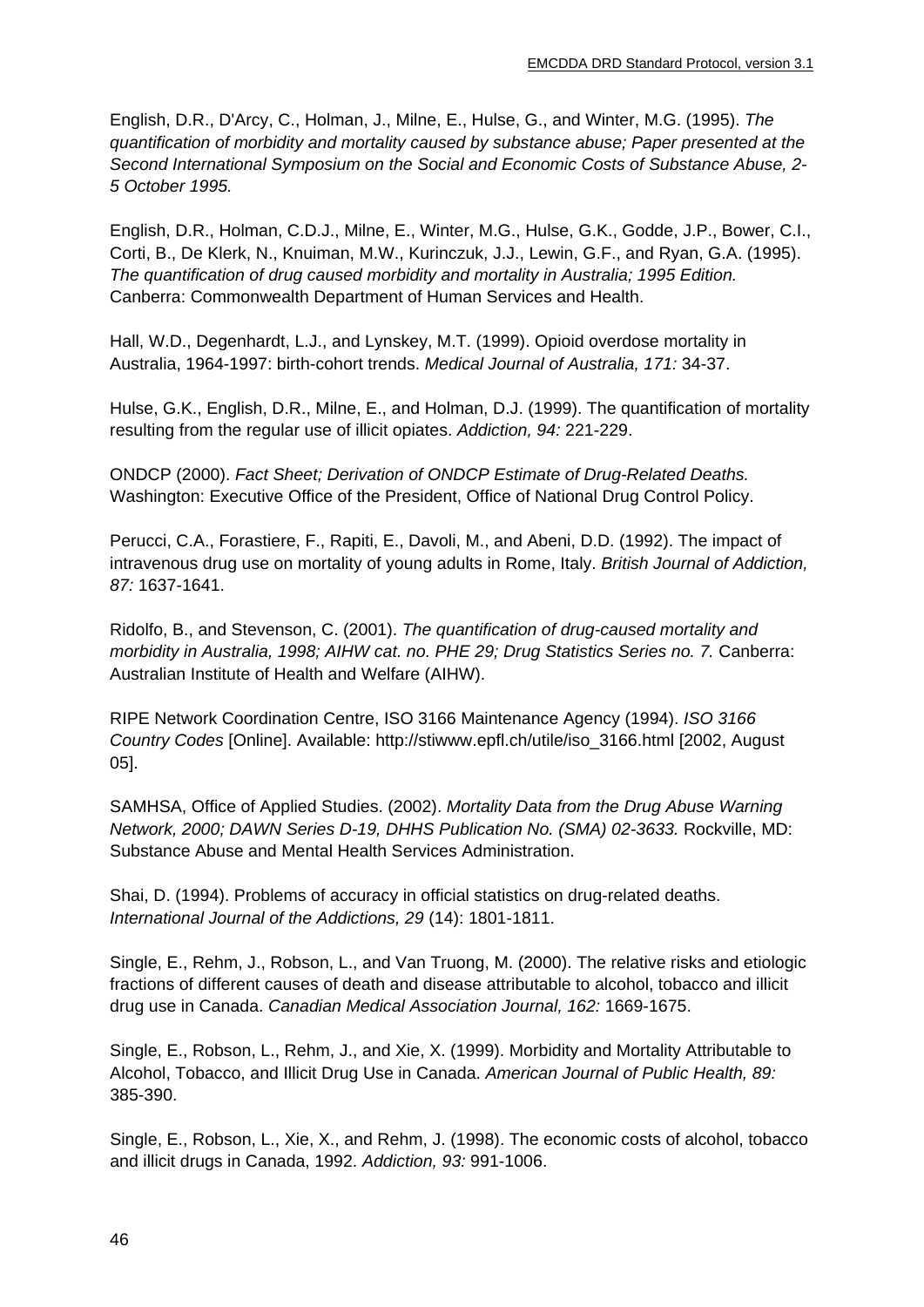#### <span id="page-46-0"></span>**Annex 1: SPSS syntax commands to install filters**

#### **SPSS syntax command for Filter\_B for ICD-9 as well as ICD-10 coded GMRs**

Explanation: Since the DRD-numbers for ICD-9 (1-55) and ICD-10 (56-151) are mutually exclusive, the same syntax command installs Filter\_B for ICD-9 as well as ICD-10 coded GMRs. However, this requires that for the same year data are not included twice, that is once for ICD-9 and once for ICD-10.

Run the following command in SPSS to install Filter\_B:

```
USE ALL. 
COMPUTE Filter_B=( 
(drd >= 1 \& drd <= 2)(drd > = 4 \& drd <= 13)(drd > = 15 \& drd < = 17)(drd > = 19 \& drd < = 23)(drd > = 29 \& drd < = 31)(drd > = 33 \& drd \le 35)(drd = 38)(drd > = 42 \& drd < = 44(drd = 47)(drd > = 51 \& drd < = 53)(drd > = 56 \& drd < = 57)(drd > = 59 \& drd < = 61)(drd > = 63 \& drd < = 65)(drd > = 67 \& drd \le 69)(drd > = 71 \& drd < = 73)(drd > = 75 \& drd < = 77)(drd > = 79 \& drd < = 81)(drd > = 83 \& drd < = 85)(drd > = 87 \& drd \le 97)(drd = 103)(drd >=108 & drd<= 117) | 
(drd = 123)(drd >=128 & drd<= 137) | 
(drd = 143)). 
VARIABLE LABEL Filter_B '(drd >= 1 & drd <= 2) | '+
'(drd >= 4 & drd <= 13) |'+ 
'(drd >= 15 & drd <= 17) | '+ 
'(drd >... (FILTER)'. 
VALUE LABELS Filter_B 0 'Not Selected' 1 'Selected'. 
FORMAT Filter B (f1.0).
FILTER BY Filter_B. 
EXECUTE .
```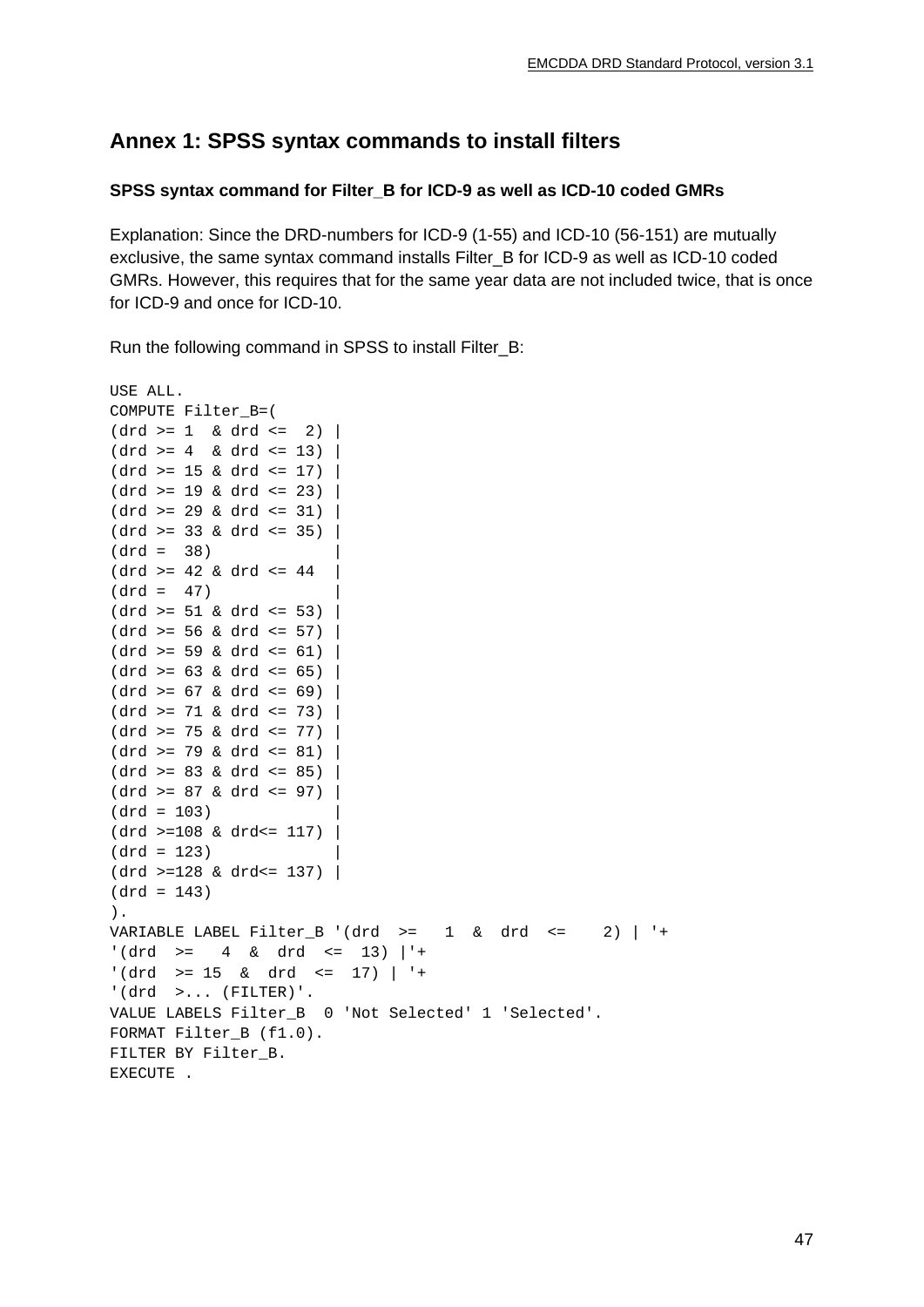#### **SPSS syntax command for Filter\_D for SRs**

Run the following command in SPSS to install Filter\_D:

```
USE ALL. 
COMPUTE Filter_D=( 
cause = 18 |
cause = 19 |
cause = 20 |
cause = 21 |
cause = 23 
). 
VARIABLE LABEL Filter_D 'cause = 18 | cause = 19 | cause = 20 | cause = 21
|'+
 ' cause = 23 (FILTER)'. 
VALUE LABELS Filter_D 0 'Not Selected' 1 'Selected'. 
FORMAT Filter_D (f1.0). 
FILTER BY Filter_D. 
EXECUTE .
```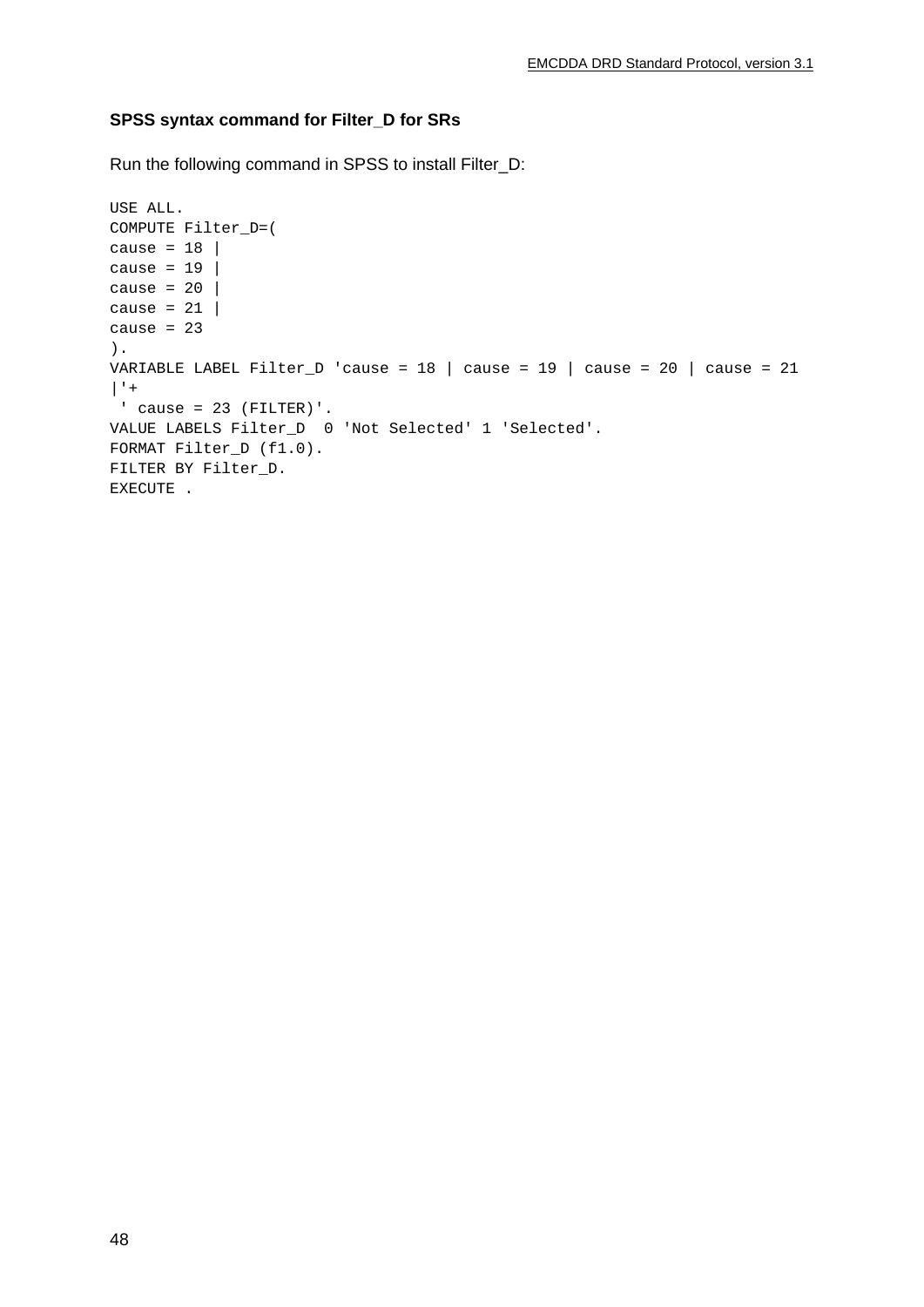## <span id="page-48-0"></span>**Annex 2: Former Excel spreadsheet tables**

Please notice that these former Excel spreadsheets can no longer be used to send data to the EMCDDA. In these former spreadsheets the age categories were still placed beside one another. In the format of the EMCDDA database, the age categories are now placed above one another.

Selections B and D are marked in the spreadsheets.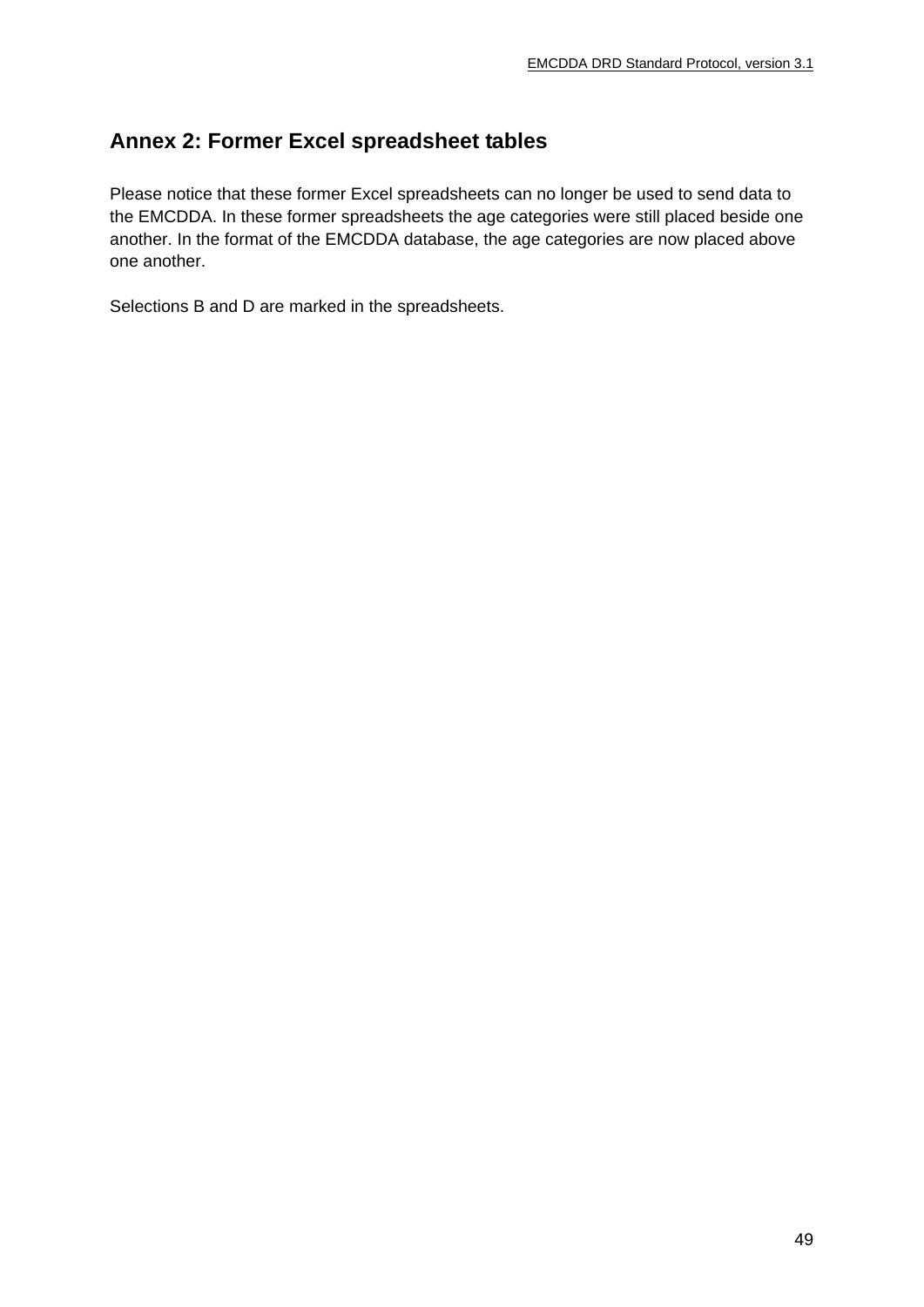|                |                                                                      |                   |                |              |                |                |              |                | Agegroup'    |                |              |              |          |                   |                                      |
|----------------|----------------------------------------------------------------------|-------------------|----------------|--------------|----------------|----------------|--------------|----------------|--------------|----------------|--------------|--------------|----------|-------------------|--------------------------------------|
| <b>DRD</b>     | ICD9-Code(s)                                                         | $1 \mid 2 \mid 3$ |                |              | $\overline{4}$ | 5 <sup>5</sup> | $\sigma$     | 7 <sup>1</sup> | 8            |                |              |              |          | $9$ 10 11 12 13 T |                                      |
| $\mathbf{1}$   | 292                                                                  |                   |                |              |                |                |              |                |              |                |              |              |          |                   | $\bf{0}$                             |
| $\overline{2}$ | 304.0                                                                |                   |                |              |                |                |              |                |              |                |              |              |          |                   | $\pmb{0}$                            |
| 3              | 304.1                                                                |                   |                |              |                |                |              |                |              |                |              |              |          |                   | $\pmb{0}$                            |
| $\overline{4}$ | 304.2                                                                |                   |                |              |                |                |              |                |              |                |              |              |          |                   | $\bf{0}$                             |
| 5              | 304.3                                                                |                   |                |              |                |                |              |                |              |                |              |              |          |                   | $\bf{0}$                             |
| 6              | 304.4                                                                |                   |                |              |                |                |              |                |              |                |              |              |          |                   | $\pmb{0}$                            |
| $\overline{7}$ | 304.5                                                                |                   |                |              |                |                |              |                |              |                |              |              |          |                   | $\mathbf 0$                          |
| 8              |                                                                      |                   |                |              |                |                |              |                |              |                |              |              |          |                   | $\bf{0}$                             |
|                | 304.6<br>304.7                                                       |                   |                |              |                |                |              |                |              |                |              |              |          |                   |                                      |
| 9<br>10        | 304.8                                                                |                   |                |              |                |                |              |                |              |                |              |              |          |                   | $\pmb{0}$<br>$\overline{\textbf{0}}$ |
| 11             | 304.9                                                                |                   |                |              |                |                |              |                |              |                |              |              |          |                   | $\overline{\mathbf{0}}$              |
| 12             | 305.2                                                                |                   |                |              |                |                |              |                |              |                |              |              |          |                   | $\overline{\mathbf{0}}$              |
| 13             | 305.3                                                                |                   |                |              |                |                |              |                |              |                |              |              |          |                   | $\overline{\mathbf{0}}$              |
| 14             | 305.4                                                                |                   |                |              |                |                |              |                |              |                |              |              |          |                   | $\pmb{0}$                            |
| 15             | 305.5                                                                |                   |                |              |                |                |              |                |              |                |              |              |          |                   | $\pmb{0}$                            |
| 16             | 305.6                                                                |                   |                |              |                |                |              |                |              |                |              |              |          |                   | $\overline{\mathbf{0}}$              |
| 17             | 305.7                                                                |                   |                |              |                |                |              |                |              |                |              |              |          |                   | $\overline{\mathbf{0}}$              |
| 18             | 305.8                                                                |                   |                |              |                |                |              |                |              |                |              |              |          |                   | $\overline{\mathbf{0}}$              |
| 19             | 305.9                                                                |                   |                |              |                |                |              |                |              |                |              |              |          |                   | $\pmb{0}$                            |
| 20             | E850.0                                                               |                   |                |              |                |                |              |                |              |                |              |              |          |                   | $\overline{\mathbf{0}}$              |
| 21             | E850.8 AND N965.0 AND N968.                                          |                   |                |              |                |                |              |                |              |                |              |              |          |                   | $\overline{\mathbf{0}}$              |
| 22             | E850.8 AND N965.0 AND NOT N968.5                                     |                   |                |              |                |                |              |                |              |                |              |              |          |                   | $\overline{\mathbf{0}}$              |
| 23             | E850.8 AND (N968.5 OR N969.7 OR N969.6) AND NOT N9650                |                   |                |              |                |                |              |                |              |                |              |              |          |                   | $\pmb{0}$                            |
| 24             | E850.8 AND NOT N965.0 AND NOT (N968.5 OR N969.7 OR N969.6)           |                   |                |              |                |                |              |                |              |                |              |              |          |                   | $\overline{\mathbf{0}}$              |
| 25             | E850.9                                                               |                   |                |              |                |                |              |                |              |                |              |              |          |                   | $\pmb{0}$                            |
| 26             | E851                                                                 |                   |                |              |                |                |              |                |              |                |              |              |          |                   | $\pmb{0}$                            |
| 27             | E852                                                                 |                   |                |              |                |                |              |                |              |                |              |              |          |                   | $\pmb{0}$                            |
| 28             | E853.2                                                               |                   |                |              |                |                |              |                |              |                |              |              |          |                   | $\overline{\mathbf{0}}$              |
| 29             | E854.1                                                               |                   |                |              |                |                |              |                |              |                |              |              |          |                   | $\pmb{0}$                            |
| 30             | E854.2                                                               |                   |                |              |                |                |              |                |              |                |              |              |          |                   | $\overline{\mathbf{0}}$              |
| 31             | E855.2                                                               |                   |                |              |                |                |              |                |              |                |              |              |          |                   | $\overline{\mathbf{0}}$              |
| 32             | E855.9                                                               |                   |                |              |                |                |              |                |              |                |              |              |          |                   | $\overline{\mathbf{0}}$              |
| 33             | E858.8 AND N965.0 AND N968.                                          |                   |                |              |                |                |              |                |              |                |              |              |          |                   | $\mathbf 0$                          |
| 34             | E858.8 AND N965.0 AND NOT N968.5                                     |                   |                |              |                |                |              |                |              |                |              |              |          |                   | $\overline{\mathbf{0}}$              |
| 35             | E858.8 AND (N968.5 OR N969.7 OR N969.6) AND NOT N9650                |                   |                |              |                |                |              |                |              |                |              |              |          |                   | $\pmb{0}$                            |
| 36             | E858.8 AND NOT N965.0 AND NOT (N968.5 OR N969.7 OR N969.6)           |                   |                |              |                |                |              |                |              |                |              |              |          |                   | $\overline{\mathbf{0}}$              |
| 37             | E858.9                                                               |                   |                |              |                |                |              |                |              |                |              |              |          |                   | $\pmb{0}$                            |
| 38             | E950.0 AND N965.0                                                    |                   |                |              |                |                |              |                |              |                |              |              |          |                   | $\bf{0}$                             |
| 39             | E950.1                                                               |                   |                |              |                |                |              |                |              |                |              |              |          |                   | 0                                    |
| 40             | E950.2                                                               |                   |                |              |                |                |              |                |              |                |              |              |          |                   | $\overline{\mathbf{0}}$              |
| 41             | E950.3 AND N969.4                                                    |                   |                |              |                |                |              |                |              |                |              |              |          |                   | $\pmb{0}$                            |
| 42             | E950.4 AND N965.0 AND N968.                                          |                   |                |              |                |                |              |                |              |                |              |              |          |                   | $\bf{0}$                             |
| 43             | E950.4 AND N965.0 AND NOT N968.5                                     |                   |                |              |                |                |              |                |              |                |              |              |          |                   | $\pmb{0}$                            |
| 44             | E950.4 AND (N968.5 OR N969.7 OR N969.6) AND NOT N9650                |                   |                |              |                |                |              |                |              |                |              |              |          |                   | $\pmb{0}$                            |
| 45             | E950.4 AND NOT N965.0 AND NOT (N968.5 OR N969.7 OR N969.6)           |                   |                |              |                |                |              |                |              |                |              |              |          |                   | $\pmb{0}$                            |
| 46             | E950.5                                                               |                   |                |              |                |                |              |                |              |                |              |              |          |                   | $\pmb{0}$                            |
| 47             | E980.0 AND N965.0                                                    |                   |                |              |                |                |              |                |              |                |              |              |          |                   | $\overline{\mathbf{0}}$              |
| 48             | E980.1                                                               |                   |                |              |                |                |              |                |              |                |              |              |          |                   | $\overline{\mathbf{0}}$              |
| 49             | E980.2                                                               |                   |                |              |                |                |              |                |              |                |              |              |          |                   | $\overline{\mathbf{0}}$              |
| 50             | E980.3 AND N969.4                                                    |                   |                |              |                |                |              |                |              |                |              |              |          |                   | $\overline{\mathbf{0}}$              |
| 51             | E980.4 AND N965.0 AND N968.                                          |                   |                |              |                |                |              |                |              |                |              |              |          |                   | $\overline{\mathbf{0}}$              |
| 52             | E980.4 AND N965.0 AND NOT N968.5                                     |                   |                |              |                |                |              |                |              |                |              |              |          |                   | $\overline{\mathbf{0}}$              |
| 53             | E980.4 AND (N968.5 OR N969.7 OR N969.6) AND NOT N9650                |                   |                |              |                |                |              |                |              |                |              |              |          |                   | $\pmb{0}$                            |
| 54<br>55       | E980.4 AND NOT N965.0 AND NOT (N968.5 OR N969.7 OR N969.6)<br>E980.5 |                   |                |              |                |                |              |                |              |                |              |              |          |                   | $\pmb{0}$<br>$\pmb{0}$               |
|                | Total males 0                                                        |                   | 0 <sup>1</sup> | 0            | $\mathbf 0$    | 0              | $\mathbf 0$  | $\mathbf 0$    | $\mathbf 0$  | $\overline{0}$ | 0            | $\bf{0}$     | 0        | 0                 | $\mathbf 0$                          |
|                | Total males for DRD-Standard (selection B)0                          |                   | 0              | $\mathbf{0}$ | $\bf{0}$       | $\mathbf{0}$   | $\mathbf{0}$ | $\mathbf{0}$   | $\mathbf{0}$ | $\mathbf{0}$   | $\mathbf{0}$ | $\mathbf{0}$ | $\bf{0}$ |                   | 0 <sup>1</sup>                       |
|                |                                                                      |                   |                |              |                |                |              |                |              |                |              |              |          |                   |                                      |

**Part IA: Former spreadsheet for ICD-9 coded GMRS**

 $^{5}$ Age groups: 1 = <15, 2 = 15-19, 3 = 20-24, 4 = 25-29, 5 = 30-34, 6 = 35-39, 7 = 40-44, 8= 45-49, 9 = 50-54, 10 = 55-59, 11 = 64, 12 = >=65, 13 = age unknown.

**Selection B is marked.**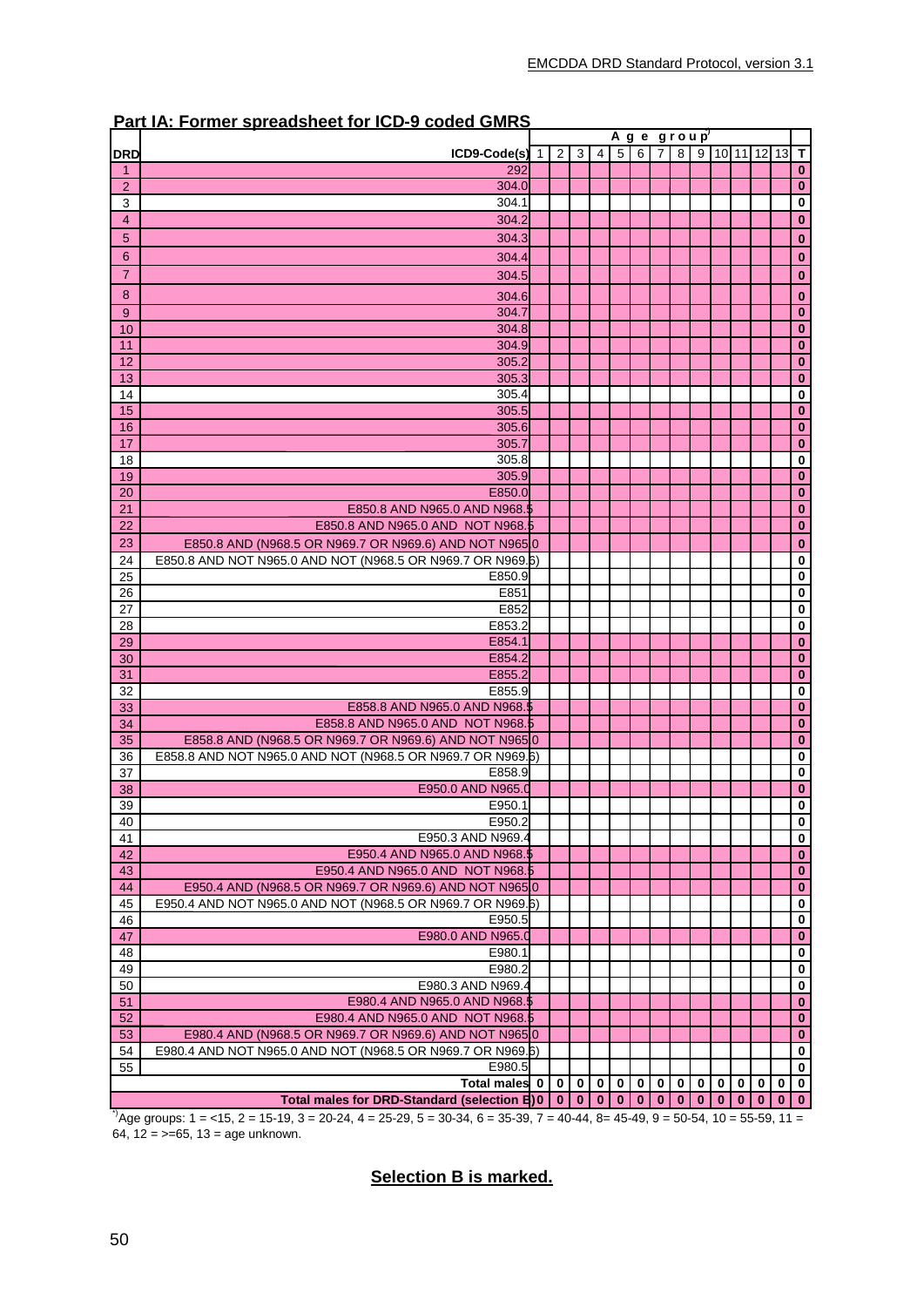| 6<br>$\overline{9}$<br>$\overline{2}$<br>5<br>$\overline{7}$<br>8 <sup>1</sup><br>10 <sup>1</sup><br>3<br>1<br>4<br>Substances<br><b>DRD</b><br><b>Disorders: Acute intoxication</b><br>ICD10-Code(s)<br>F11.0<br>56<br><b>Opioids</b><br>Cannabinoids<br>F12.0<br>57<br>F13.0<br>Sedatives<br>58<br>59<br>F14.0<br>Cocaine<br>60<br><b>Other stimulants</b><br>F <sub>15.0</sub><br>61<br>F16.0<br>Hallucinogens<br>62<br>F18.0<br>Volatile solvents<br>63<br>F19.0<br>Multiple/other<br><b>DRD</b><br><b>Disorders: Harmful use</b><br>ICD10-Code(s)<br>F11.1<br>Opioids<br>64<br>Cannabinoids<br>F12.1<br>65<br>F13.1<br>Sedatives<br>66<br>F14.1<br>Cocaine<br>67<br>Other stimulants<br>F <sub>15.1</sub><br>68<br>F <sub>16.1</sub><br>Hallucinogens<br>69<br>F18.1<br>Volatile solvents<br>70<br>F19.1<br>71<br>Multiple/other<br>ICD10-Code(s)<br><b>DRD</b><br><b>Disorders: Dependence</b><br>F11.2<br><b>Opioids</b><br>72<br>Cannabinoids<br>F12.2<br>73<br>74<br>F13.2<br>Sedatives<br>75<br>Cocaine<br>F14.2<br>F15.2<br>76<br>Other stimulants<br>F16.2<br>77<br>Hallucinogens<br>78<br>F18.2<br>Volatile solvents<br>F19.2<br>79<br>Multiple/other |                         |            |  |  |  | Age group <sup>"</sup> |  |  |               | Underlying cause of death |            |
|--------------------------------------------------------------------------------------------------------------------------------------------------------------------------------------------------------------------------------------------------------------------------------------------------------------------------------------------------------------------------------------------------------------------------------------------------------------------------------------------------------------------------------------------------------------------------------------------------------------------------------------------------------------------------------------------------------------------------------------------------------------------------------------------------------------------------------------------------------------------------------------------------------------------------------------------------------------------------------------------------------------------------------------------------------------------------------------------------------------------------------------------------------------------|-------------------------|------------|--|--|--|------------------------|--|--|---------------|---------------------------|------------|
|                                                                                                                                                                                                                                                                                                                                                                                                                                                                                                                                                                                                                                                                                                                                                                                                                                                                                                                                                                                                                                                                                                                                                                    |                         | $11$ 12 13 |  |  |  |                        |  |  |               |                           |            |
|                                                                                                                                                                                                                                                                                                                                                                                                                                                                                                                                                                                                                                                                                                                                                                                                                                                                                                                                                                                                                                                                                                                                                                    | Т                       |            |  |  |  |                        |  |  |               |                           |            |
|                                                                                                                                                                                                                                                                                                                                                                                                                                                                                                                                                                                                                                                                                                                                                                                                                                                                                                                                                                                                                                                                                                                                                                    | $\mathbf{0}$            |            |  |  |  |                        |  |  |               |                           |            |
|                                                                                                                                                                                                                                                                                                                                                                                                                                                                                                                                                                                                                                                                                                                                                                                                                                                                                                                                                                                                                                                                                                                                                                    | $\bf{0}$                |            |  |  |  |                        |  |  |               |                           |            |
|                                                                                                                                                                                                                                                                                                                                                                                                                                                                                                                                                                                                                                                                                                                                                                                                                                                                                                                                                                                                                                                                                                                                                                    | $\pmb{0}$               |            |  |  |  |                        |  |  |               |                           |            |
|                                                                                                                                                                                                                                                                                                                                                                                                                                                                                                                                                                                                                                                                                                                                                                                                                                                                                                                                                                                                                                                                                                                                                                    | $\mathbf{0}$            |            |  |  |  |                        |  |  |               |                           |            |
|                                                                                                                                                                                                                                                                                                                                                                                                                                                                                                                                                                                                                                                                                                                                                                                                                                                                                                                                                                                                                                                                                                                                                                    | $\mathbf{0}$            |            |  |  |  |                        |  |  |               |                           |            |
|                                                                                                                                                                                                                                                                                                                                                                                                                                                                                                                                                                                                                                                                                                                                                                                                                                                                                                                                                                                                                                                                                                                                                                    | $\mathbf{0}$            |            |  |  |  |                        |  |  |               |                           |            |
|                                                                                                                                                                                                                                                                                                                                                                                                                                                                                                                                                                                                                                                                                                                                                                                                                                                                                                                                                                                                                                                                                                                                                                    | $\mathbf 0$             |            |  |  |  |                        |  |  |               |                           |            |
|                                                                                                                                                                                                                                                                                                                                                                                                                                                                                                                                                                                                                                                                                                                                                                                                                                                                                                                                                                                                                                                                                                                                                                    | $\mathbf{0}$            |            |  |  |  |                        |  |  |               |                           |            |
|                                                                                                                                                                                                                                                                                                                                                                                                                                                                                                                                                                                                                                                                                                                                                                                                                                                                                                                                                                                                                                                                                                                                                                    | $\mathsf T$             |            |  |  |  |                        |  |  |               |                           |            |
|                                                                                                                                                                                                                                                                                                                                                                                                                                                                                                                                                                                                                                                                                                                                                                                                                                                                                                                                                                                                                                                                                                                                                                    | $\overline{\mathbf{0}}$ |            |  |  |  |                        |  |  |               |                           |            |
|                                                                                                                                                                                                                                                                                                                                                                                                                                                                                                                                                                                                                                                                                                                                                                                                                                                                                                                                                                                                                                                                                                                                                                    | $\mathbf{0}$            |            |  |  |  |                        |  |  |               |                           |            |
|                                                                                                                                                                                                                                                                                                                                                                                                                                                                                                                                                                                                                                                                                                                                                                                                                                                                                                                                                                                                                                                                                                                                                                    | $\mathbf 0$             |            |  |  |  |                        |  |  |               |                           |            |
|                                                                                                                                                                                                                                                                                                                                                                                                                                                                                                                                                                                                                                                                                                                                                                                                                                                                                                                                                                                                                                                                                                                                                                    | $\bf{0}$                |            |  |  |  |                        |  |  |               |                           |            |
|                                                                                                                                                                                                                                                                                                                                                                                                                                                                                                                                                                                                                                                                                                                                                                                                                                                                                                                                                                                                                                                                                                                                                                    | $\mathbf{0}$            |            |  |  |  |                        |  |  |               |                           |            |
|                                                                                                                                                                                                                                                                                                                                                                                                                                                                                                                                                                                                                                                                                                                                                                                                                                                                                                                                                                                                                                                                                                                                                                    | $\mathbf{0}$            |            |  |  |  |                        |  |  |               |                           |            |
|                                                                                                                                                                                                                                                                                                                                                                                                                                                                                                                                                                                                                                                                                                                                                                                                                                                                                                                                                                                                                                                                                                                                                                    | $\mathbf 0$             |            |  |  |  |                        |  |  |               |                           |            |
|                                                                                                                                                                                                                                                                                                                                                                                                                                                                                                                                                                                                                                                                                                                                                                                                                                                                                                                                                                                                                                                                                                                                                                    | $\mathbf{0}$            |            |  |  |  |                        |  |  |               |                           |            |
|                                                                                                                                                                                                                                                                                                                                                                                                                                                                                                                                                                                                                                                                                                                                                                                                                                                                                                                                                                                                                                                                                                                                                                    | T                       |            |  |  |  |                        |  |  |               |                           |            |
|                                                                                                                                                                                                                                                                                                                                                                                                                                                                                                                                                                                                                                                                                                                                                                                                                                                                                                                                                                                                                                                                                                                                                                    | $\mathbf{0}$            |            |  |  |  |                        |  |  |               |                           |            |
|                                                                                                                                                                                                                                                                                                                                                                                                                                                                                                                                                                                                                                                                                                                                                                                                                                                                                                                                                                                                                                                                                                                                                                    | $\mathbf{0}$            |            |  |  |  |                        |  |  |               |                           |            |
|                                                                                                                                                                                                                                                                                                                                                                                                                                                                                                                                                                                                                                                                                                                                                                                                                                                                                                                                                                                                                                                                                                                                                                    | $\pmb{0}$               |            |  |  |  |                        |  |  |               |                           |            |
|                                                                                                                                                                                                                                                                                                                                                                                                                                                                                                                                                                                                                                                                                                                                                                                                                                                                                                                                                                                                                                                                                                                                                                    | $\pmb{0}$               |            |  |  |  |                        |  |  |               |                           |            |
|                                                                                                                                                                                                                                                                                                                                                                                                                                                                                                                                                                                                                                                                                                                                                                                                                                                                                                                                                                                                                                                                                                                                                                    | $\mathbf{0}$            |            |  |  |  |                        |  |  |               |                           |            |
|                                                                                                                                                                                                                                                                                                                                                                                                                                                                                                                                                                                                                                                                                                                                                                                                                                                                                                                                                                                                                                                                                                                                                                    | $\bf{0}$                |            |  |  |  |                        |  |  |               |                           |            |
|                                                                                                                                                                                                                                                                                                                                                                                                                                                                                                                                                                                                                                                                                                                                                                                                                                                                                                                                                                                                                                                                                                                                                                    | $\pmb{0}$               |            |  |  |  |                        |  |  |               |                           |            |
|                                                                                                                                                                                                                                                                                                                                                                                                                                                                                                                                                                                                                                                                                                                                                                                                                                                                                                                                                                                                                                                                                                                                                                    | $\bf{0}$                |            |  |  |  |                        |  |  |               |                           |            |
|                                                                                                                                                                                                                                                                                                                                                                                                                                                                                                                                                                                                                                                                                                                                                                                                                                                                                                                                                                                                                                                                                                                                                                    | T                       |            |  |  |  |                        |  |  | ICD10-Code(s) | <b>Disorders: Other</b>   | <b>DRD</b> |
| $F11.3-9$<br><b>Opioids</b><br>80                                                                                                                                                                                                                                                                                                                                                                                                                                                                                                                                                                                                                                                                                                                                                                                                                                                                                                                                                                                                                                                                                                                                  | $\mathbf{0}$            |            |  |  |  |                        |  |  |               |                           |            |
| Cannabinoids<br>F12.3-9<br>81                                                                                                                                                                                                                                                                                                                                                                                                                                                                                                                                                                                                                                                                                                                                                                                                                                                                                                                                                                                                                                                                                                                                      | $\mathbf{0}$            |            |  |  |  |                        |  |  |               |                           |            |
| Sedatives<br>F13.3-9<br>82                                                                                                                                                                                                                                                                                                                                                                                                                                                                                                                                                                                                                                                                                                                                                                                                                                                                                                                                                                                                                                                                                                                                         | 0                       |            |  |  |  |                        |  |  |               |                           |            |
| Cocaine<br>F14.3-9<br>83                                                                                                                                                                                                                                                                                                                                                                                                                                                                                                                                                                                                                                                                                                                                                                                                                                                                                                                                                                                                                                                                                                                                           | $\mathbf{0}$            |            |  |  |  |                        |  |  |               |                           |            |
| <b>Other stimulants</b><br>F15.3-9<br>84                                                                                                                                                                                                                                                                                                                                                                                                                                                                                                                                                                                                                                                                                                                                                                                                                                                                                                                                                                                                                                                                                                                           | $\mathbf{0}$            |            |  |  |  |                        |  |  |               |                           |            |
| F16.3-9<br>Hallucinogens<br>85                                                                                                                                                                                                                                                                                                                                                                                                                                                                                                                                                                                                                                                                                                                                                                                                                                                                                                                                                                                                                                                                                                                                     | $\mathbf{0}$            |            |  |  |  |                        |  |  |               |                           |            |
| Volatile solvents<br>F18.3-9<br>86                                                                                                                                                                                                                                                                                                                                                                                                                                                                                                                                                                                                                                                                                                                                                                                                                                                                                                                                                                                                                                                                                                                                 | $\bf{0}$                |            |  |  |  |                        |  |  |               |                           |            |
| F19.3-9<br>87<br>Multiple/other                                                                                                                                                                                                                                                                                                                                                                                                                                                                                                                                                                                                                                                                                                                                                                                                                                                                                                                                                                                                                                                                                                                                    | $\mathbf{0}$            |            |  |  |  |                        |  |  |               |                           |            |

#### **Part IB: Former spreadsheet for ICD-10 coded GMRs**

*(continued)* 

**Selection B is marked.**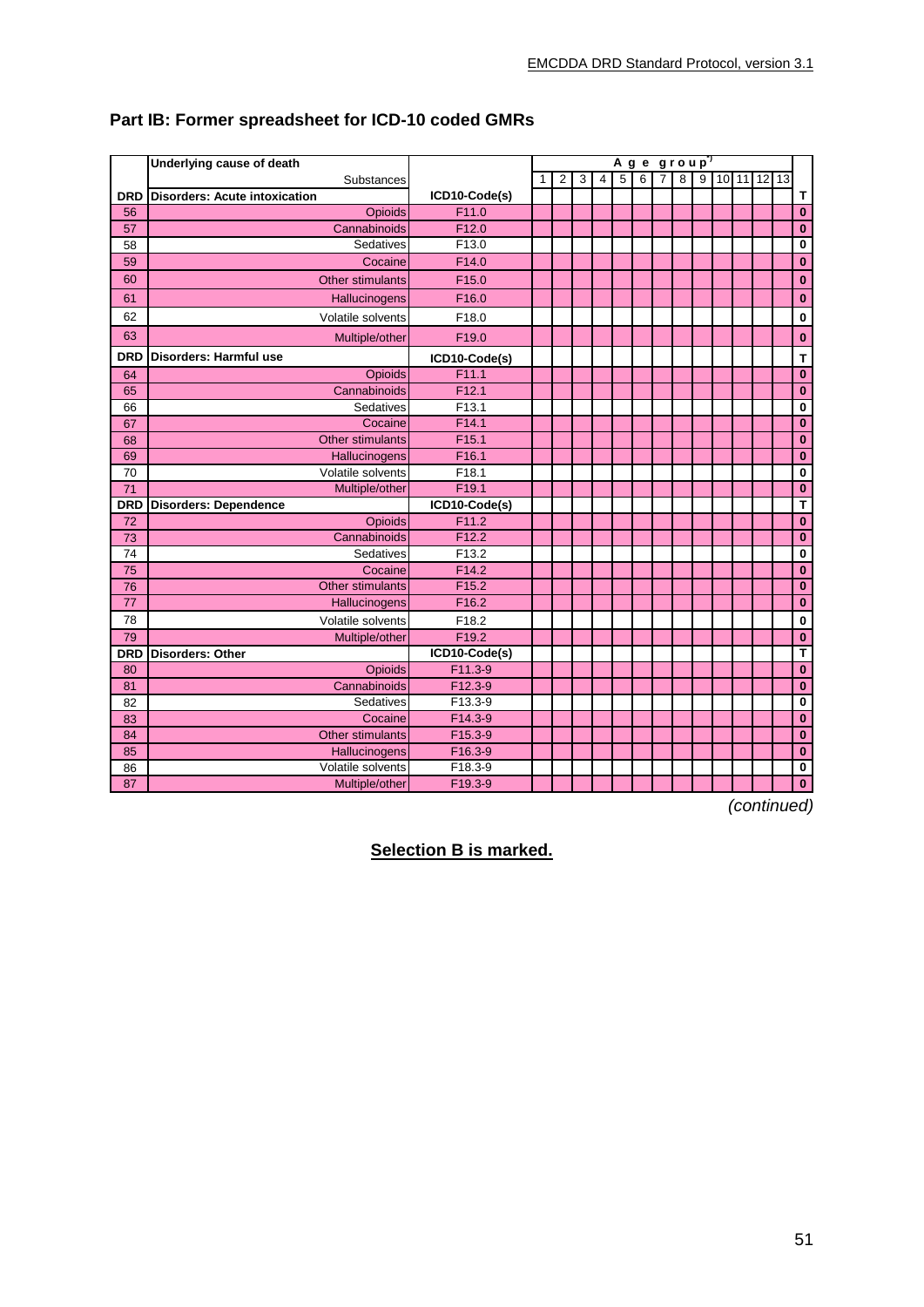|            | DRD Accidental poisoning                            | ICD10-Code(s)                         |              |          |  |            |         |              |   |   |   |   | Τ                        |
|------------|-----------------------------------------------------|---------------------------------------|--------------|----------|--|------------|---------|--------------|---|---|---|---|--------------------------|
| 88         | Opium                                               | X42 AND T40.0                         |              |          |  |            |         |              |   |   |   |   | $\bf{0}$                 |
| 89         | Heroin                                              | X42 AND T40.1                         |              |          |  |            |         |              |   |   |   |   | $\mathbf{0}$             |
| 90         | Other opioids                                       | X42 AND T40.2                         |              |          |  |            |         |              |   |   |   |   | $\bf{0}$                 |
| 91         | Methadone<br>Other synthetic narcotics              | X42 AND T40.3<br>X42 AND T40.4        |              |          |  |            |         |              |   |   |   |   | $\bf{0}$<br>$\mathbf{0}$ |
| 92<br>93   | Cocaine                                             | X42 AND T40.5                         |              |          |  |            |         |              |   |   |   |   | $\bf{0}$                 |
| 94         | Other and unspecified narcotics                     | X42 AND T40.6                         |              |          |  |            |         |              |   |   |   |   | $\bf{0}$                 |
| 95         | Cannabis                                            | X42 AND T40.7                         |              |          |  |            |         |              |   |   |   |   | $\bf{0}$                 |
| 96         | Lysergide [LSD]                                     | X42 AND T40.8                         |              |          |  |            |         |              |   |   |   |   | $\bf{0}$                 |
| 97         | Other/unspec. psychodysleptics                      | X42 AND T40.9                         |              |          |  |            |         |              |   |   |   |   | $\bf{0}$                 |
| 98         | Narcotics and psychodysleptics                      | $X42*$                                |              |          |  |            |         |              |   |   |   |   | 0                        |
| 99         | <b>Barbiturates</b>                                 | X41 AND T42.3                         |              |          |  |            |         |              |   |   |   |   | 0                        |
| 100        | Benzodiazepines                                     | X41 AND T42.4                         |              |          |  |            |         |              |   |   |   |   | 0                        |
| 101        | Other antiepileptic and sedative                    | X41 AND T42.6                         |              |          |  |            |         |              |   |   |   |   | 0                        |
| 102        | Antiepileptic and sedative unspec.                  | X41 AND T42.7                         |              |          |  |            |         |              |   |   |   |   | $\overline{\mathbf{0}}$  |
| 103<br>104 | Psychostimulants<br>Other psychotropic              | X41 AND T43.6<br>X4* AND T43.8        |              |          |  |            |         |              |   |   |   |   | $\bf{0}$<br>0            |
| 105        | Psychotropic unspecified                            | X4* AND T43.9                         |              |          |  |            |         |              |   |   |   |   | 0                        |
| 106        | Other and unspecified drugs                         | X44 AND T50.9                         |              |          |  |            |         |              |   |   |   |   | 0                        |
| 107        | Other and unspecified chemicals                     | X49 AND T50.9                         |              |          |  |            |         |              |   |   |   |   | 0                        |
| <b>DRD</b> | Intentional poisoning                               | ICD10-Code(s)                         |              |          |  |            |         |              |   |   |   |   | T                        |
| 108        | Opium                                               | X62 AND T40.0                         |              |          |  |            |         |              |   |   |   |   | $\bf{0}$                 |
| 109        | Heroin                                              | X62 AND T40.1                         |              |          |  |            |         |              |   |   |   |   | $\bf{0}$                 |
| 110        | Other opioids                                       | X62 AND T40.2                         |              |          |  |            |         |              |   |   |   |   | $\bf{0}$                 |
| 111        | Methadone                                           | <b>X62 AND T40.3</b>                  |              |          |  |            |         |              |   |   |   |   | $\bf{0}$                 |
| 112        | Other synthetic narcotics                           | <b>X62 AND T40.4</b>                  |              |          |  |            |         |              |   |   |   |   | $\bf{0}$                 |
| 113        | Cocaine                                             | X62 AND T40.5                         |              |          |  |            |         |              |   |   |   |   | $\bf{0}$                 |
| 114        | Other and unspecified narcotics                     | <b>X62 AND T40.6</b>                  |              |          |  |            |         |              |   |   |   |   | $\bf{0}$                 |
| 115        | Cannabis                                            | X62 AND T40.7                         |              |          |  |            |         |              |   |   |   |   | $\bf{0}$                 |
| 116<br>117 | Lysergide [LSD]<br>Other/unspec. psychodysleptics   | X62 AND T40.8<br><b>X62 AND T40.9</b> |              |          |  |            |         |              |   |   |   |   | $\bf{0}$<br>$\bf{0}$     |
| 118        | Narcotics and psychodysleptics                      | X62*                                  |              |          |  |            |         |              |   |   |   |   | 0                        |
| 119        | <b>Barbiturates</b>                                 | X61 AND T42.3                         |              |          |  |            |         |              |   |   |   |   | 0                        |
| 120        | Benzodiazepines                                     | X61 AND T42.4                         |              |          |  |            |         |              |   |   |   |   | 0                        |
| 121        | Other antiepileptic and sedative                    | X61 AND T42.6                         |              |          |  |            |         |              |   |   |   |   | 0                        |
| 122        | Antiepileptic and sedative unspec.                  | X61 AND T42.7                         |              |          |  |            |         |              |   |   |   |   | 0                        |
| 123        | Psychostimulants                                    | X61 AND T43.6                         |              |          |  |            |         |              |   |   |   |   | $\bf{0}$                 |
| 124        | Other psychotropic                                  | X6* AND T43.8                         |              |          |  |            |         |              |   |   |   |   | $\pmb{0}$                |
| 125        | Psychotropic unspecified                            | X6* AND T43.9                         |              |          |  |            |         |              |   |   |   |   | 0                        |
| 126        | Other and unspecified drugs                         | X64 AND T50.9                         |              |          |  |            |         |              |   |   |   |   | 0                        |
| 127        | Other and unspecified chemicals                     | X69 AND T50.9                         |              |          |  |            |         |              |   |   |   |   | 0                        |
| DRD<br>128 | Poisoning undetermined intent<br>Opium              | ICD10-Code(s)<br>Y12 AND T40.0        |              |          |  |            |         |              |   |   |   |   | т<br>$\bf{0}$            |
| 129        | Heroin                                              | Y12 AND T40.1                         |              |          |  |            |         |              |   |   |   |   | $\pmb{0}$                |
| 130        | Other opioids                                       | Y12 AND T40.2                         |              |          |  |            |         |              |   |   |   |   | $\overline{\mathbf{0}}$  |
| 131        | Methadone                                           | Y12 AND T40.3                         |              |          |  |            |         |              |   |   |   |   | $\pmb{0}$                |
| 132        | Other synthetic narcotics                           | Y12 AND T40.4                         |              |          |  |            |         |              |   |   |   |   | $\overline{\mathbf{0}}$  |
| 133        | Cocaine                                             | Y12 AND T40.5                         |              |          |  |            |         |              |   |   |   |   | $\pmb{0}$                |
| 134        | Other and unspecified narcotics                     | Y12 AND T40.6                         |              |          |  |            |         |              |   |   |   |   | $\pmb{0}$                |
| 135        | Cannabis                                            | Y12 AND T40.7                         |              |          |  |            |         |              |   |   |   |   | $\overline{\mathbf{0}}$  |
| 136        | Lysergide [LSD]                                     | Y12 AND T40.8                         |              |          |  |            |         |              |   |   |   |   | $\pmb{0}$                |
| 137        | Other/unspec. psychodysleptics                      | Y12 AND T40.9                         |              |          |  |            |         |              |   |   |   |   | $\pmb{0}$                |
| 138        | Narcotics and psychodysleptics                      | $Y12*$                                |              |          |  |            |         |              |   |   |   |   | 0                        |
| 139        | <b>Barbiturates</b>                                 | Y11 AND T42.3                         |              |          |  |            |         |              |   |   |   |   | $\pmb{0}$                |
| 140<br>141 | Benzodiazepines<br>Other antiepileptic and sedative | Y11 AND T42.4<br>Y11 AND T42.6        |              |          |  |            |         |              |   |   |   |   | $\pmb{0}$<br>0           |
| 142        | Antiepileptic and sedative unspec.                  | <b>Y11 AND T42.7</b>                  |              |          |  |            |         |              |   |   |   |   | 0                        |
| 143        | Psychostimulants                                    | Y11 AND T43.6                         |              |          |  |            |         |              |   |   |   |   | $\overline{\mathbf{0}}$  |
| 144        | Other psychotropic                                  | Y1* AND T43.8                         |              |          |  |            |         |              |   |   |   |   | 0                        |
| 145        | Psychotropic unspecified                            | Y1* AND T43.9                         |              |          |  |            |         |              |   |   |   |   | $\overline{\mathbf{0}}$  |
| 146        | Other and unspecified drugs                         | Y14 AND T50.9                         |              |          |  |            |         |              |   |   |   |   | $\pmb{0}$                |
| 147        | Other and unspecified chemicals                     | Y19 AND T50.9                         |              |          |  |            |         |              |   |   |   |   | $\pmb{0}$                |
| <b>DRD</b> | ILL defined                                         | ICD10-Code(s)                         |              |          |  |            |         |              |   |   |   |   | T                        |
| 148        | Instantaneous death                                 | R96.0                                 |              |          |  |            |         |              |   |   |   |   | 0                        |
| 149        | Death not otherwise explained                       | R96.1                                 |              |          |  |            |         |              |   |   |   |   | $\overline{\mathbf{0}}$  |
| 150        | Unattended death                                    | <b>R98</b>                            |              |          |  |            |         |              |   |   |   |   | 0                        |
| 151        | Other ill-defined and unspecified                   | R99<br>Total males                    | $\mathbf{0}$ | $\bf{0}$ |  | $0 0 0 0 $ | $0$   0 | $\mathbf{0}$ | 0 | 0 | 0 | 0 | 0<br>$\mathbf 0$         |
|            |                                                     |                                       |              |          |  |            |         |              |   |   |   |   |                          |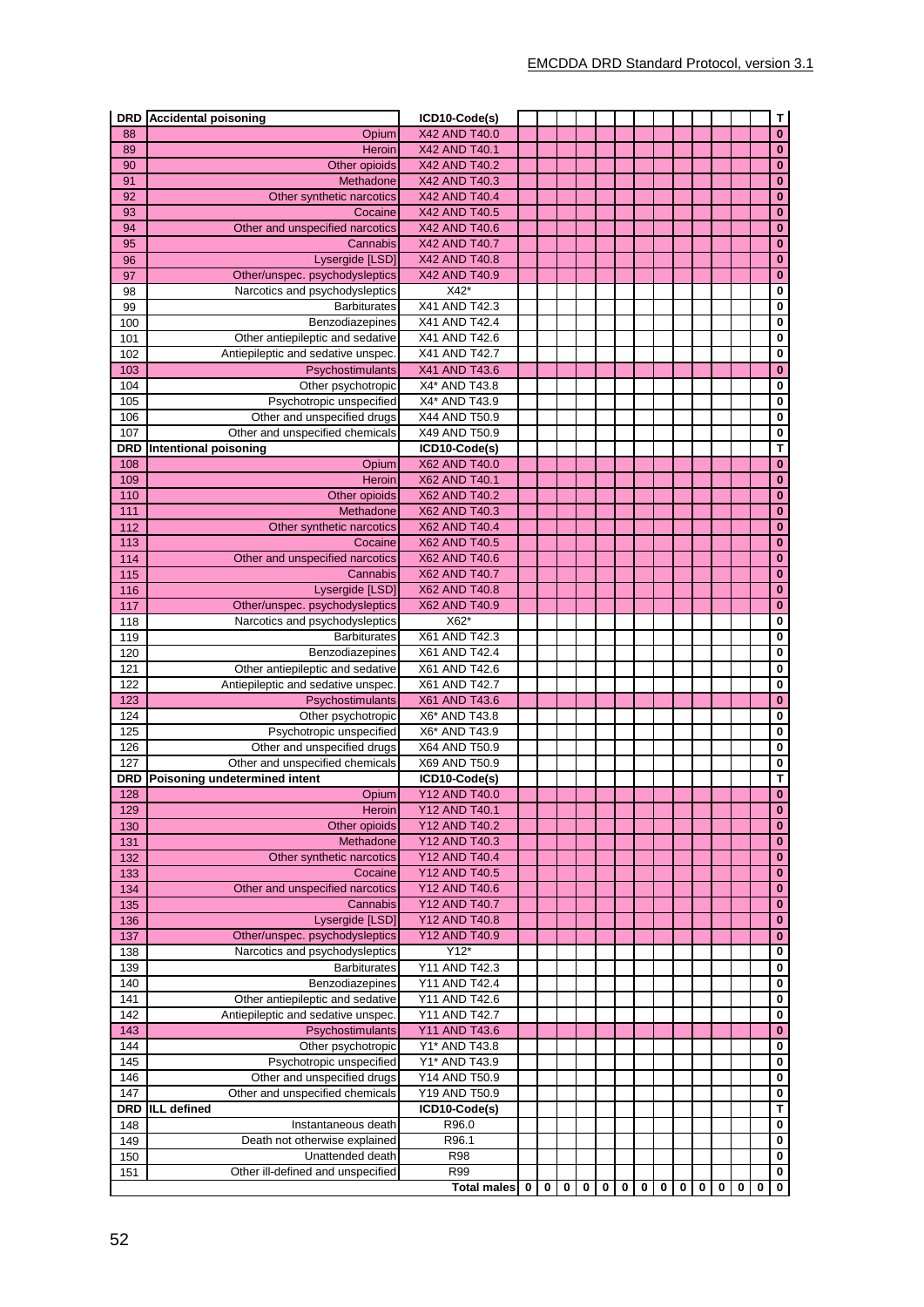| M | Cause of death                          |              |              |              |              |              |              | Age group         |              |              |              |              |              |          |              |
|---|-----------------------------------------|--------------|--------------|--------------|--------------|--------------|--------------|-------------------|--------------|--------------|--------------|--------------|--------------|----------|--------------|
| A | A. Poisoning by accident, suicide,      | <15          | $15 - 19$    | $20 - 24$    | 25-29        | 30-34        |              | 35-39 40-44 45-49 |              | 50-54        | 55-59        | 60-64        | $>= 65$      | ?y       | Total        |
| L | homicide, or undetermined intent        |              |              |              |              |              |              |                   |              |              |              |              |              |          |              |
| Е | A1. Opiates only (excluding methadone)  |              |              |              |              |              |              |                   |              |              |              |              |              |          | $\bf{0}$     |
|   | A2. Methadone only                      |              |              |              |              |              |              |                   |              |              |              |              |              |          | $\Omega$     |
|   | A3. Poly-substances including opiates   |              |              |              |              |              |              |                   |              |              |              |              |              |          | $\bf{0}$     |
|   | A4. (Poly) substances excluding opiates |              |              |              |              |              |              |                   |              |              |              |              |              |          | $\bf{0}$     |
|   | A5. Psychoactive medicines              |              |              |              |              |              |              |                   |              |              |              |              |              |          | 0            |
|   | A6. Unspecified/unknown                 |              |              |              |              |              |              |                   |              |              |              |              |              |          | $\bf{0}$     |
|   | Subtotal A: poisoning                   | 0            | $\bf{0}$     | $\bf{0}$     | 0            | 0            | 0            | $\Omega$          | $\Omega$     | 0            | 0            | 0            | $\mathbf 0$  | 0        | $\Omega$     |
|   | B. Other than poisoning                 | <15          | $15 - 19$    | $20 - 24$    | 25-29        | 30-34        | 35-39        | 40-44             | 45-49        | 50-54        | 55-59        | 60-64        | $>= 65$      | 2v       | <b>Total</b> |
|   | B1. Natural/internal                    |              |              |              |              |              |              |                   |              |              |              |              |              |          | $\mathbf 0$  |
|   | B2. Accidents other than by poisoning   |              |              |              |              |              |              |                   |              |              |              |              |              |          | $\bf{0}$     |
|   | B3. Suicide other than by poisoning     |              |              |              |              |              |              |                   |              |              |              |              |              |          | $\mathbf{0}$ |
|   | B4. Homicide other than by poisoning    |              |              |              |              |              |              |                   |              |              |              |              |              |          | $\mathbf{0}$ |
|   | B5. Undetermined other than poisoning   |              |              |              |              |              |              |                   |              |              |              |              |              |          | $\mathbf{0}$ |
|   | Subtotal B: other than poisoning        | 0            | $\bf{0}$     | $\bf{0}$     | $\mathbf{0}$ | 0            | $\bf{0}$     | $\bf{0}$          | $\bf{0}$     | 0            | 0            | $\bf{0}$     | $\bf{0}$     | 0        | $\mathbf{0}$ |
|   | <b>Total males</b>                      | $\bf{0}$     | $\bf{0}$     | $\bf{0}$     | 0            | 0            | $\mathbf{0}$ | $\bf{0}$          | $\Omega$     | 0            | 0            | 0            | $\bf{0}$     | 0        | $\bf{0}$     |
|   | Total males DRD-Standard (sel. D)       | $\bf{0}$     | $\mathbf{0}$ | $\bf{0}$     | $\bf{0}$     | $\mathbf{0}$ | $\bf{0}$     | $\mathbf{0}$      | $\Omega$     | $\bf{0}$     | $\bf{0}$     | $\mathbf{0}$ | $\bf{0}$     | $\bf{0}$ | $\bf{0}$     |
| F | Cause of death                          |              |              |              |              |              |              | Age group         |              |              |              |              |              |          |              |
| Е | A. Poisoning by accident, suicide,      | <15          |              | 15-19 20-24  | 25-29        | 30-34        |              | 35-39 40-44       | 45-49        | 50-54        | 55-59        | 60-64        | $>= 65$      | 2y       | <b>Total</b> |
| Μ | homicide, or undetermined intent        |              |              |              |              |              |              |                   |              |              |              |              |              |          |              |
| А | A1. Opiates only (excluding methadone)  |              |              |              |              |              |              |                   |              |              |              |              |              |          | $\bf{0}$     |
| L | A2. Methadone only                      |              |              |              |              |              |              |                   |              |              |              |              |              |          | $\bf{0}$     |
| Е | A3. Poly-substances including opiates   |              |              |              |              |              |              |                   |              |              |              |              |              |          | $\bf{0}$     |
|   | A4. (Poly) substances excluding opiates |              |              |              |              |              |              |                   |              |              |              |              |              |          | $\bf{0}$     |
|   | A5. Psychoactive medicines              |              |              |              |              |              |              |                   |              |              |              |              |              |          | $\mathbf{0}$ |
|   | A6. Unspecified/unknown                 |              |              |              |              |              |              |                   |              |              |              |              |              |          | $\bf{0}$     |
|   | Subtotal A: poisoning                   | 0            | $\mathbf{0}$ | $\mathbf{0}$ | $\mathbf{0}$ | 0            | $\mathbf{0}$ | $\bf{0}$          | $\Omega$     | $\mathbf{0}$ | $\mathbf{0}$ | $\mathbf{0}$ | $\bf{0}$     | 0        | $\mathbf{0}$ |
|   | B. Other than poisoning                 | <15          | $15 - 19$    | $20 - 24$    | 25-29        | 30-34        | 35-39        | 40-44             | 45-49        | 50-54        | 55-59        | 60-64        | $>= 65$      | 2v       | <b>Total</b> |
|   | <b>B1. Natural/internal</b>             |              |              |              |              |              |              |                   |              |              |              |              |              |          | $\mathbf{0}$ |
|   | B2. Accidents other than by poisoning   |              |              |              |              |              |              |                   |              |              |              |              |              |          | 0            |
|   | B3. Suicide other than by poisoning     |              |              |              |              |              |              |                   |              |              |              |              |              |          | 0            |
|   | B4. Homicide other than by poisoning    |              |              |              |              |              |              |                   |              |              |              |              |              |          | $\mathbf{0}$ |
|   | B5. Undetermined other than poisoning   |              |              |              |              |              |              |                   |              |              |              |              |              |          | 0            |
|   | Subtotal B: other than poisoning        | $\bf{0}$     | $\mathbf{0}$ | $\bf{0}$     | $\mathbf{0}$ | 0            | $\mathbf{0}$ | $\mathbf{0}$      | $\bf{0}$     | 0            | 0            | 0            | $\bf{0}$     | 0        | $\mathbf{0}$ |
|   | <b>Total females</b>                    | $\bf{0}$     | $\mathbf{0}$ | $\mathbf{0}$ | $\mathbf{0}$ | 0            | $\mathbf{0}$ | $\mathbf{0}$      | $\mathbf{0}$ | 0            | 0            | $\mathbf{0}$ | $\mathbf{0}$ | $\bf{0}$ | $\mathbf{0}$ |
|   | Total females DRD-Standard (sel. D)     | $\mathbf{0}$ | $\bf{0}$     | $\bf{0}$     | $\Omega$     | $\Omega$     | $\Omega$     | $\bf{0}$          | $\Omega$     | $\bf{0}$     | $\bf{0}$     | $\bf{0}$     | $\Omega$     | $\Omega$ | $\bf{0}$     |
|   | <b>Total males and females</b>          | $\bf{0}$     | $\mathbf{0}$ | $\mathbf{0}$ | $\mathbf{0}$ | 0            | $\mathbf{0}$ | $\bf{0}$          | $\mathbf{0}$ | 0            | $\mathbf{0}$ | $\mathbf{0}$ | $\mathbf{0}$ | $\bf{0}$ | $\mathbf{0}$ |
|   |                                         |              |              |              |              |              |              |                   |              |              |              |              |              |          |              |

#### **Part II: Former spreadsheet for SRs**

**Selection D is marked.**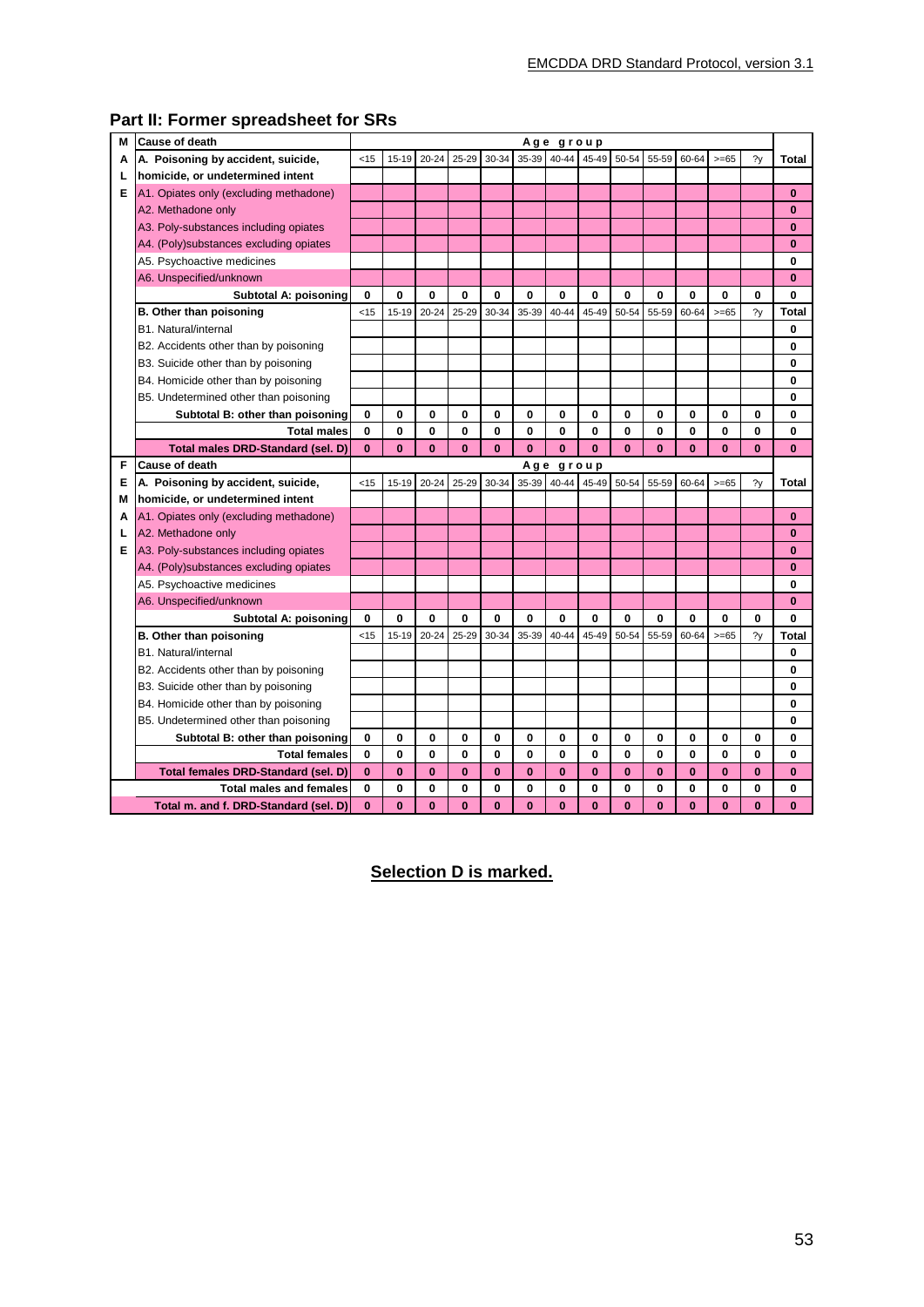## <span id="page-53-0"></span>**Annex 3: Reitox standard table 05**

#### (Guidelines to be proposed to NFP Heads for the **2006** Reitox National Reports)



**European Monitoring Centre** for Drugs and Drug Addiction

**STANDARD TABLE 05:**

**ACUTE / DIRECT Drug-Related Deaths,** 

This table contains three subsections:<br>Part 1: Traditional national definition (as included in previous National Reports and EMCDDA Annual Reports) Part 2 A: EMCDDA DRD Standard definition for the General Mortality Registries<br>
Part 2 B: EMCDDA DRD Standard definition for the Special Registries (Forensic/Police)

**Part 1: Traditional national definition** (as included in your previous National Reports).

| COUNTRY: ----->                                                                                                                                                |      |        |       |
|----------------------------------------------------------------------------------------------------------------------------------------------------------------|------|--------|-------|
| Year of reporting: ---->                                                                                                                                       |      |        |       |
|                                                                                                                                                                | Male | Female | Total |
| Number of cases                                                                                                                                                |      |        |       |
| Mean age                                                                                                                                                       |      |        |       |
| age distribution (numbers)<br><15<br>$15 - 19$<br>$20 - 24$<br>25-29<br>$30 - 34$<br>35-39<br>$40 - 44$<br>$45 - 49$<br>$50 - 54$<br>55-59<br>60-64<br>$>= 65$ |      |        |       |
| Not known                                                                                                                                                      |      |        |       |
| Toxicology<br>Number of cases with known toxicology                                                                                                            |      |        |       |
| of which (1)                                                                                                                                                   |      |        |       |
| a) number with opiates (+any drug)<br>b) number any drug without opiates                                                                                       |      |        |       |
| c) number "other/mixed/unspecified)"                                                                                                                           |      |        |       |
| If General Mortality Registry is used, break<br>down by the ICD codes (Numbers)<br>1                                                                           |      |        |       |
| $\overline{2}$                                                                                                                                                 |      |        |       |
| 3                                                                                                                                                              |      |        |       |
| $\overline{4}$                                                                                                                                                 |      |        |       |
| 5                                                                                                                                                              |      |        |       |
| 6                                                                                                                                                              |      |        |       |
| $\overline{7}$                                                                                                                                                 |      |        |       |
| Add others if necessary                                                                                                                                        |      |        |       |

Add others if necessary (1) The groups (a), (b) and (c) are mutually exclusive

NOTES<br>\* Provide numbers when indicated<br>\* If there are cases with gender "Unknown" include them in the Total, and state in the Remarks below

|                                                       | METHODOLOGY (Related to the section "National Definion")           |  |
|-------------------------------------------------------|--------------------------------------------------------------------|--|
|                                                       | Complete bibliographic reference --------------------------------> |  |
| The source is:<br>General Mortality Registry (Yes/No) |                                                                    |  |
|                                                       | Special Registry (Yes/No)<br>Describe                              |  |
|                                                       |                                                                    |  |
|                                                       | Case definition used as National Definition                        |  |
|                                                       | Explain difference between "National Definition" and               |  |
|                                                       | EMCDDA standard definition?(Selection B or Selection D)(1)         |  |
|                                                       | Is double counting controled? (Yes/No)                             |  |
| Geographical coverage                                 |                                                                    |  |
| Estimated level of underreporting                     |                                                                    |  |
|                                                       | Are there other relevant national sources of                       |  |
|                                                       | information in the country (Yes/No)<br>Describe                    |  |
| <b>REMARKS</b>                                        |                                                                    |  |

(1) With "Selection B", if National Definition is based on General Mortality Registry --OR-- with "Selection D", if National Definiton is based on Special Registry,

Rua Cruz de Santa Apolónia 23-25, 1149-045 Lisbon Portugal

See DRD protocol, version 3.1 (Annex 4)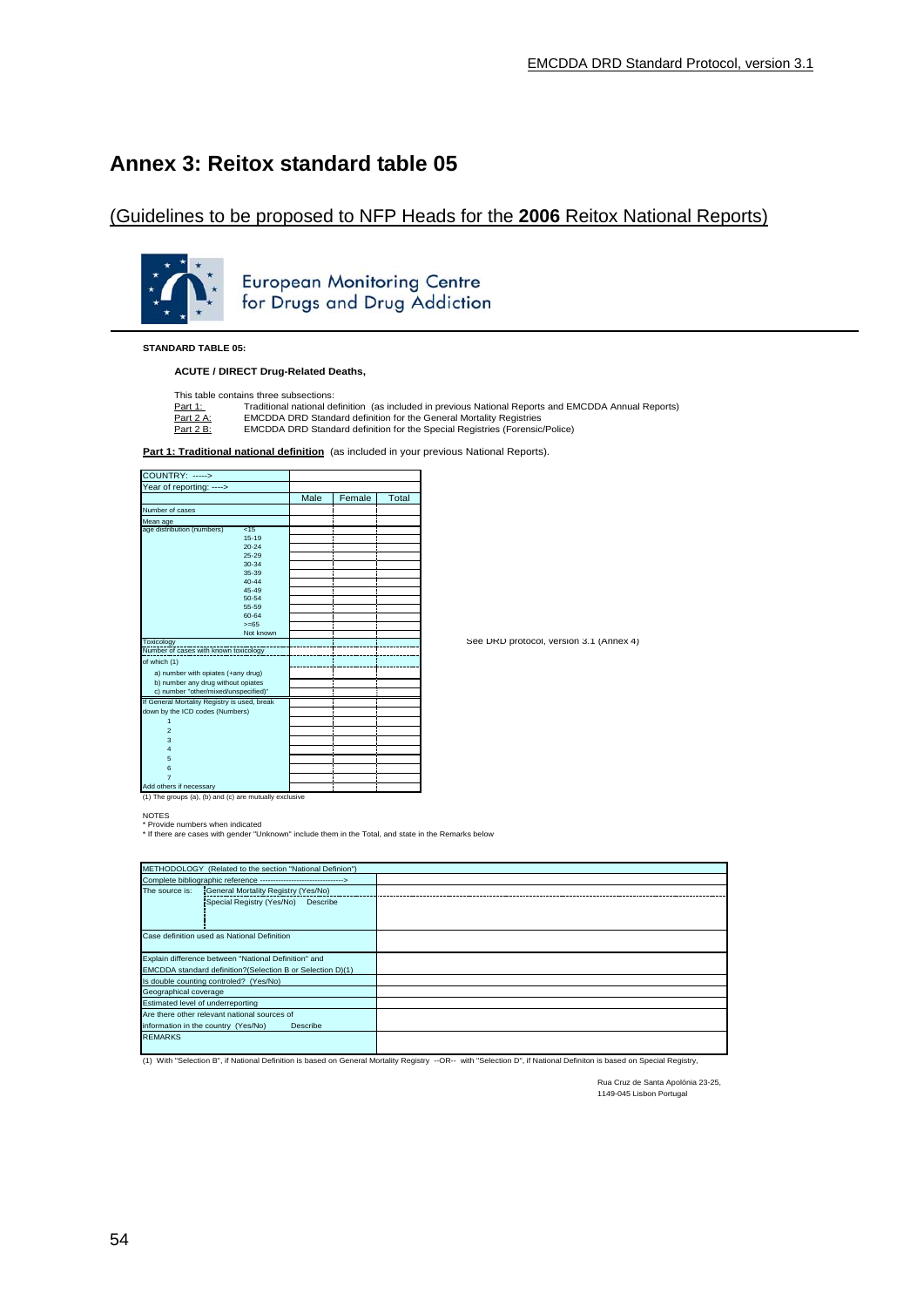

# European Monitoring Centre<br>for Drugs and Drug Addiction

#### **Part 2 A: EMCDDA DRD Standard definition for the General Mortality Registries**

**SELECTION B** was agreed as the best estimate by the EMCDDA group of experts (for **ICD-9** or **ICD-10** coded GMR).

(See EMCDDA standard protocol "DRD-Standard, version 3.0" updated by "version 3.1" of 1-09-2005)

NOTES:

(1) This part will apply to those countries that can comply with this DRD Standard Definition. **See reports CT.99.RTX.04 and CT.00.RTX.22**

#### *Last year with available information*

| <b>COUNTRY:</b>                                        |           |      |        |       |
|--------------------------------------------------------|-----------|------|--------|-------|
| Year of reporting:                                     |           |      |        |       |
| ICD version used:                                      |           |      |        |       |
|                                                        |           | Male | Female | Total |
| Number of cases                                        |           |      |        |       |
| Mean age                                               |           |      |        |       |
| Age distribution (number)                              | <15       |      |        |       |
|                                                        | $15 - 19$ |      |        |       |
|                                                        | $20 - 24$ |      |        |       |
|                                                        | $25 - 29$ |      |        |       |
|                                                        | 30-34     |      |        |       |
|                                                        | 35-39     |      |        |       |
|                                                        | $40 - 44$ |      |        |       |
|                                                        | $45 - 49$ |      |        |       |
|                                                        | 50-54     |      |        |       |
|                                                        | 55-59     |      |        |       |
|                                                        | 60-64     |      |        |       |
|                                                        | $>= 65$   |      |        |       |
|                                                        | Not known |      |        |       |
| Toxicology                                             |           |      |        |       |
| Number of cases with known toxicology                  |           |      |        |       |
| of which (1)                                           |           |      |        |       |
| a) number with opiates (+any drug)                     |           |      |        |       |
| b) number any drug without opiates                     |           |      |        |       |
| c) number "other/mixed/unspecified)"                   |           |      |        |       |
| (1) The groups (a), (b) and (c) are mutually exclusive |           |      |        |       |

See DRD protocol version 3.1 (Annex 4)

*Evolution of cases based on Selection B by year.*  (Check consistency with numbers presented for your country in reports CT.99.RTX.04 and CT.00.RTX.22)

| <b>ICD</b> version<br>Number cases | Year | 19901 | 1991 | 19921 | 1993 | 1994 | 1995 | 1996 | 1997 | 19981 | 1999 | 2000 | 2001 | ጎሰሰሰ<br><b>ZUUZ</b> | 2003 | .<br><b>ZUU4</b> |
|------------------------------------|------|-------|------|-------|------|------|------|------|------|-------|------|------|------|---------------------|------|------------------|
|                                    |      |       |      |       |      |      |      |      |      |       |      |      |      |                     |      |                  |
|                                    |      |       |      |       |      |      |      |      |      |       |      |      |      |                     |      |                  |

| Geographical coverage             |  |
|-----------------------------------|--|
| Estimated level of underreporting |  |
| <b>Remarks</b>                    |  |

#### **ICD-10 implementation**

| Is ICD-10 already implemented in your contry? (Yes/No) -->                       |  |
|----------------------------------------------------------------------------------|--|
| If Yes, from which year? ------------------>                                     |  |
|                                                                                  |  |
| <b>IF ICD-10 is already implemented in your country</b>                          |  |
| For the "Last year with available information" use already available ICD 10 data |  |
| In the "Evolution of cases based on Selection B by year"                         |  |

Indicate years based on ICD-9 and years based on ICD-10, and the possible explanation for the breaks in trends in the box "Remarks"

Use "**Selection B" for ICD-10** defined in EMCDDA protocol (DRD-Standard Version 3.0, updated by Version 3.1)

Rua Cruz de Santa Apolónia 23-25, 1149-045 Lisbon Portugal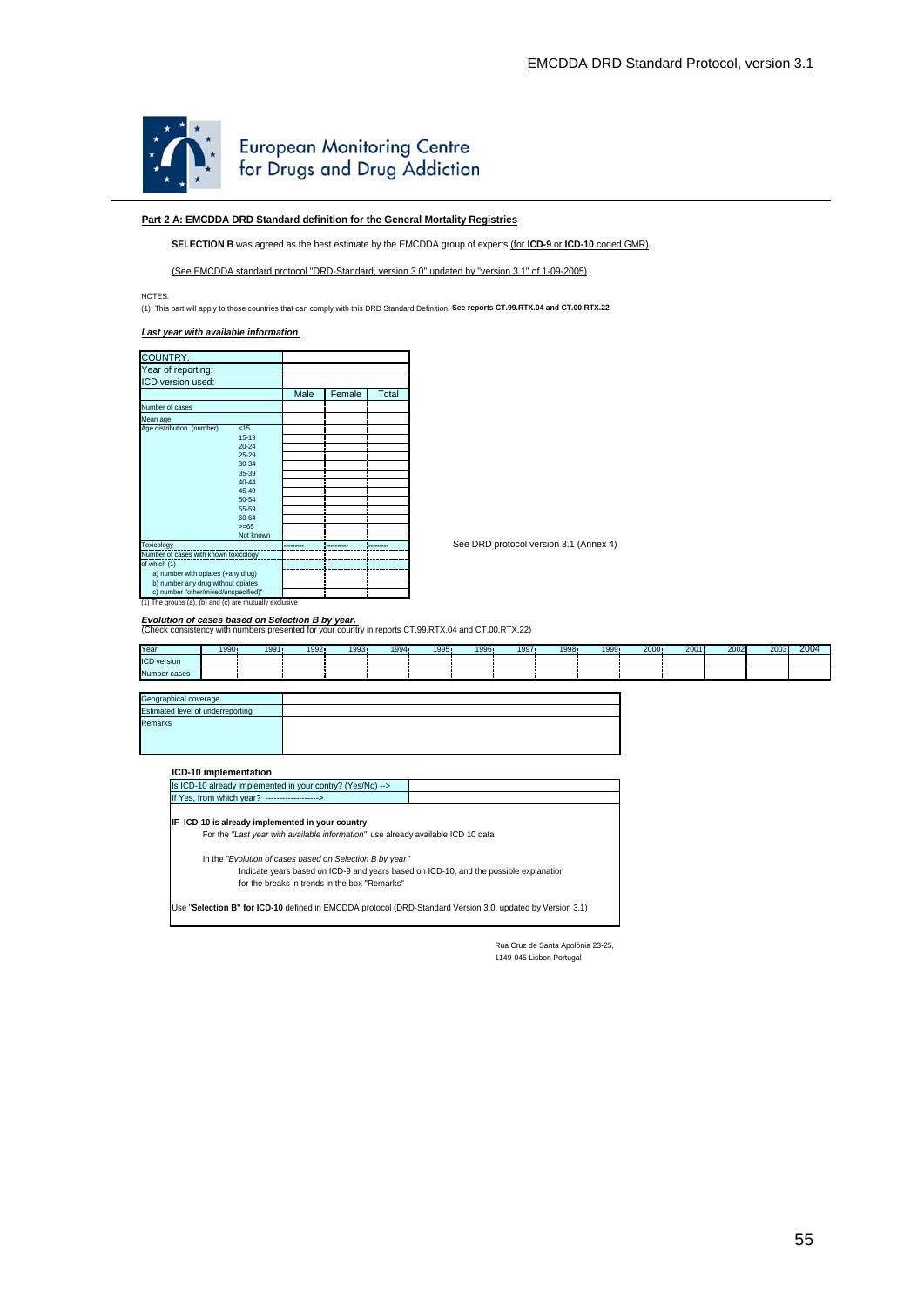

#### **Part 2 B: EMCDDA DRD Standard definition for the Special Registries (Forensic/Police)**

**SELECTION D** was agreed as the best estimate by the EMCDDA group of experts (for Special Registries) It includes deaths due to poisoning by opiates, amphetamines, cocaine or crack, cannabis, hallucinogens, solvents or synthetic designer drugs (and according to age, gender and substance breakdown stablished in the EMCDDA protocol).

#### (See EMCDDA standard protocol "DRD-Standard, version 3.0" updated by "version 3.1" of 1-09-2005)

NOTES:

(1) This part apply to those countries that can comply with this DRD Standard Definition. See report CT.99.RTX.04

#### *Last year with available information*

| <b>COUNTRY</b>                                         |           |      |        |       |
|--------------------------------------------------------|-----------|------|--------|-------|
| Year of reporting:                                     |           |      |        |       |
|                                                        |           | Male | Female | Total |
| Number of cases                                        |           |      |        |       |
| Mean age                                               |           |      |        |       |
| Age distribution (number)                              | 215       |      |        |       |
|                                                        | $15 - 19$ |      |        |       |
|                                                        | $20 - 24$ |      |        |       |
|                                                        | 25-29     |      |        |       |
|                                                        | $30 - 34$ |      |        |       |
|                                                        | 35-39     |      |        |       |
|                                                        | $40 - 44$ |      |        |       |
|                                                        | $45 - 49$ |      |        |       |
|                                                        | $50 - 54$ |      |        |       |
|                                                        | 55-59     |      |        |       |
|                                                        | 60-64     |      |        |       |
|                                                        | $>= 65$   |      |        |       |
|                                                        | Not known |      |        |       |
| Toxicology                                             |           |      |        |       |
| Number of cases with known toxicology                  |           |      |        |       |
| of which (1)                                           |           |      |        |       |
| a) number with opiates (+any drug)                     |           |      |        |       |
| b) number any drug without opiates                     |           |      |        |       |
| c) number "other/mixed/unspecified)"                   |           |      |        |       |
| (1) The groups (a), (b) and (c) are mutually exclusive |           |      |        |       |

See DRD protocol, version 3.1 (Annex 4)

NOTES<br>\* Provide numbers or percentages as indicated<br>\* Percentages should be provided as VALID PERCENTAGES (computed over the number of cases with known information)<br>\* If there are cases with gender "Unknown" include them i

#### *Evolution of cases based on Selection D by year.* (Check consistency with numbers presented for your country in report CT.99.RTX.04)

| Year                              | 1990 | 1991 | 1992 | 1993 | 1994 | 1995 | 1996 | 1997 | 1998 | 1999 | 2000 | 2001 | 2002 | 2003 | 2004 |
|-----------------------------------|------|------|------|------|------|------|------|------|------|------|------|------|------|------|------|
| <b>Number</b>                     |      |      |      |      |      |      |      |      |      |      |      |      |      |      |      |
|                                   |      |      |      |      |      |      |      |      |      |      |      |      |      |      |      |
| Geographical coverage             |      |      |      |      |      |      |      |      |      |      |      |      |      |      |      |
| Estimated level of underreporting |      |      |      |      |      |      |      |      |      |      |      |      |      |      |      |
| <b>Remarks</b>                    |      |      |      |      |      |      |      |      |      |      |      |      |      |      |      |
|                                   |      |      |      |      |      |      |      |      |      |      |      |      |      |      |      |

#### POPULATION DATA, to compute rates (For Part 1, Part 2A and Part 2B)

| Population                       | Total | <b>Males</b> | Females |
|----------------------------------|-------|--------------|---------|
| Total population of the country  |       |              |         |
| Of which (15-64 years)           |       |              |         |
| Total population of area covered |       |              |         |
| Of which (15-64 years)           |       |              |         |

Rua Cruz de Santa Apolónia 23-25, 1149-045 Lisbon Portugal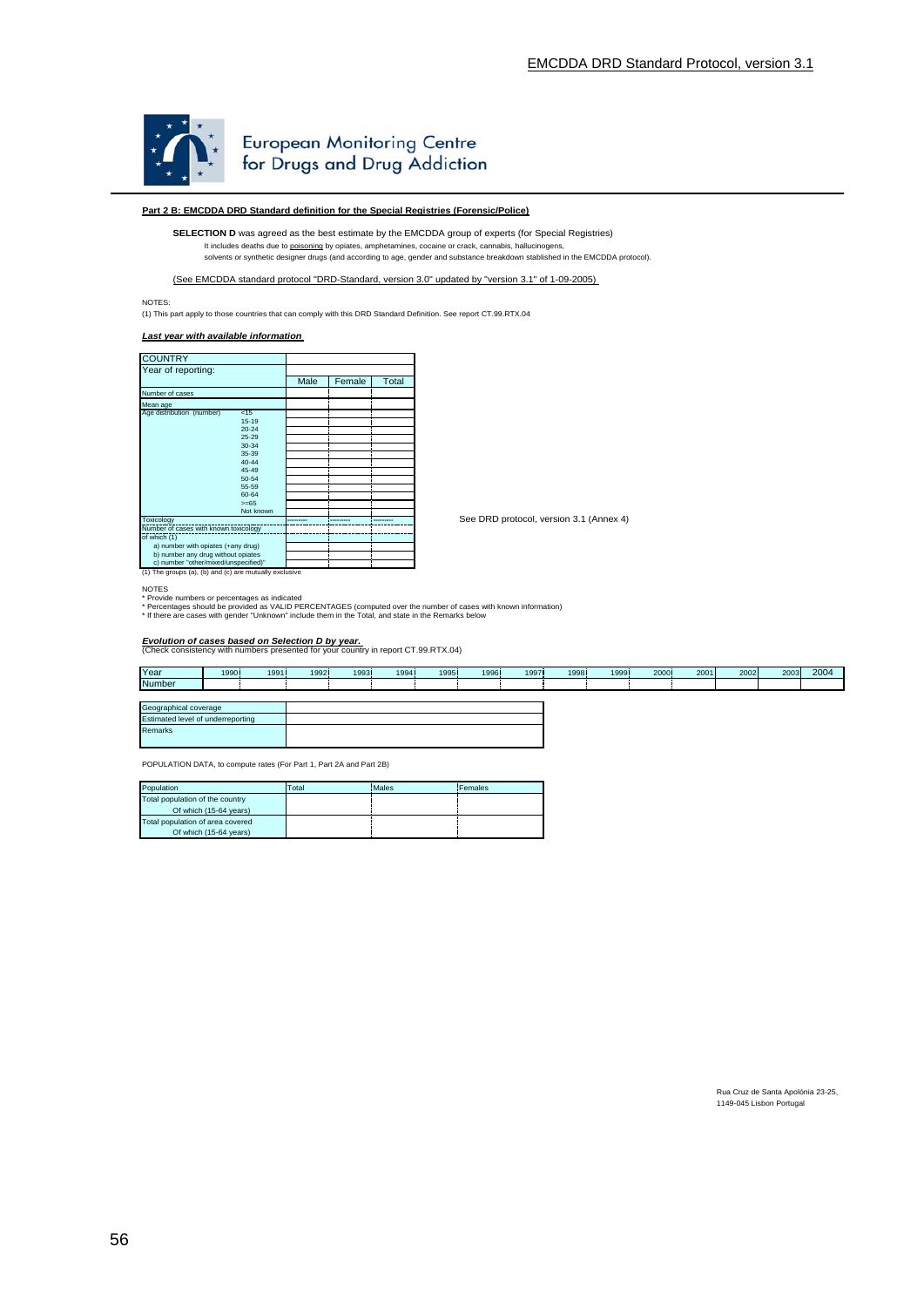## **Annex 4: Broad groups of DRD cases by type of substance**

Procedures of the International Classification of Diseases (ICD), in both 9<sup>th</sup> and 10<sup>th</sup> editions, prescribe that ICD codes should be selected on the basis of information available to coders on the death certificate (unless complementary information –e.g. toxicology- is provided to coders, or further queries conducted).

Information available on death certificates is often limited and coders have to use ICD codes indicating "other" or "unspecified" substances. In other cases ICD rules prescribe use of codes indicating "mixed" or "multiple" substances  $(1)$  $(1)$  $(1)$ .

This problem cannot be solved at the moment of data extraction from the General Mortality Registry, and therefore a convention should be used to deal with other/mixed/unspecified cases when reporting through the Reitox Standard Tables.

In the following tables, the codes of column "Broad Group" mean:

- O (Cases containing opiates)
- NO (Cases not containing opiates)
- NS (Cases where the substance is other, mixed or unspecified)

<span id="page-56-0"></span> $\overline{\phantom{0}}$ ( 1 ) It is expected that this situation will be improved by the recently approved (2002 and 2003) revised instructions for coding drug-related deaths according to the ICD-10 by the Heads of the WHO Collaborating Centres for International Classifications in Health Care. See: http://www.who.int/classifications/icd/updates/en/.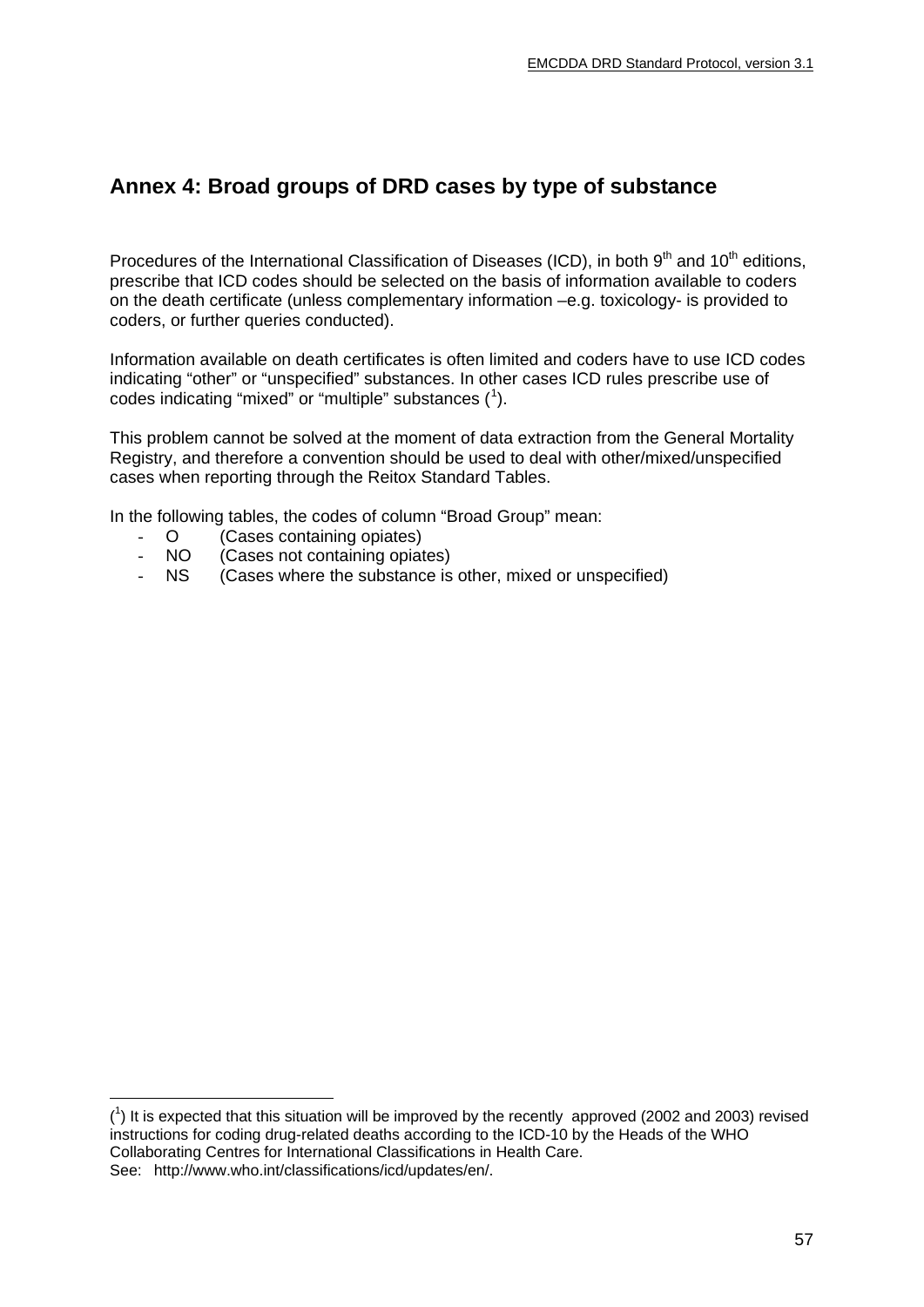#### **A) Table for ICD – 9**

#### **Table 1: Coding of values for the variables "DRD" and "Filter\_B" and code for the Broad Group by type of substance**

| DRD             | ICD9-Code(s) | <b>Drug psychoses</b>                            | Filter_B            | <b>Broad</b> |
|-----------------|--------------|--------------------------------------------------|---------------------|--------------|
|                 |              |                                                  |                     | Group        |
| $\overline{1}$  | 292          | Drug psychoses                                   |                     | <b>NS</b>    |
| <b>DRD</b>      | ICD9-Code(s) | Drug dependence                                  | Filter_B            |              |
| $\overline{2}$  | 304.0        | Morphine type                                    |                     | O            |
| $\overline{3}$  | 304.1        | Barbiturate type                                 | 0                   |              |
| $\overline{4}$  | 304.2        | Cocaine                                          |                     | <b>NO</b>    |
| $5\overline{5}$ | 304.3        | Cannabis                                         |                     | <b>NO</b>    |
| $\overline{6}$  | 304.4        | Amphetamine type and other psychostimulants      |                     | <b>NO</b>    |
| $\overline{7}$  | 304.5        | Hallucinogens                                    |                     | <b>NO</b>    |
| $\overline{8}$  | 304.6        | Other                                            |                     | <b>NS</b>    |
| $\overline{9}$  | 304.7        | Combination of morphine-type drug with any other |                     | O            |
| 10              | 304.8        | Combination excluding morphine-type drug         |                     | <b>NO</b>    |
| 11              | 304.9        | Unspecified                                      |                     | <b>NS</b>    |
| <b>DRD</b>      | ICD9-Code(s) | Nondependent abuse of drugs                      | Filter_B            |              |
| 12              | 305.2        | Cannabis                                         |                     | <b>NO</b>    |
| 13              | 305.3        | Hallucinogens                                    |                     | <b>NO</b>    |
| 14              | 305.4        | Barbiturates and tranquillisers                  | 0                   |              |
| 15              | 305.5        | Morphine type                                    |                     | O            |
| 16              | 305.6        | Cocaine type                                     |                     | <b>NO</b>    |
| 17              | 305.7        | Amphetamine type                                 |                     | <b>NO</b>    |
| $\overline{18}$ | 305.8        | Antidepressants                                  | 0                   |              |
| 19              | 305.9        | Other, mixed, or unspecified                     | $\lambda$ $\lambda$ | <b>NS</b>    |

*(continued)*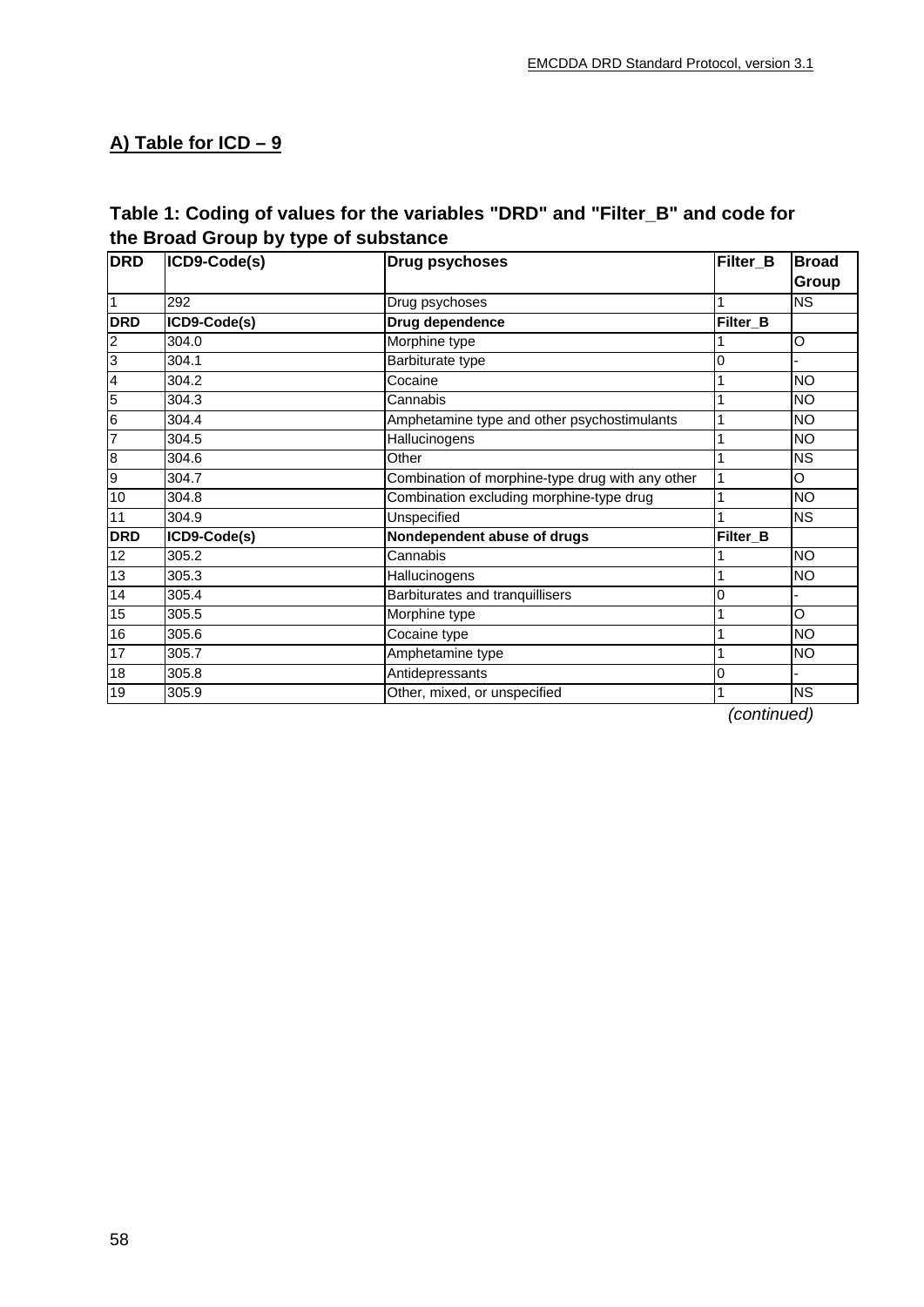#### **Table 1** *(continued)*

| <b>DRD</b>      | ICD9-Code(s)                                                  | <b>Accidental poisoning</b>                                                         | Filter_B Broad |           |
|-----------------|---------------------------------------------------------------|-------------------------------------------------------------------------------------|----------------|-----------|
|                 |                                                               |                                                                                     |                | Group     |
| 20              | E850.0                                                        | Opiates and related narcotics                                                       | 1              | O         |
| 21              | E850.8 AND N965.0 AND N968.5                                  | Mixed including opiates AND cocaine                                                 | 1              | O         |
| $\overline{22}$ | E850.8 AND N965.0 AND NOT N968.5                              | Mixed including opiates AND NO cocaine                                              | 1              | O         |
| 23              | E850.8 AND (N968.5 OR N969.7 OR                               | Cocaine OR stimulants OR hallucinogens and                                          | 1              | <b>NO</b> |
|                 | N969.6) AND NOT N965.0                                        | NO opiates                                                                          |                |           |
| 24              | E850.8 AND NOT N965.0 AND NOT (N968.5                         | Other, NO opiates, NO cocaine, NO stimulants,                                       | 0              |           |
|                 | OR N969.7 OR N969.6)                                          | NO hallucinogens                                                                    |                |           |
| 25              | E850.9                                                        | Unspecified analgesics, antipyretics,                                               | $\Omega$       |           |
|                 |                                                               | antirheumatics                                                                      |                |           |
| 26              | E851                                                          | <b>Barbiturates</b>                                                                 | 0              |           |
| 27              | E852                                                          | Other sedatives and hypnotics                                                       | 0              |           |
| 28              | E853.2                                                        | Benzodiazepines                                                                     | 0              |           |
| 29              | E854.1                                                        | Psychodysleptics (including cannabis and                                            | 1              | <b>NO</b> |
|                 |                                                               | hallucinogens)                                                                      |                |           |
| 30              | E854.2                                                        | Psychostimulants (including amphetamines)                                           | 1              | <b>NO</b> |
| 31              | E855.2                                                        | Local anaesthetics (including cocaine)                                              | 1              | <b>NO</b> |
| 32              | E855.9                                                        | Unspecified other drugs acting on the nervous                                       | $\Omega$       |           |
|                 |                                                               | system                                                                              |                |           |
| 33              | E858.8 AND N965.0 AND N968.5                                  | Mixed including opiates AND cocaine                                                 | 1              | O         |
| $\overline{34}$ | E858.8 AND N965.0 AND NOT N968.5                              | Mixed including opiates AND NO cocaine                                              | 1              | O         |
| 35              | E858.8 AND (N968.5 OR N969.7 OR                               | Cocaine OR stimulants OR hallucinogens and                                          | 1              | <b>NO</b> |
|                 | N969.6) AND NOT N965.0                                        | NO opiates                                                                          |                |           |
| 36              | E858.8 AND NOT N965.0 AND NOT (N968.5                         | Other, NO opiates, NO cocaine, NO stimulants,                                       | l0             |           |
| 37              | OR N969.7 OR N969.6)<br>E858.9                                | NO hallucinogens<br>Unspecified other drugs                                         | $\Omega$       |           |
| <b>DRD</b>      |                                                               |                                                                                     | Filter_B       |           |
|                 | ICD9-Code(s)                                                  | Suicide and self-inflicted poisoning                                                |                |           |
| 38<br>39        | E950.0 AND N965.0<br>E950.1                                   | Opiates<br><b>Barbiturates</b>                                                      | 1<br>0         | O         |
| 40              | E950.2                                                        | Other sedatives and hypnotics                                                       | 0              |           |
| 41              | E950.3 AND N969.4                                             | Benzodiazepines                                                                     | 0              |           |
| 42              | E950.4 AND N965.0 AND N968.5                                  | Mixed including opiates AND cocaine                                                 | 1              | O         |
| 43              | E950.4 AND N965.0 AND NOT N968.5                              | Mixed including opiates AND NO cocaine                                              | 1              | O         |
| 44              | E950.4 AND (N968.5 OR N969.7 OR                               | Cocaine OR stimulants OR hallucinogens and                                          | 1              | <b>NO</b> |
|                 | N969.6) AND NOT N965.0                                        | NO opiates                                                                          |                |           |
| 45              |                                                               | E950.4 AND NOT N965.0 AND NOT (N968.5 Other, NO opiates, NO cocaine, NO stimulants, | 10             |           |
|                 | OR N969.7 OR N969.6)                                          | NO hallucinogens                                                                    |                |           |
| 46              | E950.5                                                        |                                                                                     | $\overline{0}$ |           |
| <b>DRD</b>      |                                                               |                                                                                     |                |           |
|                 |                                                               | Other unspecified drugs or medicaments                                              |                |           |
| 47              | ICD9-Code(s)                                                  | <b>Poisoning undetermined intent</b>                                                | Filter_B Broad |           |
|                 |                                                               |                                                                                     |                | Group     |
|                 | E980.0 AND N965.0                                             | Opiates                                                                             | 1              | O         |
| 48              | E980.1                                                        | <b>Barbiturates</b>                                                                 | 0              |           |
| 49              | E980.2                                                        | Other sedatives and hypnotics                                                       | 0              |           |
| 50              | E980.3 AND N969.4                                             | Benzodiazepines                                                                     | $\overline{0}$ |           |
| 51              | E980.4 AND N965.0 AND N968.5                                  | Mixed including opiates AND cocaine                                                 | 1              | O         |
| 52              | E980.4 AND N965.0 AND NOT N968.5                              | Mixed including opiates AND NO cocaine                                              | 1              | O         |
| 53              | E980.4 AND (N968.5 OR N969.7 OR                               | Cocaine OR stimulants OR hallucinogens and                                          | 1              | <b>NO</b> |
|                 | N969.6) AND NOT N965.0                                        | NO opiates                                                                          |                |           |
| 54              | E980.4 AND NOT N965.0 AND NOT (N968.5<br>OR N969.7 OR N969.6) | Other, NO opiates, NO cocaine, NO stimulants,<br>NO hallucinogens                   | 0              |           |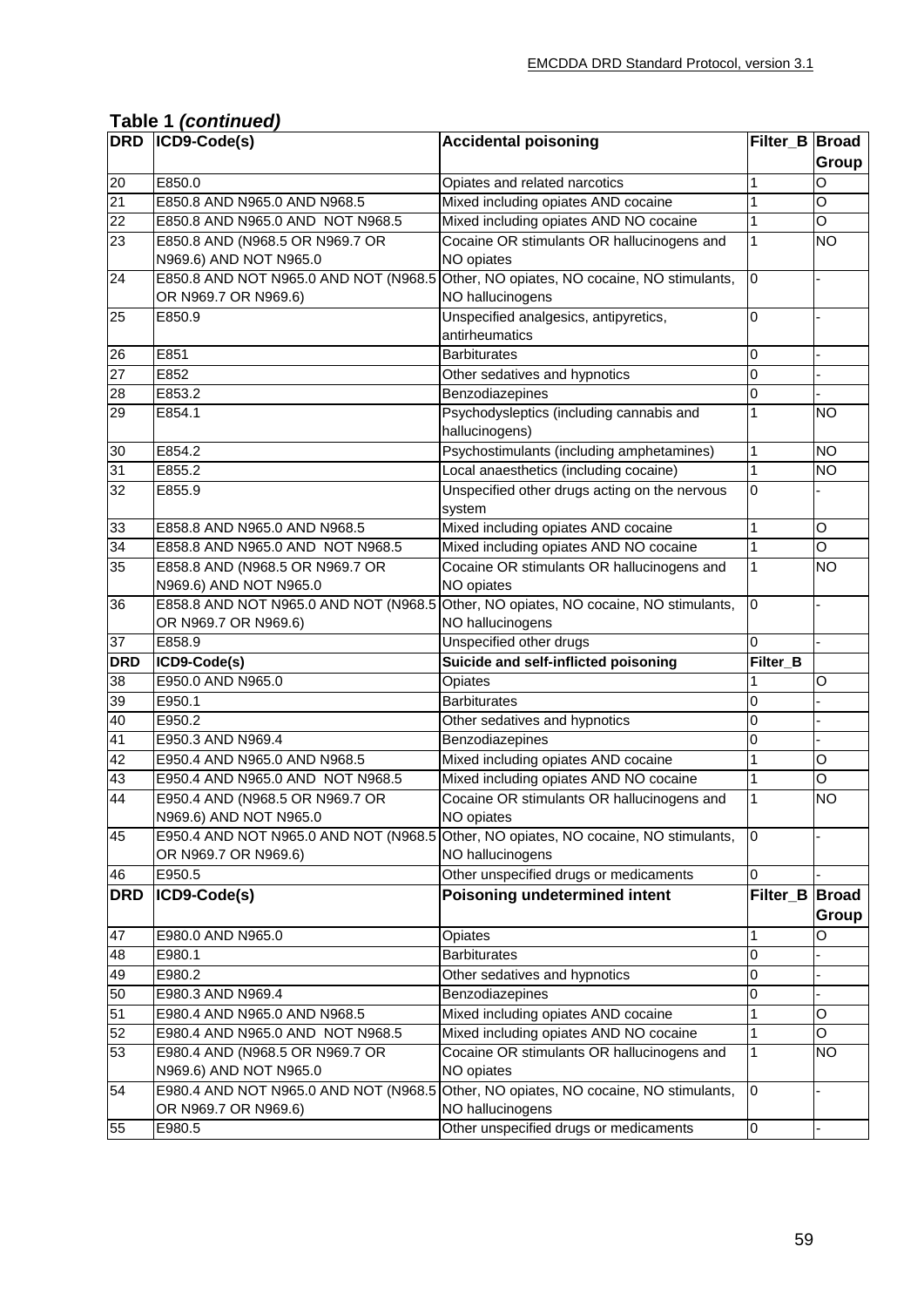#### **B) Table for ICD – 10**

## **Table 2: Coding of values for the variables "DRD" and "Filter\_B" and code for the Broad Group by type of substance**

| <b>DRD</b>      | ICD10-Code(s)      | <b>Disorders: Acute intoxication</b> | Filter_B       | <b>Broad</b>            |
|-----------------|--------------------|--------------------------------------|----------------|-------------------------|
|                 |                    |                                      |                | Group                   |
| 56              | F11.0              | Opioids                              | 1              | O                       |
| 57              | F12.0              | Cannabinoids                         | 1              | $\overline{NO}$         |
| 58              | F13.0              | Sedatives                            | 0              |                         |
| 59              | F14.0              | Cocaine                              | 1              | $\overline{NO}$         |
| 60              | F15.0              | Other stimulants                     | $\mathbf{1}$   | $\overline{NO}$         |
| 61              | F16.0              | Hallucinogens                        | 1              | $\overline{NO}$         |
| 62              | F18.0              | Volatile solvents                    | 0              |                         |
| 63              | F19.0              | Multiple/other                       | 1              | $\overline{\text{NS}}$  |
| <b>DRD</b>      | ICD10-Code(s)      | <b>Disorders: Harmful use</b>        | Filter_B       |                         |
| 64              | F11.1              | Opioids                              | 1              | $\overline{\circ}$      |
| 65              | $\overline{F12.1}$ | Cannabinoids                         | 1              | $\overline{NO}$         |
| 66              | F13.1              | Sedatives                            | 0              |                         |
| 67              | F14.1              | Cocaine                              | 1              | $\overline{NO}$         |
| 68              | F15.1              | Other stimulants                     | 1              | $\overline{NO}$         |
| 69              | F16.1              | Hallucinogens                        | 1              | $\overline{NO}$         |
| 70              | F18.1              | <b>Volatile solvents</b>             | $\overline{0}$ |                         |
| $\overline{71}$ | F19.1              | Multiple/other                       | 1              | $\overline{\text{NS}}$  |
| <b>DRD</b>      | ICD10-Code(s)      | <b>Disorders: Dependence</b>         | Filter_B       |                         |
| $\overline{72}$ | F11.2              | Opioids                              | 1              | $\overline{\mathsf{o}}$ |
| 73              | F12.2              | Cannabinoids                         | 1              | <b>NO</b>               |
| 74              | F13.2              | Sedatives                            | 0              |                         |
| $\overline{75}$ | F14.2              | Cocaine                              | 1              | <b>NO</b>               |
| 76              | F15.2              | Other stimulants                     | 1              | $\overline{NO}$         |
| $\overline{77}$ | F16.2              | Hallucinogens                        | 1              | <b>NO</b>               |
| 78              | $\overline{F18.2}$ | <b>Volatile solvents</b>             | $\overline{0}$ |                         |
| 79              | F19.2              | Multiple/other                       | 1              | <b>NS</b>               |
| <b>DRD</b>      | ICD10-Code(s)      | <b>Disorders: Other</b>              | Filter_B       |                         |
| 80              | F11.3-9            | Opioids                              | 1              | O                       |
| 81              | $F12.3-9$          | Cannabinoids                         | $\overline{1}$ | $\overline{NO}$         |
| $\overline{82}$ | F13.3-9            | Sedatives                            | 0              |                         |
| 83              | F14.3-9            | Cocaine                              | 1              | $\overline{NO}$         |
| 84              | F15.3-9            | Other stimulants                     | 1              | <b>NO</b>               |
| 85              | F16.3-9            | Hallucinogens                        | 1              | $\overline{NO}$         |
| 86              | F18.3-9            | Volatile solvents                    | 0              |                         |
| 87              | F19.3-9            | Multiple/other                       | 1              | $\overline{\text{NS}}$  |

*(continued)*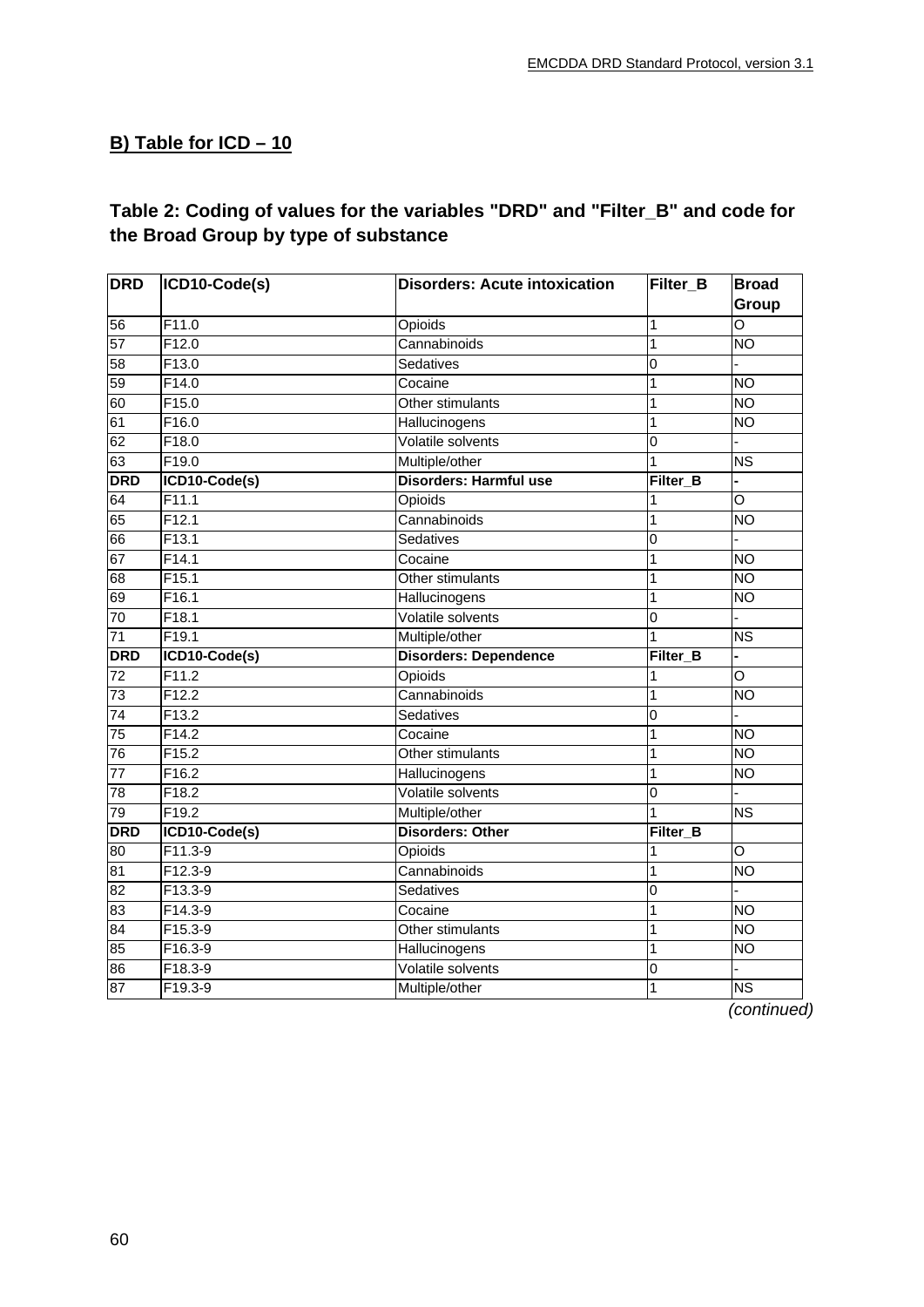| <b>DRD</b>              | ICD10-Code(s)                         | <b>Accidental poisoning</b>                                    | Filter_B       | <b>Broad</b>           |
|-------------------------|---------------------------------------|----------------------------------------------------------------|----------------|------------------------|
|                         |                                       |                                                                |                | Group                  |
| 88                      | X42 AND T40.0                         | Opium                                                          | 1              | O                      |
| 89                      | X42 AND T40.1                         | Heroin                                                         | 1              | O                      |
| 90                      | X42 AND T40.2                         | Other opioids                                                  | 1              | $\overline{\circ}$     |
| 91                      | X42 AND T40.3                         | Methadone                                                      | 1              | O                      |
| 92                      | X42 AND T40.4                         | Other synthetic narcotics                                      | 1              | O                      |
| 93                      | X42 AND T40.5                         | Cocaine                                                        | 1              | <b>NO</b>              |
| 94                      | X42 AND T40.6                         | Other and unspecified narcotics                                | 1              | <b>NS</b>              |
| 95                      | X42 AND T40.7                         | Cannabis                                                       | 1              | <b>NO</b>              |
| 96                      | X42 AND T40.8                         | Lysergide [LSD]                                                | 1              | <b>NO</b>              |
| 97                      | X42 AND T40.9                         | Other/unspec. psychodysleptics                                 | 1              | <b>NS</b>              |
| 98                      | $X42*$                                | Narcotics and psychodysleptics                                 | 0              |                        |
| 99                      | X41 AND T42.3                         | <b>Barbiturates</b>                                            | $\overline{0}$ |                        |
| 100                     | X41 AND T42.4                         | Benzodiazepines                                                | $\overline{0}$ |                        |
| 101                     | X41 AND T42.6                         | Other antiepileptic and sedative                               | 0              |                        |
| 102                     | X41 AND T42.7                         | Antiepileptic and sedative unspec.                             | 0              |                        |
| 103                     | X41 AND T43.6                         | Psychostimulants                                               | 1              | <b>NO</b>              |
| 104                     | X4* AND T43.8                         | Other psychotropic                                             | 0              |                        |
| 105                     | X4* AND T43.9                         | Psychotropic unspecified                                       | 0              |                        |
| 106                     | X44 AND T50.9                         | Other and unspecified drugs                                    | 0              |                        |
| 107                     | X49 AND T50.9                         | Other and unspecified chemicals                                | 0              |                        |
|                         |                                       |                                                                |                |                        |
| <b>DRD</b>              | ICD10-Code(s)                         | Intentional poisoning                                          | Filter_B       |                        |
| 108                     | X62 AND T40.0                         | Opium                                                          | 1              | O                      |
| 109                     | X62 AND T40.1                         | Heroin                                                         | 1              | O                      |
| 110                     | X62 AND T40.2                         | Other opioids                                                  | 1              | $\overline{\circ}$     |
| 111                     | X62 AND T40.3                         | Methadone                                                      | 1              | O                      |
| 112                     | X62 AND T40.4                         | Other synthetic narcotics                                      | 1              | O                      |
| 113                     | X62 AND T40.5                         | Cocaine                                                        | 1              | <b>NO</b>              |
| $\frac{114}{114}$       | X62 AND T40.6                         | Other and unspecified narcotics                                | 1              | $\overline{\text{NS}}$ |
| 115                     | X62 AND T40.7                         | Cannabis                                                       | 1              | <b>NO</b>              |
| 116                     | X62 AND T40.8                         | Lysergide [LSD]                                                | 1              | <b>NO</b>              |
| 117                     | X62 AND T40.9                         | Other/unspec. psychodysleptics                                 | 1              | <b>NS</b>              |
| 118                     | X62*                                  | Narcotics and psychodysleptics                                 | 0              |                        |
| 119                     | X61 AND T42.3                         | <b>Barbiturates</b>                                            | 0              |                        |
| 120                     | X61 AND T42.4                         | Benzodiazepines                                                | 0              |                        |
| 121                     | X61 AND T42.6                         | Other antiepileptic and sedative                               | 0              |                        |
| 122                     | X61 AND T42.7                         | Antiepileptic and sedative unspec.                             | $\mathsf 0$    |                        |
| 123                     | X61 AND T43.6                         | Psychostimulants                                               | 1              | <b>NO</b>              |
| 124                     | <b>X6* AND T43.8</b>                  | Other psychotropic                                             | 0              |                        |
| 125                     | X6* AND T43.9                         | Psychotropic unspecified                                       | 0              |                        |
| 126<br>$\overline{1}27$ | X64 AND T50.9<br><b>X69 AND T50.9</b> | Other and unspecified drugs<br>Other and unspecified chemicals | $\mathbf 0$    |                        |

#### **Table 2** *(continued)*

*(continued)*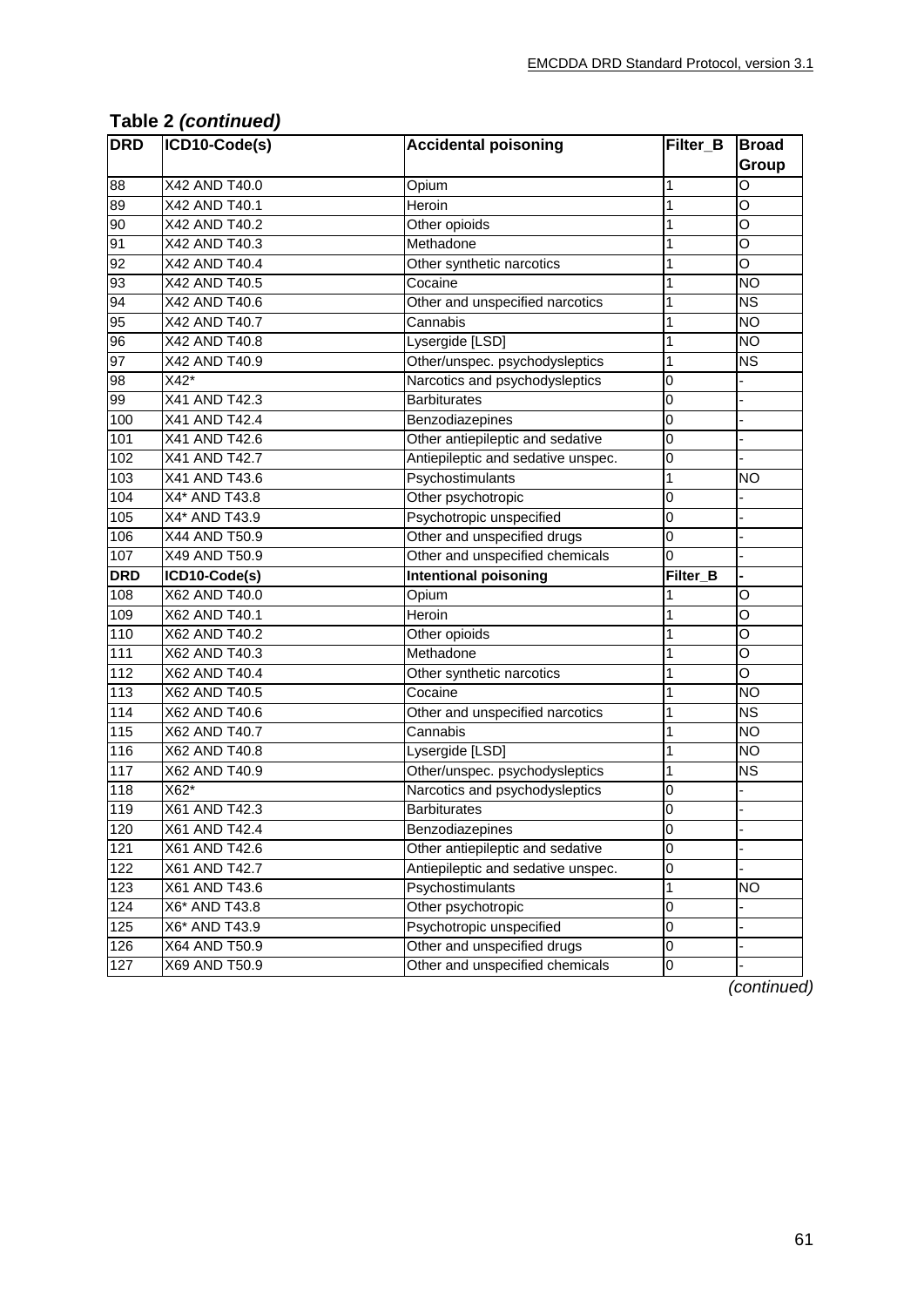| <b>DRD</b> | ICD10-Code(s) | Poisoning undetermined intent      | Filter_B | <b>Broad</b> |
|------------|---------------|------------------------------------|----------|--------------|
|            |               |                                    |          | Group        |
| 128        | Y12 AND T40.0 | Opium                              | 1        | O            |
| 129        | Y12 AND T40.1 | Heroin                             | 1        | O            |
| 130        | Y12 AND T40.2 | Other opioids                      |          | O            |
| 131        | Y12 AND T40.3 | Methadone                          | 1        | O            |
| 132        | Y12 AND T40.4 | Other synthetic narcotics          | 1        | O            |
| 133        | Y12 AND T40.5 | Cocaine                            |          | <b>NO</b>    |
| 134        | Y12 AND T40.6 | Other and unspecified narcotics    |          | <b>NS</b>    |
| 135        | Y12 AND T40.7 | Cannabis                           |          | <b>NO</b>    |
| 136        | Y12 AND T40.8 | Lysergide [LSD]                    | 1        | <b>NO</b>    |
| 137        | Y12 AND T40.9 | Other/unspec. psychodysleptics     | 1        | <b>NS</b>    |
| 138        | $Y12*$        | Narcotics and psychodysleptics     | 0        |              |
| 139        | Y11 AND T42.3 | <b>Barbiturates</b>                | 0        |              |
| 140        | Y11 AND T42.4 | Benzodiazepines                    | 0        |              |
| 141        | Y11 AND T42.6 | Other antiepileptic and sedative   | 0        |              |
| 142        | Y11 AND T42.7 | Antiepileptic and sedative unspec. | 0        |              |
| 143        | Y11 AND T43.6 | Psychostimulants                   | 1        | <b>NO</b>    |
| 144        | Y1* AND T43.8 | Other psychotropic                 | 0        |              |
| 145        | Y1* AND T43.9 | Psychotropic unspecified           | 0        |              |
| 146        | Y14 AND T50.9 | Other and unspecified drugs        | 0        |              |
| 147        | Y19 AND T50.9 | Other and unspecified chemicals    | 0        |              |
| <b>DRD</b> | ICD10-Code(s) | <b>ILL defined</b>                 | Filter_B |              |
| 148        | R96.0         | Instantaneous death                | 0        |              |
| 149        | R96.1         | Death not otherwise explained      | 0        |              |
| 150        | <b>R98</b>    | Unattended death                   | 0        |              |
| 151        | R99           | Other ill-defined and unspecified  | 0        |              |

#### **Table 3** *(continued)*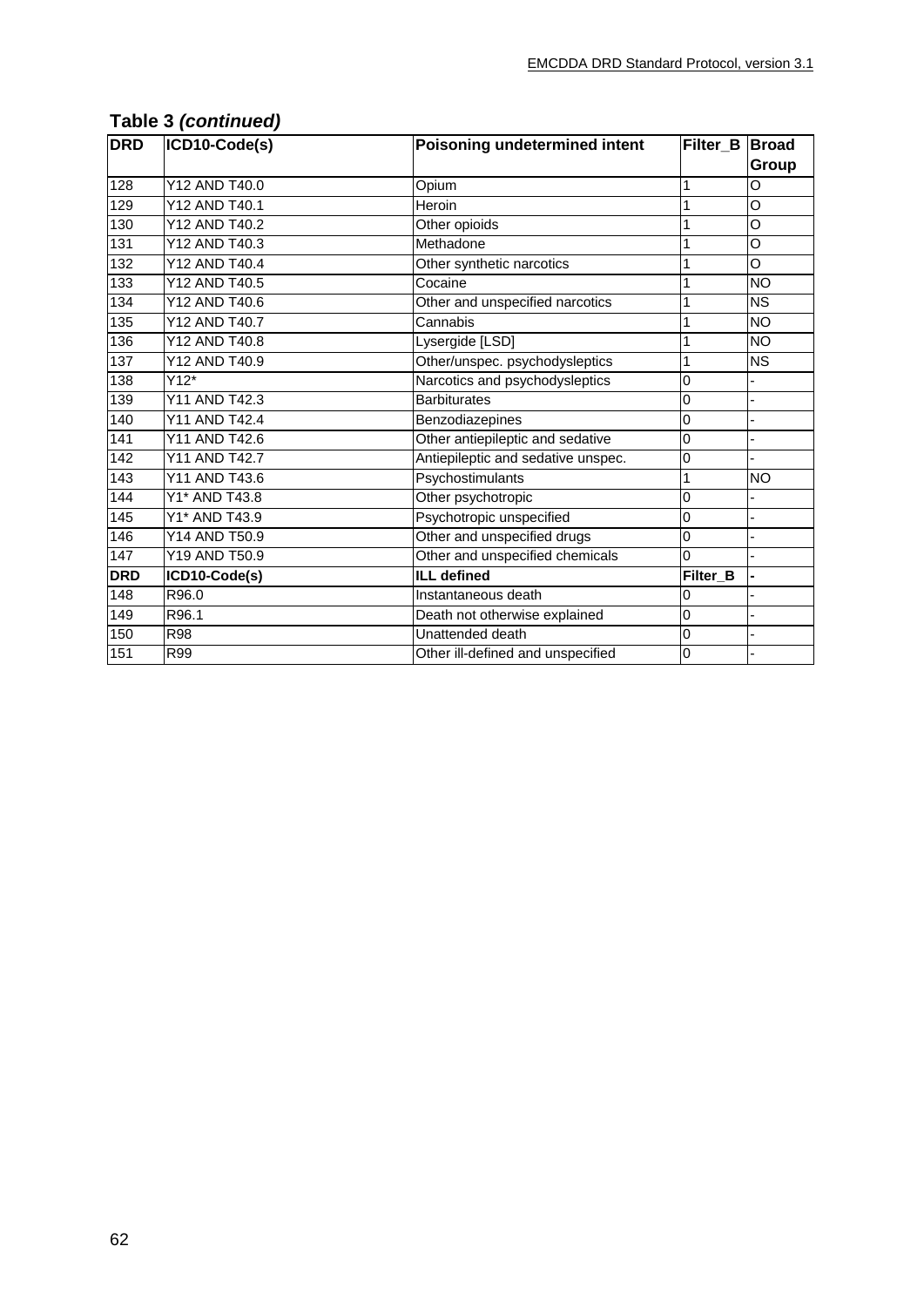#### **C) PROCEDURES FOR "SELECTION B" AND "SELECTION D":**

#### **i - ) Completion of "toxicology section" of Reitox Standard Tables 5 and 6 (DRD) based on Selection B.**

- Table 5. Part 2A – which is based on "Selection B"-

And, when "national case definition" is the "Selection B":

- Table 5. Part 1 (in this case Part 1 and Part 2A will be equal)
- Table 6

1) For the section on the distribution of cases according to substances, the procedure will be:

- Compute the number of cases with opiates (group "O")
- Compute the number of cases without opiates (group "NO")
- Compute the number of cases with a code of "other, mixed or unspecified" (group "NS")

Include in the table the absolute numbers of cases for the three groups in the respective rows.

- At the EMCDDA, it will be computed the percentages of cases "with opiates" and "without opiates".

> Cases in the group "NS" will be excluded from the computation of percentages, and considered as "missing values".

2) For the section on "cases with known toxicology"

Include the number of cases that can be classified under "O", "NO" or "NS".

The group "NS" might include some cases without toxicology, but this cannot be known at the moment of data extraction, as also they may contain "multiple", "other" or "mixed" substances. This is a general issue with the rules of ICD classification for GMR.

#### NOTE:

In some cases, this procedure may be applied also when the "national case definition" is similar to Selection B (based on GMR), even if it is not exactly the same.